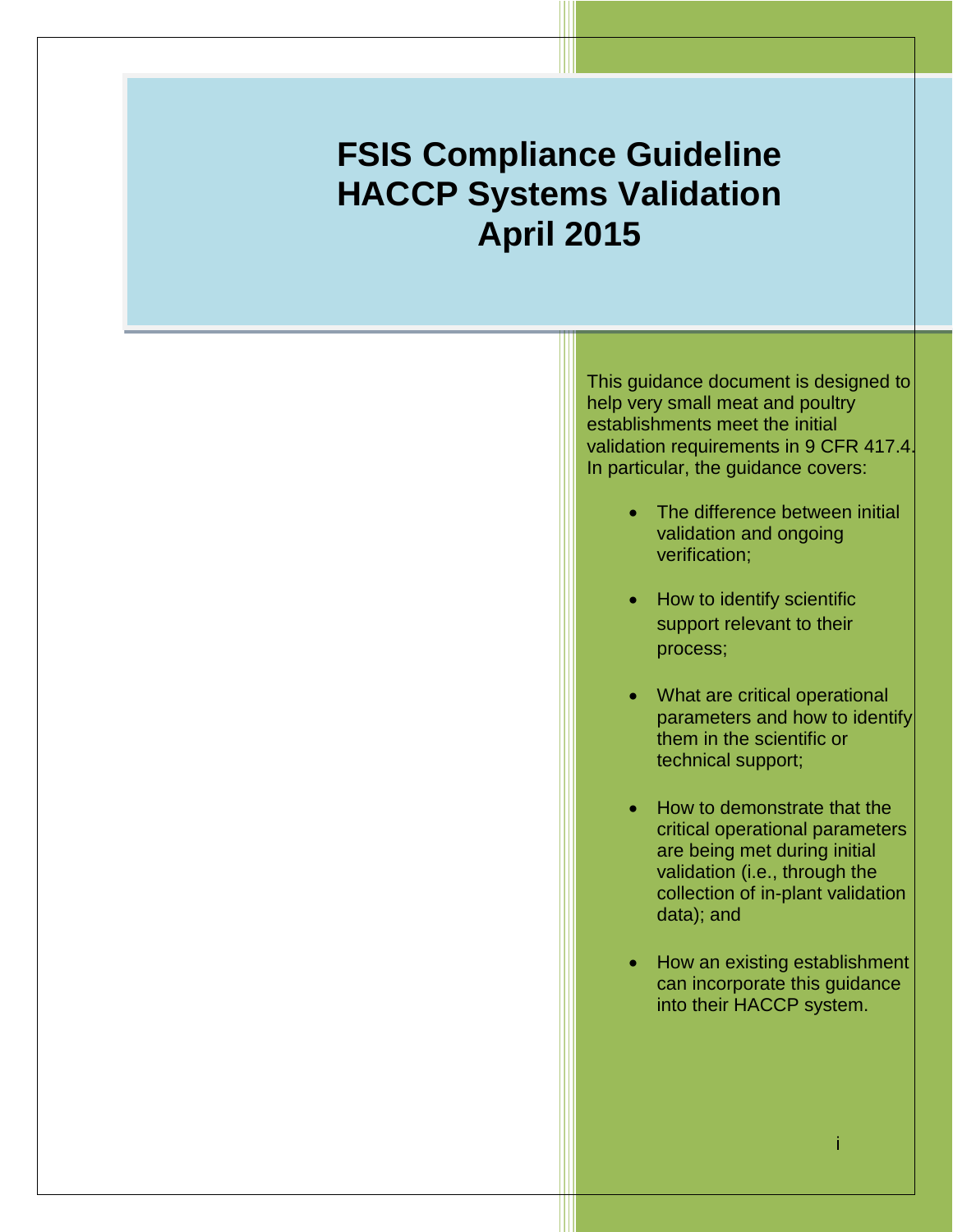This Compliance Guideline follows the procedures for guidance documents in the Office of Management and Budget's (OMB) "Final Bulletin for Agency Good Guidance Practices" (GGP). More information can be found on the Food Safety and Inspection Service (FSIS) [Web page.](http://www.fsis.usda.gov/wps/portal/footer/policies-and-links)

This guidance has been revised in response to public comment. A summary of the comments received and responses to those comments can be found at [http://www.fsis.usda.gov/wps/wcm/connect/3ba826ec-6e79-4f17-85fc-](http://www.fsis.usda.gov/wps/wcm/connect/3ba826ec-6e79-4f17-85fc-29200f4e8d05/2009-0019-2015.pdf?MOD=AJPERES)[29200f4e8d05/2009-0019-2015.pdf?MOD=AJPERES.](http://www.fsis.usda.gov/wps/wcm/connect/3ba826ec-6e79-4f17-85fc-29200f4e8d05/2009-0019-2015.pdf?MOD=AJPERES) It is important to note that this Guideline represents FSIS's current thinking on this topic and should be considered usable as of this issuance.

## <span id="page-1-0"></span>**Purpose**

The purpose of this guidance document is to aid small and very small establishments in meeting the initial validation requirements in 9 CFR 417.4. This document provides **guidance** to assist establishments in meeting FSIS regulations. Guidance represents **best practice** recommendations by FSIS, based on the best scientific and practical considerations, and does not represent **requirements** that must be met. Establishments may choose to adopt different procedures than those outlined in the guideline, but they would need to support why those procedures are effective.

## <span id="page-1-1"></span>**Is this version of the guideline final?**

Yes, this version of the guideline, dated April, 2015 is final. FSIS will update this guideline as necessary should new information become available, although comments will no longer be accepted through regulations.gov on this guideline.

## <span id="page-1-2"></span>**What if I still have questions after I read this guideline?**

If the desired information cannot be found within the Compliance Guideline, FSIS recommends that users search the publicly posted Questions & Answers (Q&As) in the [AskFSIS](http://askfsis.custhelp.com/) database or submit questions through [AskFSIS.](http://askfsis.custhelp.com/) Documenting these questions helps FSIS improve and refine present and future versions of the Compliance Guideline and associated issuances.

When submitting a question, use the Submit a Question tab, and enter the following information in the fields provided:

| Subject Field:         | <b>Enter HACCP Systems Validation Guideline</b>           |
|------------------------|-----------------------------------------------------------|
| <b>Question Field:</b> | Enter question with as much detail as possible.           |
| <b>Product Field:</b>  | Select General Inspection Policy from the drop-down menu. |
| Category Field:        | Select Sampling from the drop-down menu.                  |
| Policy Arena:          | Select Domestic (U.S.) Only from the drop-down menu.      |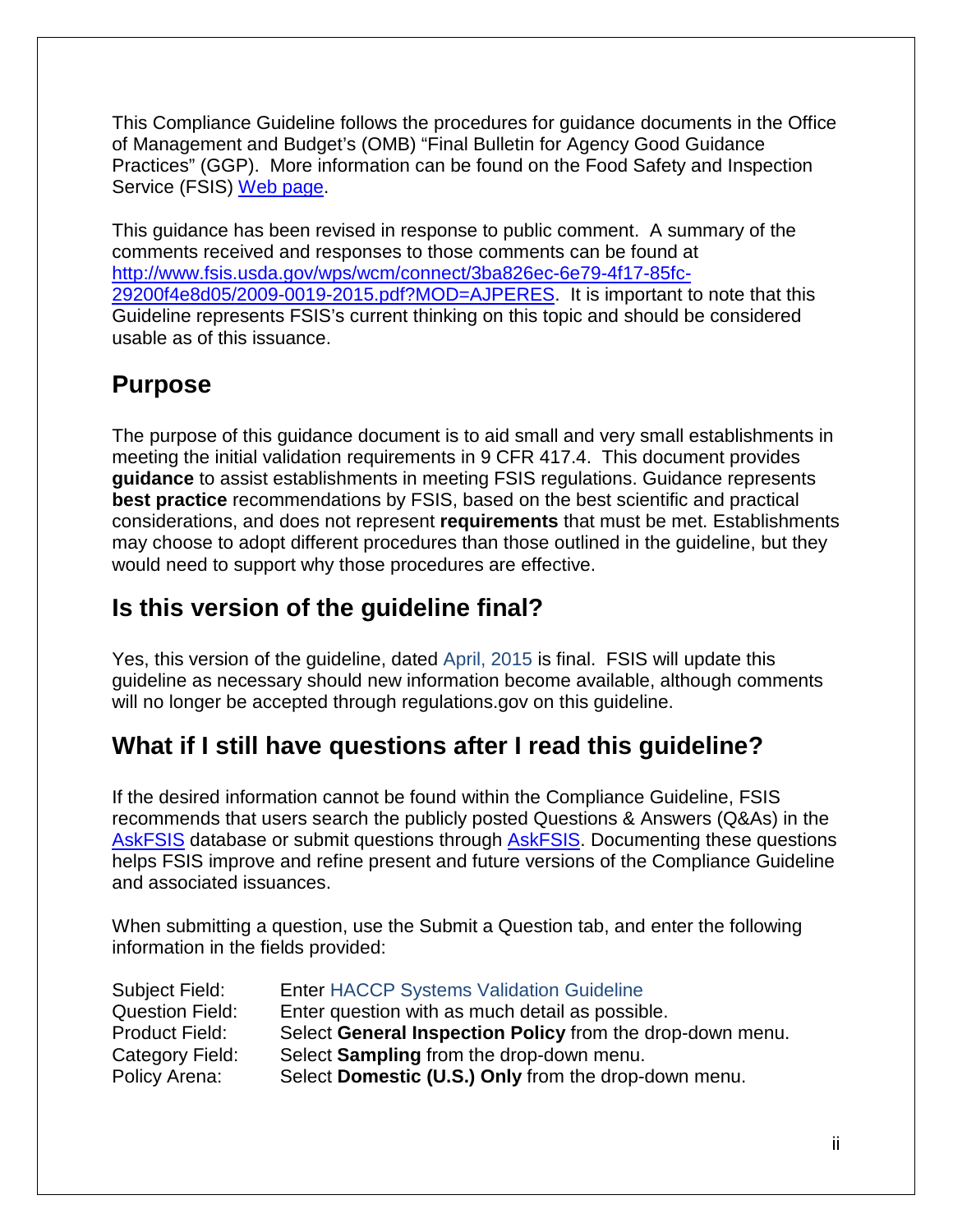When all fields are complete, press **Continue**.

## **Table of Contents**

| What concepts and skills will small and very small establishments learn from this      |
|----------------------------------------------------------------------------------------|
|                                                                                        |
|                                                                                        |
| What is the definition of a HACCP System, and do prerequisite programs have to be      |
|                                                                                        |
|                                                                                        |
| How long does an establishment have to complete initial validation (Elements 1 and 2)? |
| What types of records are validation documents, and how long should an establishment   |
|                                                                                        |
| What is the difference between initial validation and on-going verification, and what  |
|                                                                                        |
|                                                                                        |
| Appendix 1: Examples of Food Safety Problems Linked to Inadequate Validation  36       |
|                                                                                        |
| Appendix 3: Guidance to Identify Critical Operational Parameters from Scientific or    |
|                                                                                        |
| Appendix 5: Guidance for Establishments that No Longer Have the In-Plant Validation    |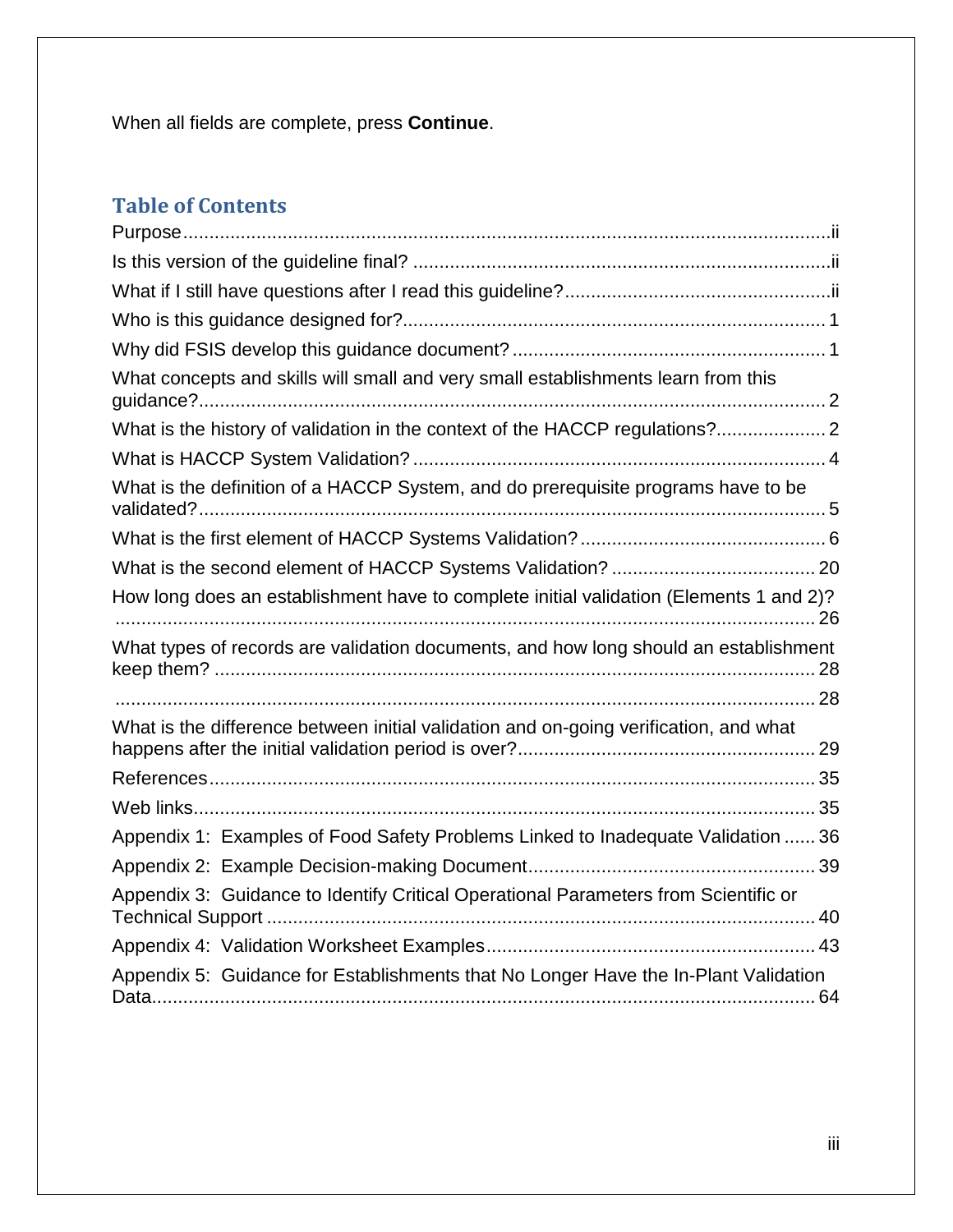## <span id="page-3-0"></span>**Who is this guidance designed for?**

This guideline is focused on small and very small establishments in support of the Small Business Administration's initiative to provide small and very small establishments with compliance assistance under the Small Business Regulatory Flexibility Act (SBRFA). However, all FSIS regulated meat and poultry establishments may be able to apply the recommendations in this guideline. It is important that small and very small establishments have access to a full range of scientific and technical support, and the assistance needed to establish safe and effective HACCP systems. Although large establishments can benefit from the guidance that FSIS provides, focusing the guidance on the needs of small and very small establishments provides them with information that may be otherwise unavailable to them.

## <span id="page-3-1"></span>**Why did FSIS develop this guidance document?**

FSIS has determined from its HACCP verification activities that many establishments have not properly validated their systems. In particular, establishments have not conducted adequate activities during the **initial validation period** to translate all the required critical operating parameters from the scientific or technical support into their processes and gather in-plant validation data demonstrating the HACCP plan is functioning as intended. In addition, Agency enforcement actions have identified instances in which inadequate validation has led to the production of adulterated product and in some cases even

illnesses. Specific examples of when inadequate validation has led to the production of adulterated product and in some cases illnesses are provided in [Appendix 1.](#page-38-0)

Based on the findings from FSIS data analyses and outbreak investigations summarized in [Appendix 1,](#page-38-0) FSIS recommends that establishments use this guidance document to ensure that their HACCP systems are properly validated. While most establishments have assembled the

Agency enforcement actions have identified instances in which inadequate validation has led to the production of adulterated product and in some cases even illnesses

scientific or technical support for the judgments made in designing their HACCP systems, which is the first element of initial validation, many establishments have not gathered the necessary in-plant validation data demonstrating that the HACCP system is functioning as intended. FSIS has also found establishments have not:

### **HACCP System Design Issues**

- Identified scientific support that properly relates to the establishments' current processes; or
- Identified the critical operating parameters in the scientific support necessary for the intervention to function as intended.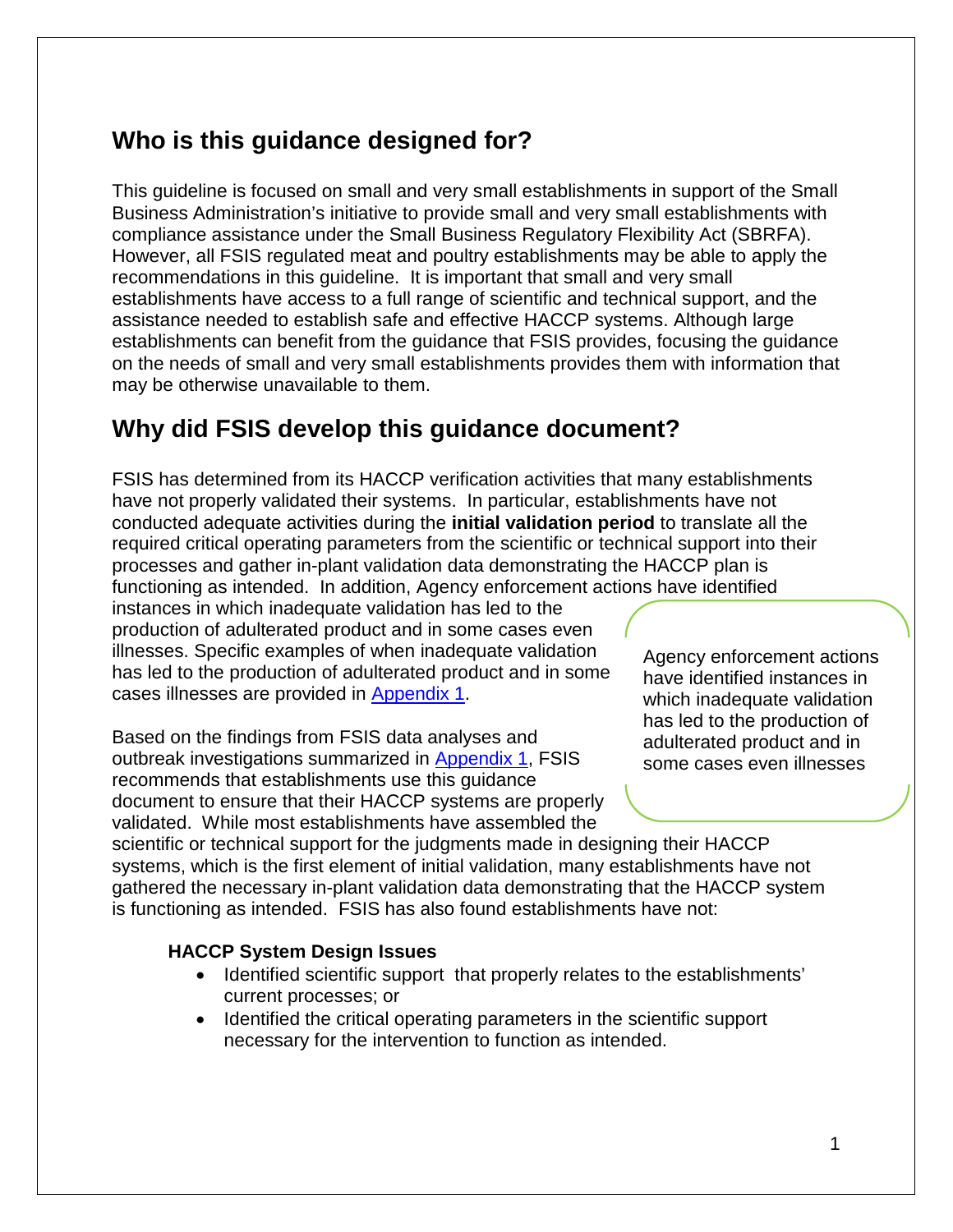#### **HACCP System Execution Issues**

- Translated those critical operating parameters into their HACCP systems; or
- Documented that they have validated their HACCP systems under actual in-plant conditions.

By ensuring that the HACCP system is designed and executed properly, an establishment can reduce the likelihood for product contamination and illnesses in the future. Initial validation of any HACCP system must include scientific or technical support related to the establishment's process supporting the design of the HACCP system along with some practical in-plant validation data reflecting an establishment's actual early experience in executing the HACCP system. Validation must demonstrate not only

FSIS stated in the HACCP Final Rule that validation data for any HACCP system must include practical data or information reflecting an establishment's actual experience in implementing the HACCP system

that the HACCP system is theoretically sound (design), but also that the establishment can implement it and make it work (execution).

## <span id="page-4-0"></span>**What concepts and skills will small and very small establishments learn from this guidance?**

Small and very small establishments that utilize this guidance will learn:

- The difference between initial validation and ongoing verification;
- How to identify scientific or technical support relevant to their processes;
- What are critical operational parameters and how to identify them in the scientific and technical support; and
- How to demonstrate that the critical operational parameters are being met during initial validation (i.e., through in-plant validation data).

Establishments that understand these topics should have the tools needed to successfully validate their HACCP systems.

## <span id="page-4-1"></span>**What is the history of validation in the context of the HACCP regulations?**

On July 25, 1996, FSIS published a final rule on Pathogen Reduction; Hazard Analysis and Critical Control Point (HACCP) Systems (PR/HACCP) [\(61 FR 38806\).](http://www.fsis.usda.gov/wps/wcm/connect/e113b15a-837c-46af-8303-73f7c11fb666/93-016F.pdf?MOD=AJPERES) The PR/HACCP rule requires that meat and poultry establishments under Federal inspection take responsibility for, among other things, reducing the contamination of meat and poultry products with disease-causing (pathogenic) bacteria by implementing a system, known as HACCP, of preventative controls designed to improve the safety of their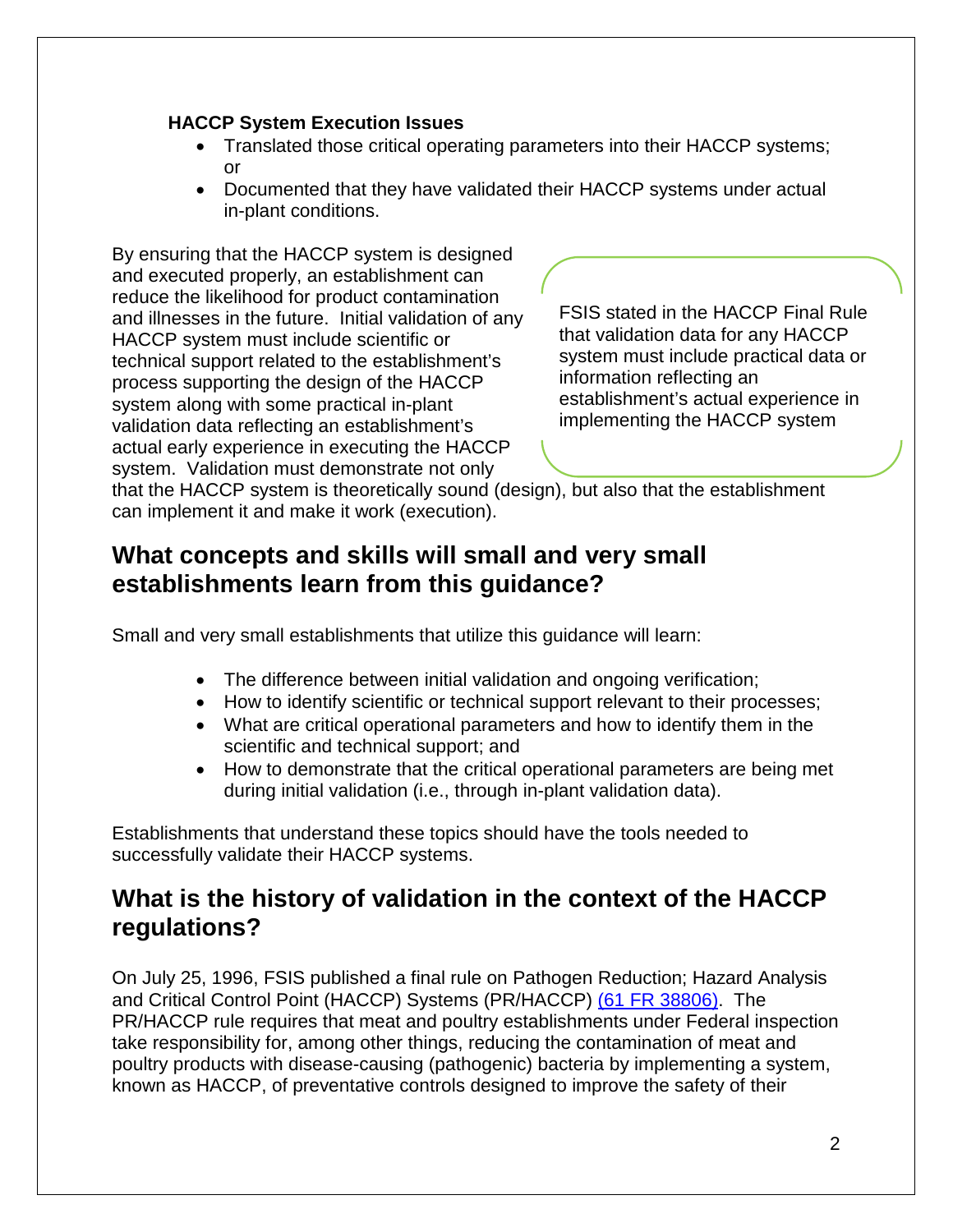products. An establishment must have an effective HACCP system to comply with regulatory requirements and prevent adulteration of product.

The HACCP requirements that establishments must meet are set out in 9 CFR Part 417. These requirements are based on the seven [HACCP](http://www.fsis.usda.gov/wps/wcm/connect/dccfe894-36bb-4bd9-b27a-a7f5275a22cd/JFP0998.pdf?MOD=AJPERES)  [principles](http://www.fsis.usda.gov/wps/wcm/connect/dccfe894-36bb-4bd9-b27a-a7f5275a22cd/JFP0998.pdf?MOD=AJPERES) recommended by the National Advisory Committee on Microbiological Criteria for Food (NACMCF) in 1992. One of the principles identified by the NACMCF was "Verification" describing that HACCP systems should be systematically verified. In the NACMCF explanation of the verification principle, which FSIS follows, an establishment is responsible for the following three processes encompassing the verification principle:

- Validation,
- Verification, and
- Reassessment

**NOTE:** This guidance document speaks only to the initial validation component of the verification HACCP principle.

The recommendations in the verification principle form the basis for the requirements in 9 CFR 417.4. This section requires that every establishment validate the HACCP plan's adequacy in controlling the food safety hazards identified in the hazard analysis, verify that the plan is being effectively implemented on an ongoing basis, and reassess the plan at least annually, or when an unforeseen hazard or change occurs, or whenever any changes occur that could affect the hazard analysis or alter the HACCP plan.

Although the HACCP regulations were implemented over 15 years ago, FSIS has found through Food Safety Assessments (FSAs) that establishments have not complied with the initial validation requirement. In particular, establishments have not collected the necessary in-plant validation data demonstrating that the HACCP system is functioning as intended. Therefore, FSIS determined that additional validation guidance for HACCP systems is needed.

#### **Key Requirement**

9 CFR 417.4(a)(1) requires "upon completion of the hazard analysis and development of the HACCP plan, the establishment shall conduct activities designed to determine that the HACCP plan is functioning as intended. During this HACCP plan validation period, the establishment shall repeatedly test the adequacy of the CCP's, critical limits, monitoring and recordkeeping procedures, and corrective actions set forth in the HACCP plan. Validation also encompasses reviews of the records themselves, routinely generated by the HACCP system, in the context of other validation activities."

### **Key definition**

**HACCP** is a scientific system for process control that has long been used in food production to prevent problems by applying controls at points in a food production process where hazards could be controlled, reduced, or eliminated.

#### The **HACCP system** is

defined as the HACCP plan in operation, including the HACCP plan itself. The HACCP plan in operation includes the hazard analysis, any supporting documentation including prerequisite programs supporting decisions in the hazard analysis, and all <sup>3</sup> HACCP records.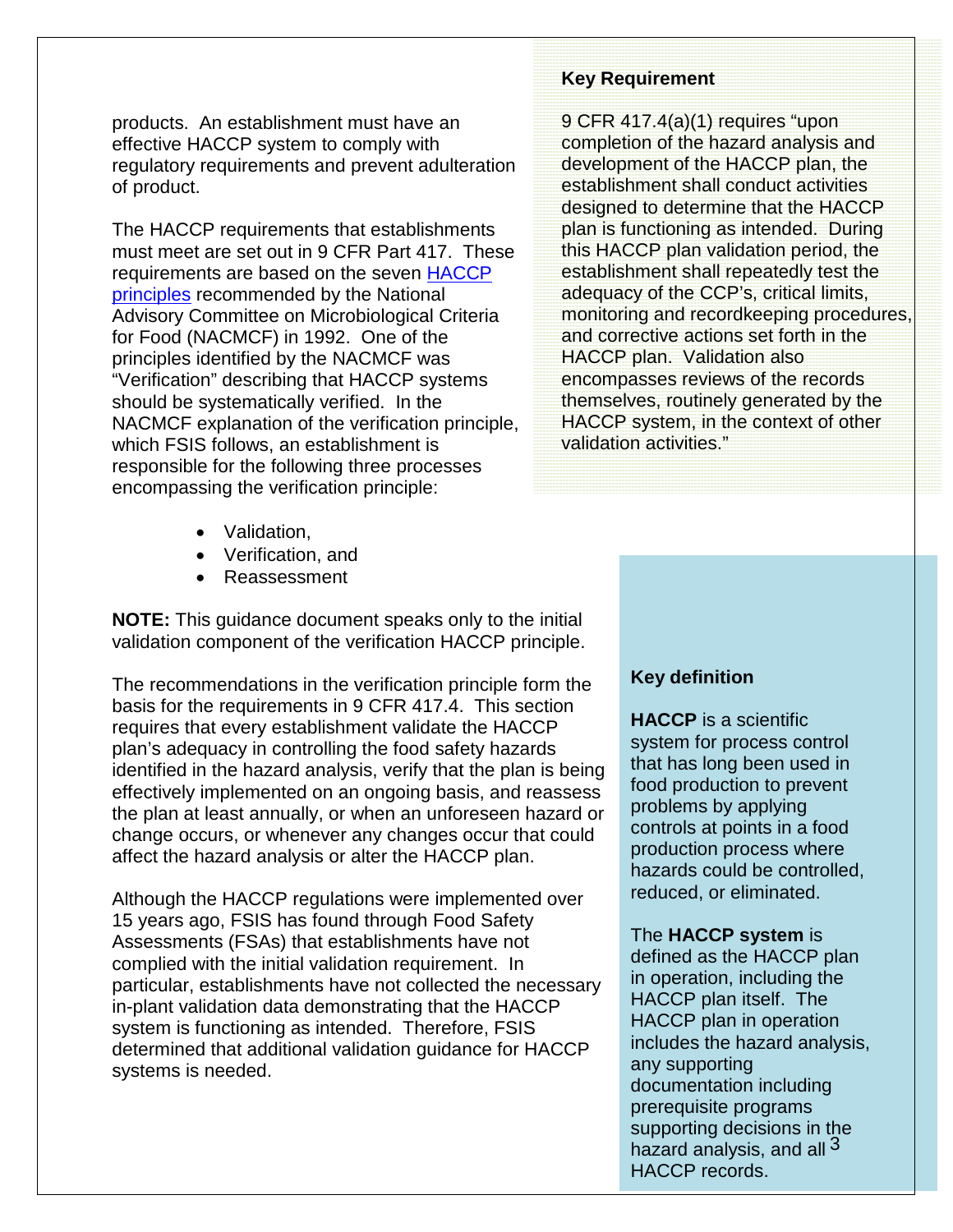## <span id="page-6-0"></span>**What is HACCP System Validation?**

Validation is the process of demonstrating that the HACCP system as designed can adequately control potential hazards to produce a safe, unadulterated product. Validation encompasses activities designed to determine whether the entire HACCP system is functioning as intended. **Validation of a HACCP system involves two separate elements 1) design and 2) execution. Under 9 CFR 417.4(a)(1) establishments are required to assemble two types of supporting documentation to demonstrate these elements are met:**

- 1. The scientific or technical support for the HACCP system design (design) that is the theoretical principles, expert advice from processing authorities, scientific or technical data, peer-reviewed journal articles, pathogen modeling programs, or other information demonstrating that particular process control measures can adequately prevent, reduce, or eliminate specific hazards; and
- 2. The in-plant validation data (execution) that is the in-plant observations, measurements, microbiological test results, or other information demonstrating the control measures in the HACCP system can perform as expected within a particular establishment to achieve the intended food safety objective.

Under 9 CFR 417.5(a)(1) and 9 CFR 417.5(a)(2), these supporting documents must be kept for the life of the plan. The two elements will be discussed in detail throughout this document. In summary, to validate the HACCP system, establishments should:

|                                            | •Gather scientific or technical support (e.g., published processing<br>guidelines, journal articles, challenge studies, etc.) for its HACCP<br>system that:                       |
|--------------------------------------------|-----------------------------------------------------------------------------------------------------------------------------------------------------------------------------------|
|                                            | •Closely matches the actual process; and                                                                                                                                          |
| Element 1:<br>Scientific or<br>Technical   | • Shows that the establishment's process prevents, reduces, or<br>eliminates the hazard identified in the hazard analysis; and                                                    |
| Support                                    | •Identifies the critical operational parameters from the scientific<br>support relevant to the establishment's process                                                            |
| (Design)                                   |                                                                                                                                                                                   |
|                                            | . Implements critical operational parameters in the actual production<br>process consistent with the parameters in the scientific or technical<br>support;                        |
|                                            | •Identifies at least one product from each HACCP category to gather<br>in-plant validation data;                                                                                  |
| Element 2: In-<br>plant Validation<br>Data | •Collects in-plant data demonstrating the effectiveness of the<br>implementation of the critical operational parameters for at least one<br>product from each HACCP category; and |
| (Execution)                                | • Analyzes the data to determine whether the critical operational<br>parameters are being implemented effectively.                                                                |
|                                            |                                                                                                                                                                                   |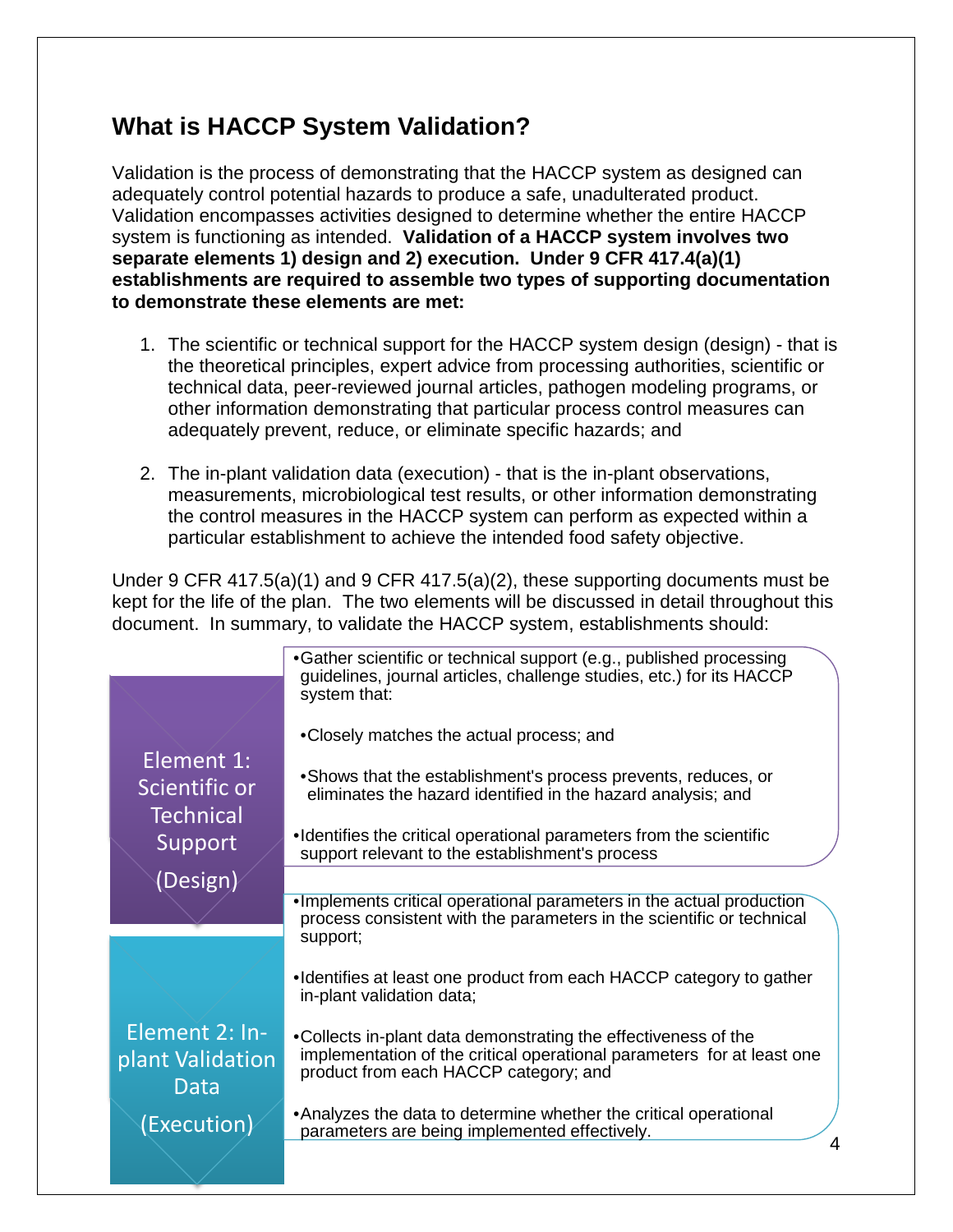## <span id="page-7-0"></span>**What is the definition of a HACCP System, and do prerequisite programs have to be validated?**

Validation of the HACCP system involves validation of the critical control points in the HACCP plan, as well as of any interventions or processes used to support decisions in the hazard analysis. The regulations provide that "[v]alidation … encompasses reviews of the records themselves, routinely generated by the HACCP system, in the context of other validation activities" (9 CFR 417.4(a)(1)). Because the results obtained under prerequisite programs could affect decisions made in the hazard analysis, an establishment is required to maintain records associated with these programs as supporting documentation for its hazard analysis (9 CFR 417.5(a)). Said differently, when an establishment determines that a potential hazard is not reasonably likely to occur because the implementation of a prerequisite program (e.g., Sanitation SOP, written sanitary dressing procedures incorporated into prerequisite programs, purchase specifications, antimicrobial interventions) prevents conditions that make the potential hazard likely, that prerequisite program then becomes part of the HACCP system and as a result, must be validated. This means that establishments must maintain scientific or technical support for the design of those prerequisite programs used to support decisions in the hazard analysis (Element 1 of validation) and must collect in-plant validation data to support that the programs are implemented as designed (Element 2).

**For this reason, the HACCP system rather than the HACCP plan only is discussed throughout the rest of this document**.

### **KEY QUESTION**

Question: Are establishments required to collect in-plant microbiological data to comply with the initial validation requirements?

Answer: FSIS encourages establishments to gather in-plant microbiological data as part of in-plant validation data but does not require that they do so, provided that the establishment has adequate scientific or technical support (the first element of validation), is following the parameters in the scientific or technical support, and can demonstrate that it can meet the critical parameters during operation through in-plant validation data (the second element of validation). A discussion of scientific and technical support can be found beginning on page 6 and a discussion of in-plant data can be found beginning on page 20.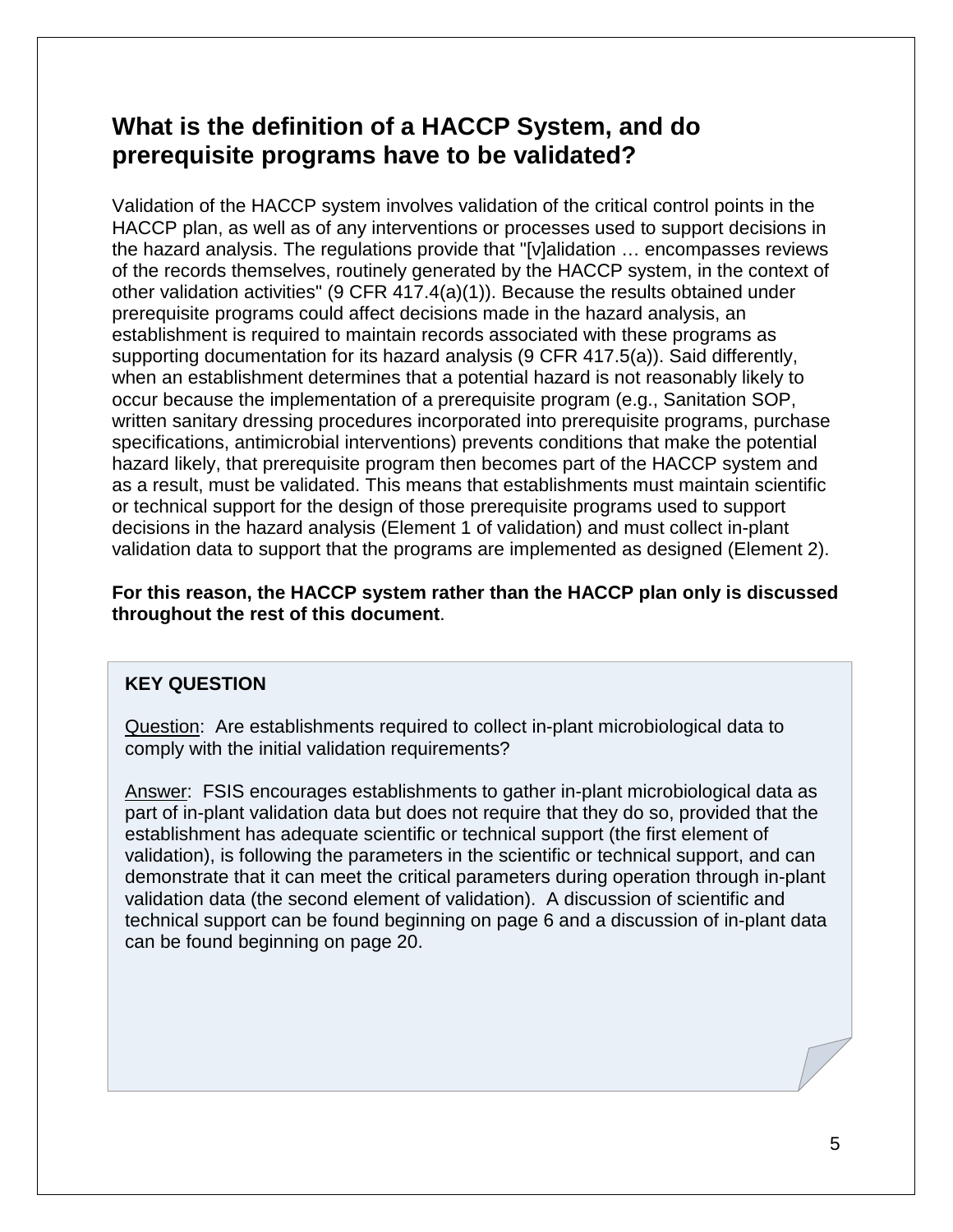## <span id="page-8-0"></span>**What is the first element of HACCP Systems Validation?**

The **first element of HACCP systems validation is the scientific or technical support** that demonstrates that the HACCP system is theoretically sound. To meet the first element of validation, establishments should:

- Gather scientific or technical support (e.g., published processing guidelines, journal articles, challenge studies, etc.) for it's HACCP system that:
	- o Closely matches the actual process; and
	- o Shows that the establishment's process prevents, reduces, or eliminates the hazard identified in the hazard analysis; and
- Identify the critical operational parameters from the scientific or technical support relevant to the establishment's process.

The scientific or technical support should reflect current thinking and not be outdated. In order to identify scientific or technical support that closely matches the actual process, establishments should understand the major types of scientific and technical support documents.

### **What are the major types of scientific and technical support documents used to satisfy the design element of HACCP Systems Validation?**

There are several types of documents that can be used as scientific and technical support. These include:

1. Published processing guidelines that achieve a stated reduction of a pathogen are examples of scientific support. The time-temperature guidelines in *[Appendix A](http://www.fsis.usda.gov/wps/wcm/connect/212e40b3-b59d-43aa-882e-e5431ea7035f/95033F-a.pdf?MOD=AJPERES)* of the final rule "Performance Standards for the Production of Certain Meat and Poultry Products" (64 FR 746-748) is an example of a guideline that addresses process lethality. The guidelines in *[Appendix B,](http://www.fsis.usda.gov/wps/wcm/connect/a3165415-09ef-4b7f-8123-93bea41a7688/95-033F_Appendix_B.pdf?MOD=AJPERES) Compliance Guidelines for Cooling Heat-Treated Meat and Poultry Products (Stabilization)*, address product stabilization to meet the requirements of 9 CFR 318.17(a)(2), 9 CFR 318.23(c)(1), and 9 CFR 381.150(a)(2). Published processing guidelines are not limited to those published by FSIS. Published guidelines from other agencies, trade organizations, or universities can also be used as scientific support. Extension publications may also be cited as scientific support; however, extension publications often reference the original journal articles that were used to develop the support. In those cases, establishments should have the original journal articles on-file referenced in the extension publication because the extension publications often do not include all of the critical operational parameters that establishments would need to implement. Establishments need information on all the critical operational parameters in order to determine whether the process in the publication matches their actual process.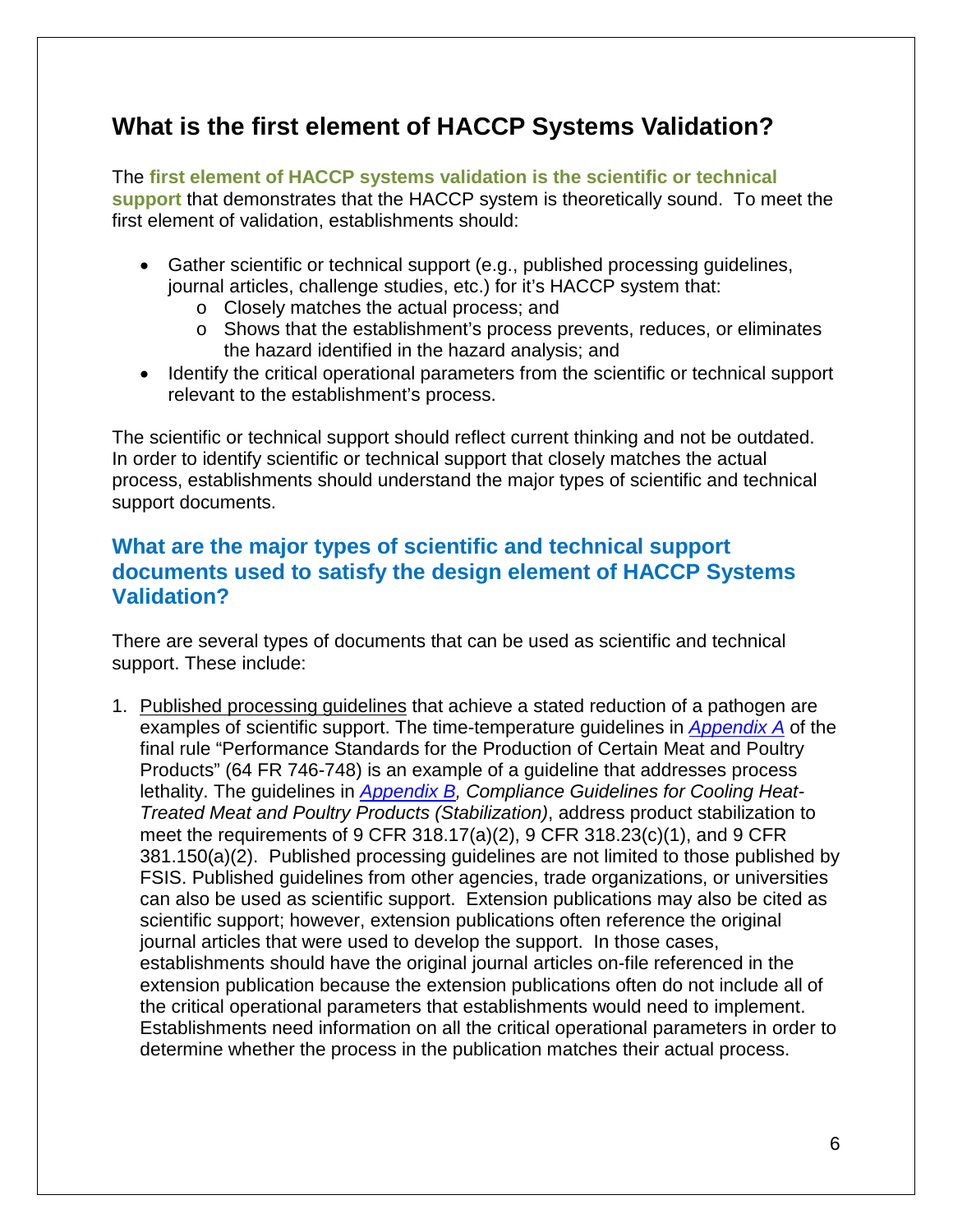- 2. Peer-reviewed scientific or technical data or information that describe a process, and
	- the results of the process can provide adequate scientific or technical support. This type of support could include journal articles, graduate student theses, or information found in a textbook. All of these types of scientific data go through a process of evaluation involving qualified individuals within the relevant field. In addition to describing the microbiological results of the process, the data may also describe the role intrinsic and extrinsic product factors play on the growth of microorganisms. For example, a textbook may contain data on the growth limits of certain pathogens based on a food product's water activity and pH. For journal articles, the study should relate closely to the establishment's process with regards to species, product characteristics, and equipment (to the extent that the use of different equipment would result in an inability to achieve the critical parameters of the study). The establishment should use the critical operational parameters cited in the journal article that achieve the required or expected lethality or stabilization if the establishment does not intend to perform additional research to validate its process. In addition, for biological hazards, the scientific article should contain microbiological data specifying the level of pathogen reduction achieved by the intervention strategy for the target pathogen identified in the hazard analysis. A lack of microbial data in the scientific support could raise

#### **Key definitions**

**Intrinsic factors** are those inherent parameters of a food that affect the growth of microorganisms. Examples of intrinsic factors include, among other things, pH, moisture content, water activity, and nutrient content.

**Extrinsic factors** are those parameters that are external to the food that affect the growth of microorganisms. Examples of extrinsic factors include, among other things, temperature of storage, time of storage, and relative humidity.

questions concerning whether the process design has been adequately validated.

**NOTE:** Most scholarly journals use a process of peer review before publishing an article. As part of the review, scholars with expertise in the topic addressed by the draft article critically assess the article. Peer-reviewed journals only publish articles that have passed through a review process. The review process helps ensure that published articles contain solid research work. If an establishment uses scientific or technical data that is not peer-reviewed, the establishment may be subject to additional scrutiny by Agency personnel performing verification activities.

3. Expert advice from processing authorities may also be used as scientific or technical support. Such expert advice may include reference to established scientific principles as well as reference to peer-reviewed scientific data. Expert advice from processing authorities should not rely on expert opinion alone. The scientific principles and data should relate to the establishment's product and process as well as the hazard identified in the hazard analysis. One example of how expert advice may be used is a processing authority's justification for why a different level of a critical operational parameter from the one studied in the scientific support should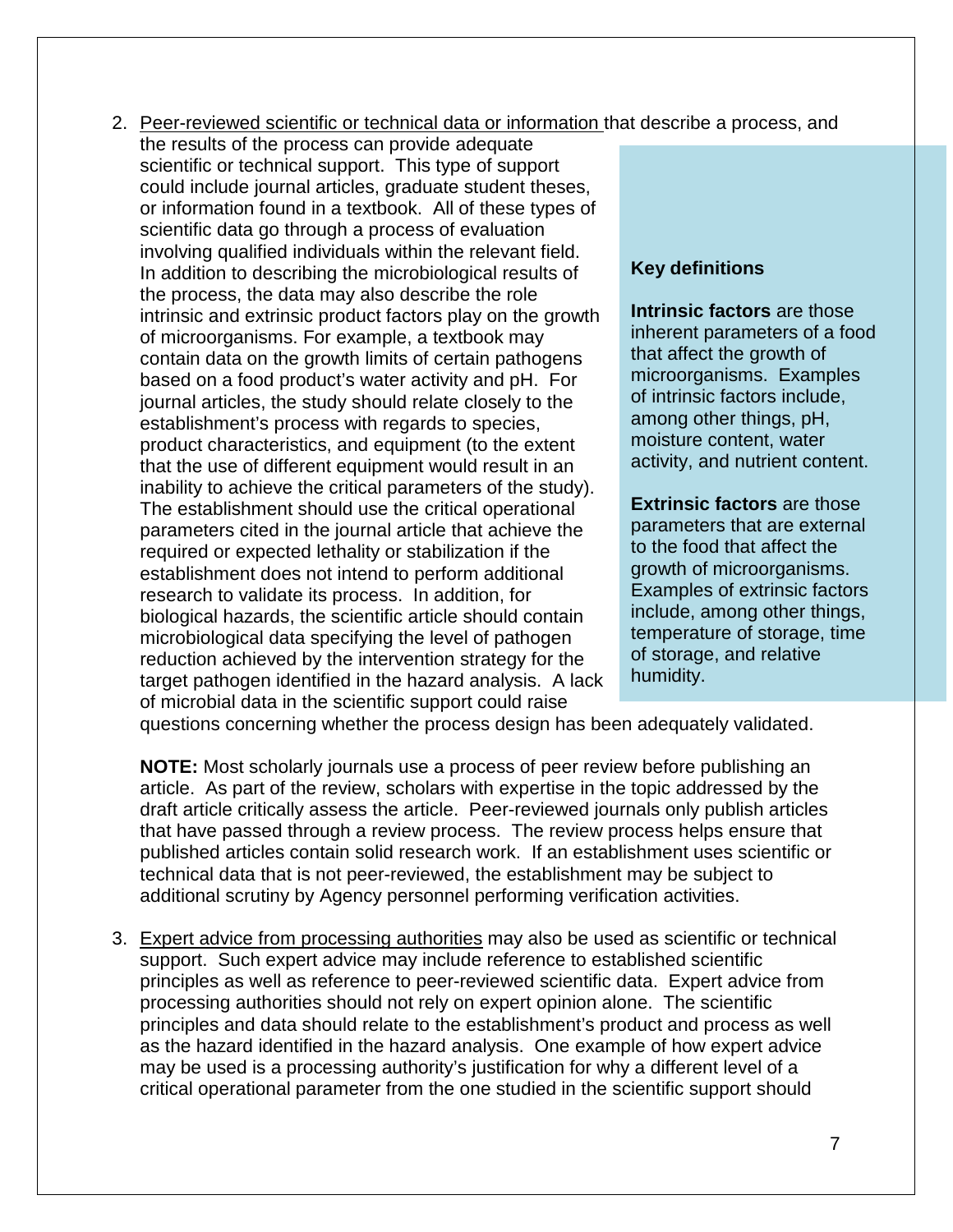not impact the effectiveness of an intervention. As part of the justification, in addition to their own expert opinion, the processing authority should cite one or more peerreviewed scientific data sets or documents that provide a science-based rationale for why the different level of the critical operational parameter should be at least equally as effective from the one in the scientific support. Another example of how expert advice from a processing authority may be used is as support for a scheduled process to produce a commercially sterile product. Prior to the processing of canned product for distribution in commerce, an establishment must have a process schedule for each canned meat or poultry product to be packed by the establishment. The process schedule used by an establishment is developed or determined by a processing authority. Any changes that may adversely affect the adequacy of the process must also be evaluated by a processing authority and that process schedule amended accordingly. When developing the process schedule, the processing authority should take into account established scientific principles as well as peer-reviewed scientific data in order to establish a thermal process that will specify the amount of time at a specific temperature necessary to ensure the destruction of *Clostridium botulinum* and spoilage organisms that may be present.

4. A challenge or inoculated pack study that is designed to determine the lethality or stabilization of a process also is an example of scientific support. These studies are performed in a laboratory or pilot plant by a processing authority or expert and sometimes can be accessed through the internet. The documentation on file should specify the level of pathogen reduction, elimination, or growth control (e.g., for stabilization); describe the process, including all critical parameters affecting the reduction or elimination; and give the source of the documentation. Such studies are often not published in peer-reviewed journal articles but should contain the same level of detail as is provided for peer-reviewed studies.

Challenge studies should be based on a sound statistical design (i.e., a statistical design that ensures confidence in the data) and should also employ positive and negative controls. The statistical design should include the number of samples collected at each time interval and the number of study replicates needed to ensure the validity of the study. There are quantitative methods for assessing the statistical quality of a study (e.g., power analysis). As recommended by the National Advisory Committee on Microbiological Criteria of Foods (NACMCF), the number of samples to be analyzed initially and at each time interval during processing or storage should be at least two; however, NACMCF recommends analysis of three or more samples. According to NACMCF, replicates should also be conducted. Replicates should be independent trials using different lots of product and inoculum to account for variations in product, inoculum, and other factors. When the number of samples analyzed at each time interval is only two, it is better for the study to be repeated (replicated) more than two times. In studies with three or more samples tested at each time interval, two replicates are usually adequate.

**NOTE:** For more information on conducting challenge studies, please review the article, "*[Parameters for Determining Inoculated Pack/Challenge Study Protocols](http://www.fsis.usda.gov/wps/wcm/connect/3b52f9c0-0585-4c0a-abf2-b4fc89a9668c/NACMCF_Inoculated_Pack_2009F.pdf?MOD=AJPERES&CACHEID=58c8f975-2193-4f00-873e-8739fec1f1e1)*,"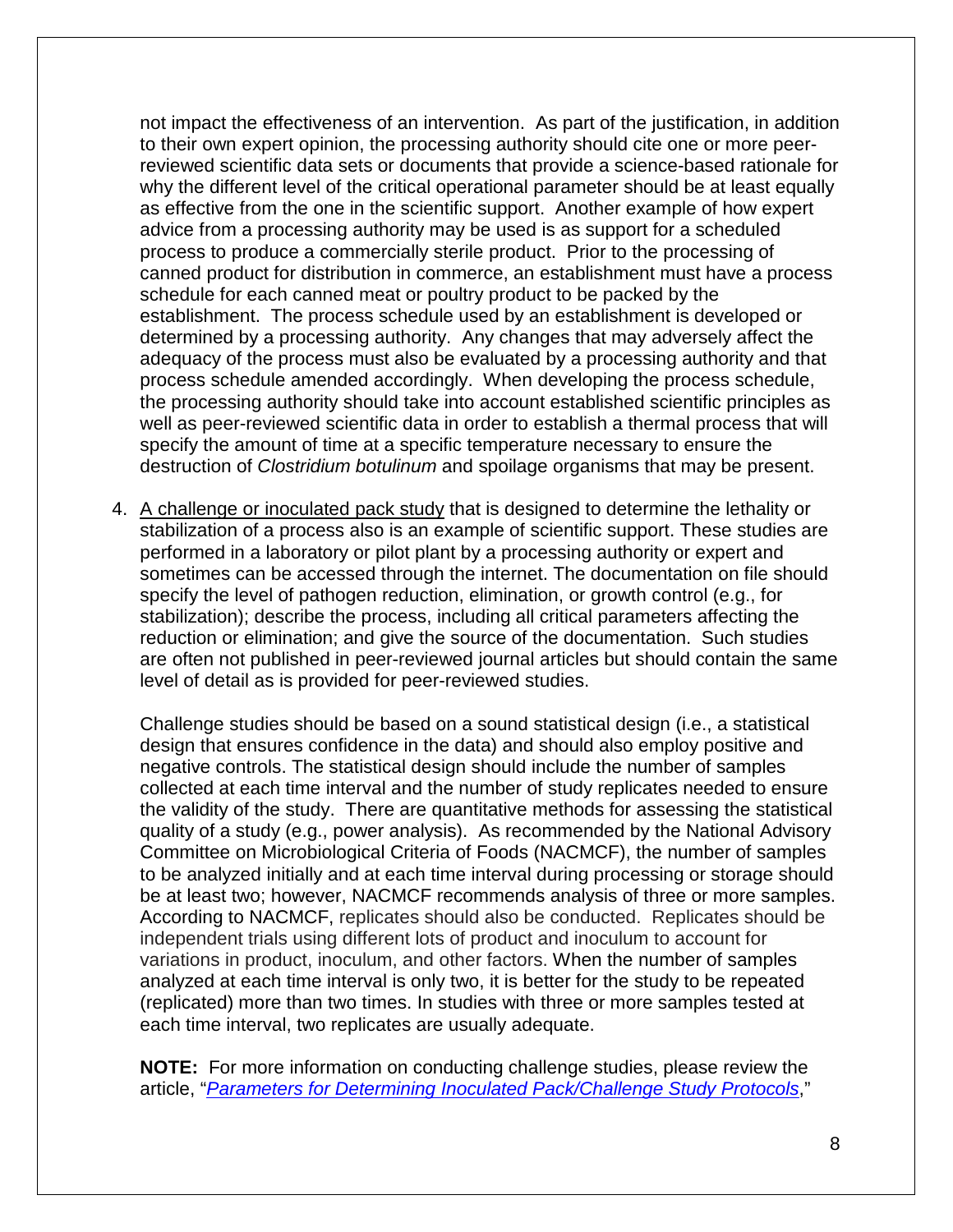published by the National Advisory Committee on Microbiological Criteria for Foods in the Journal of Food Protection in 2010. For more information on the use of positive and negative controls in challenge studies as well as general guidance on how to select a microbiological testing laboratory please review FSIS' *[Establishment](http://www.fsis.usda.gov/wps/wcm/connect/464a4827-0c9a-4268-8651-b417bb6bba51/Guidance-Selection-Commercial-Private-Microbiological-Testing-lab-062013.pdf?MOD=AJPERES)  [Guidance for the Selection of a Commercial or Private Microbiological Testing](http://www.fsis.usda.gov/wps/wcm/connect/464a4827-0c9a-4268-8651-b417bb6bba51/Guidance-Selection-Commercial-Private-Microbiological-Testing-lab-062013.pdf?MOD=AJPERES)  [Laboratory](http://www.fsis.usda.gov/wps/wcm/connect/464a4827-0c9a-4268-8651-b417bb6bba51/Guidance-Selection-Commercial-Private-Microbiological-Testing-lab-062013.pdf?MOD=AJPERES)*.

- 5. Pathogen modeling programs are computer-based software that, based on such factors as growth, lethality, and survival in culture broth and food products, estimate the growth or decline of foodborne microbes in food samples in production. Examples of uses of pathogen modeling programs include those to support the development of custom cooling schedules; to support product safety following heating, cooling, and storage deviations; and to support the use level of antimicrobial agents. Establishments may use the results of modeling programs as scientific support provided that the establishment inputs accurate values into the modeling program, and that the modeling program has been validated for the product in question. Validation data for the model is often provided along with the modeling program or can be obtained by contacting the model developer. The modeling program chosen should also be specific for the pathogen identified in the hazard analysis. If the modeling program has not been validated for the product in question, the establishment should provide additional scientific support for its use. Such additional support could include in-plant data showing routine levels of pathogens in the product, or documentation addressing the production of the raw materials and the product's intended use. Establishments should have the modeling results on-file for review and should have documentation supporting the values entered into the model (e.g., time-temperature profile data, pH, salt concentration).
- 6. Data gathered by the establishment in-plant can also be used to validate a process as part of a research study or other study. This data gathering can be done if the establishment could not implement the process as documented in the literature within its processing environment. Examples of this approach could be if an establishment is introducing a new technology not established in the literature or applying a standard technology in an unusual way (e.g., modifying critical operational parameters from the literature). In these cases the establishment should gather scientific support and in-plant validation data for its HACCP system under commercial operating conditions. For example, microbiological data may show that a steam vacuum process is achieving a certain level of reduction for the specified microorganism. If the establishment is modifying the critical operational parameters of the steam vacuum process then the documentation gathered in-plant used to show that the HACCP system is valid as designed should contain information from all the tests performed, such as temperature of steam, time of exposure, and microbiological results of swab tests, and information that makes clear whether the testing was performed on a routine or specified schedule. When collecting data inplant, the establishment should develop a sampling plan in advance of data collection to ensure that the data collected are adequate to make statistical determinations about effectiveness.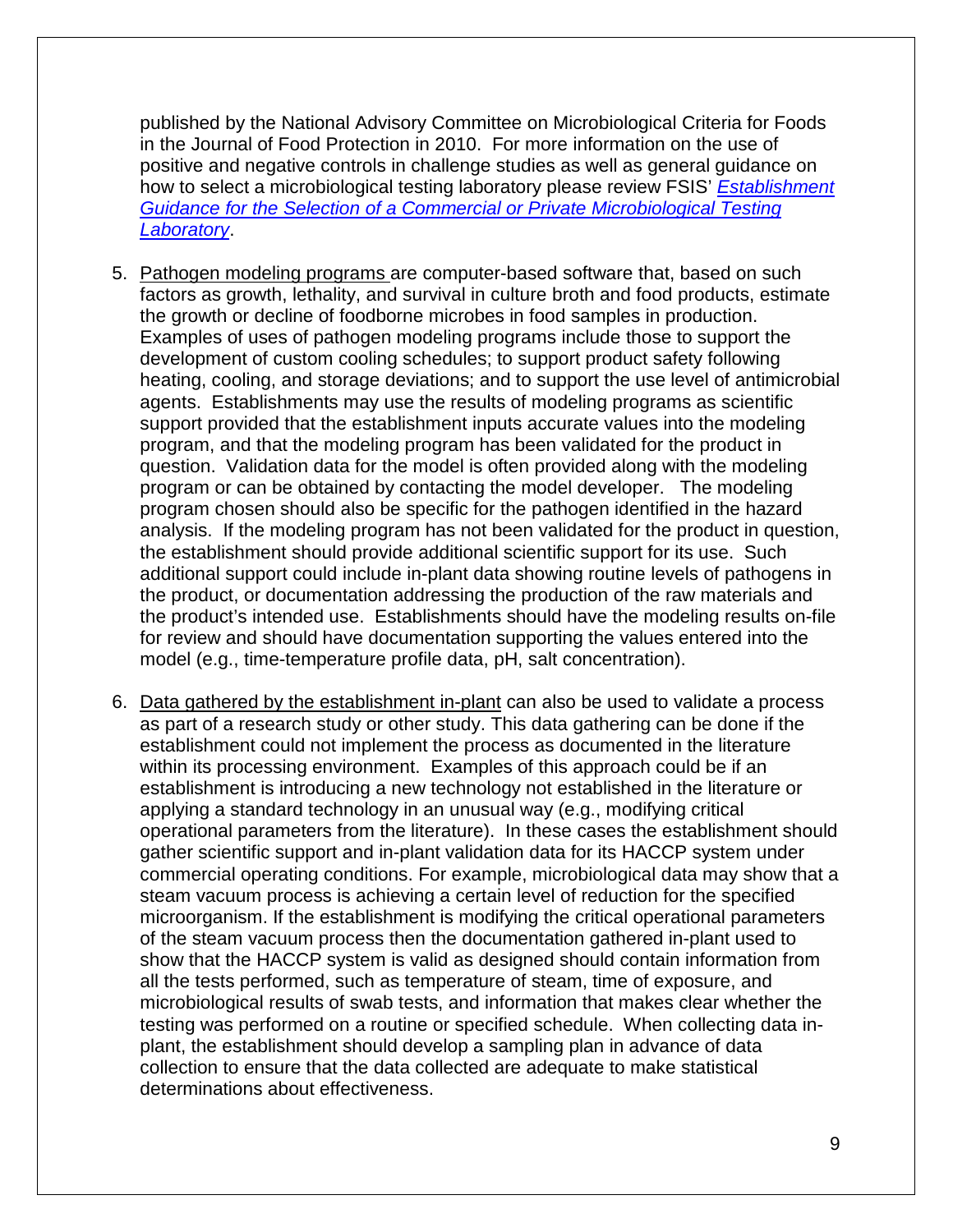In-plant data could also be collected as technical support for an establishment's HACCP system design. For example, an establishment may identify foreign material as a hazard in ground product because of the wooden pallets it uses, and how the product is loaded to be dumped into a hopper. The establishment could determine that the foreign material hazard is not reasonably likely to occur because of a prerequisite program that includes steps the establishment takes to ensure that pieces of the pallet do not break off and fall into the grinder to contaminate the product. The establishment could collect in-plant data to demonstrate the effectiveness of these technical procedures for preventing the hazard from occurring in its process.

#### **NOTE: FSIS does not advocate the introduction of pathogens in the plant environment.**

Large corporations with multiple establishments often conduct studies in one establishment to gain scientific information to validate an intervention's design and then extend the use of the intervention to other establishments within the corporate umbrella. For the establishment at which the data were gathered, FSIS would consider the data to be data gathered in-house, and thus the data would meet both parts of validation (design and execution). However, for the establishments to which use of the intervention was extended, the data would meet only the first element of validation. To meet the second element of validation, the corporation would still need to demonstrate that the intervention will function as intended in each of those establishments by gathering data on the critical operating parameters' execution in those additional establishments. So, for biological hazards, microbial data collected at one establishment could be used to support effectiveness of the intervention or process (i.e., the first element of validation) at other establishments within the corporation that use the same procedures.

- 7. Regulatory performance standards, as defined in the Code of Federal Regulations, that outline specific prescribed procedures such as time/temperature combinations, product storage conditions, or product reconditioning procedures. The poultry chilling requirements defined in 9 CFR 381.66 or the trichinae requirements in 9 CFR 318.10 would be examples of instances where the regulations clearly define the performance standard for a processing step and can be used to support the HACCP system design.
- 8. Best practice guidelines are another example of scientific or technical support. These guidelines generally contain a list of procedures or a set of principles that have been identified by experts as having a scientific or technical basis for preventing a hazard from occurring when implemented. For example, the Beef Industry Food Safety Council (BIFSCO) has developed a document that contains *[Best Practices for Beef Slaughter](http://www.bifsco.org/CMDocs/BIFSCO/Best%20Practices/BestPracslaught%20Sept%2009.pdf)*. This document may be used as scientific support that an establishment's sanitary dressing program prevents contamination with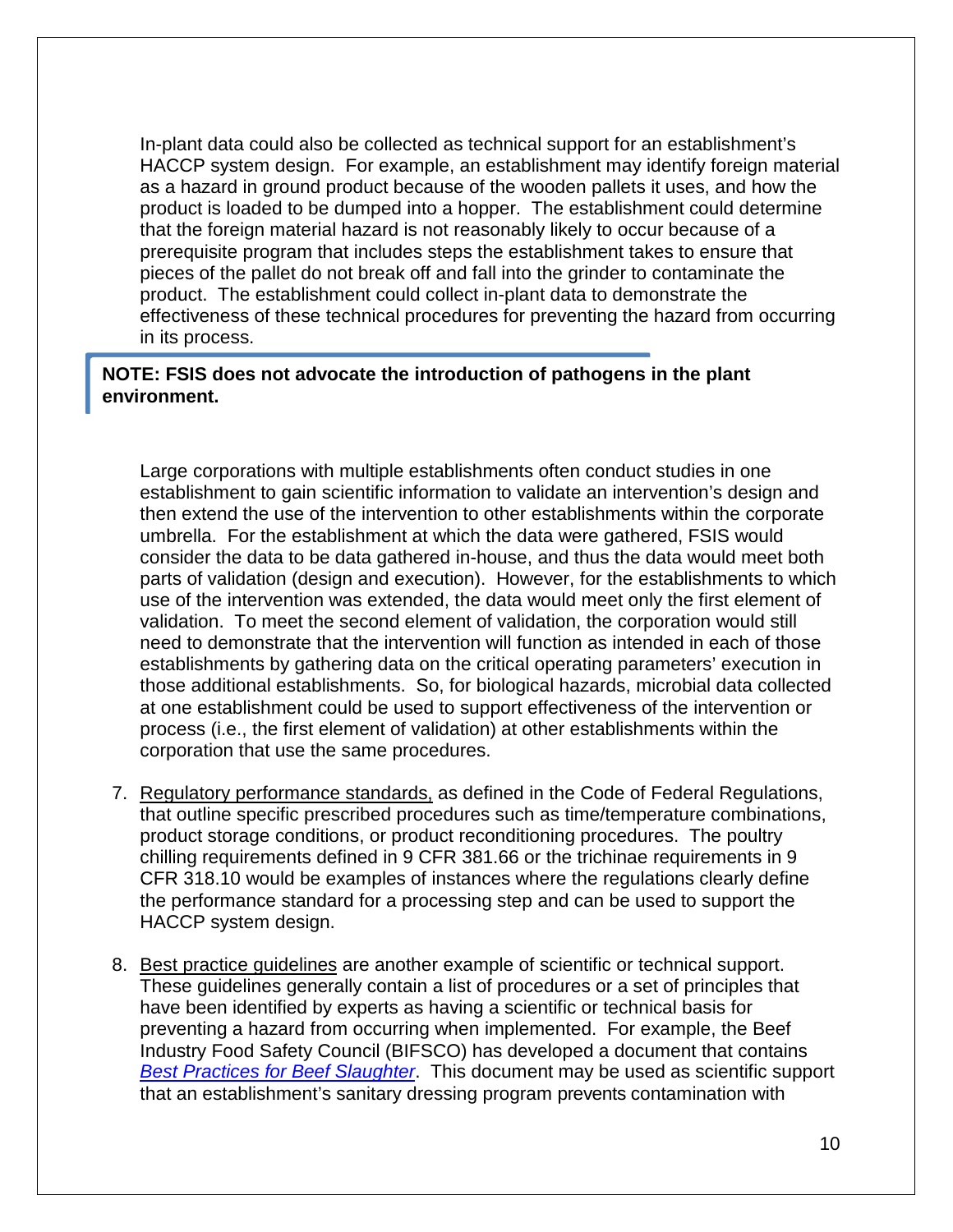microbiological hazards such as *STEC* and ensures that the interventions the establishment has in place achieve their intended effect.

### **What are some examples of incomplete scientific or technical support?**

The following are examples of incomplete scientific or technical support for validation:

- Documentation that specifies the log reduction achieved by the process but that does not include information about critical parameters, such as pH, critical to achieving that reduction. That information should be included in order for the process to be considered validated.
- Having a validated process on file but not following the process described.
- Validating a process for a specific log reduction of a pathogen in a product other than meat and poultry. This validation data alone would not be sufficient scientific support. For example, a process that achieves a 5-log reduction of *E. coli* O157:H7 in apple cider would not be sufficient scientific support for the reduction of *E. coli* O157:H7 in a beef product process.
- Implementing an intervention based on scientific or technical support that did not contain data supporting the process's effectiveness. For example, implementing a lactic acid intervention in a prerequisite program to support *E. coli* O157:H7 as a hazard not reasonably likely to occur but maintaining scientific support with microbiological data for *Salmonella.*

**NOTE:** Ensuring that the scientific support contains microbiological data for the hazard listed in the hazard analysis is particularly important for slaughter processes where interventions have different efficacy depending on the species of product and the pathogen. In other cases, such as for lethality processes, *Salmonella* may be used as an indicator of lethality for other pathogens.

- Documentation in the form of a No Objection Letter or *FSIS Directive 7120.1* without additional scientific or technical support that provides information on the levels of all of the critical operational parameters used, and without support that demonstrates the effectiveness of the new ingredient or technology against the specific hazards identified in the hazard analysis. Examples of such necessary scientific and technical support are included on pages 6 through 11 of this document. This additional support is needed because the No Objection Letter and *[FSIS Directive 7120.1 Safe and Suitable Ingredients Used in the Production](http://www.fsis.usda.gov/wps/wcm/connect/bab10e09-aefa-483b-8be8-809a1f051d4c/7120.1.pdf?MOD=AJPERES)  [of Meat and Poultry Products](http://www.fsis.usda.gov/wps/wcm/connect/bab10e09-aefa-483b-8be8-809a1f051d4c/7120.1.pdf?MOD=AJPERES)* do not contain efficacy data or data on all of the critical operational parameters.
- Expert opinion from a processing authority stating the growth limit of a pathogen without any reference to established scientific principles or peer-reviewed data.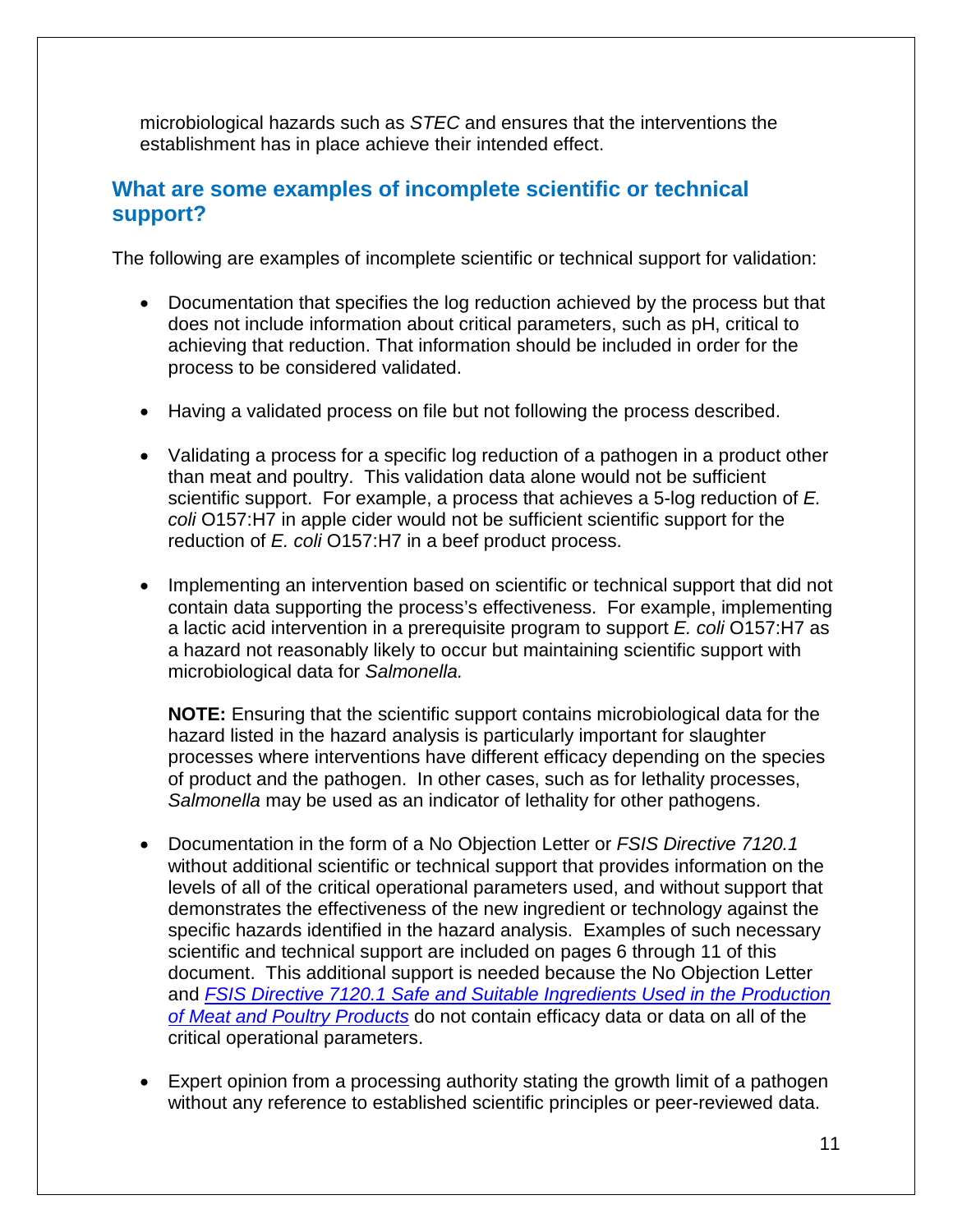### **How can an establishment identify whether the scientific or technical support closely matches the process, product, and hazard analysis?**

In all cases, the scientific or technical support should identify:

- The product studied (including formulation and intrinsic factors)
- The hazard (biological, physical, or chemical),
- The expected level of hazard reduction or prevention to be achieved,
- All critical operational parameters or conditions necessary,
- The processing steps that will achieve the specified reduction or prevention, and
- How these processing steps can be monitored.

The establishment should evaluate this information to determine whether it's scientific or technical support is sufficiently related to the process, product, and hazard identified in the hazard analysis. The scientific or technical support should be complete and available for FSIS review, so that FSIS personnel can also determine whether the support is sufficiently related to the actual process. Failure to take these steps would raise questions about whether the HACCP system has been adequately designed and validated.

### **How can an establishment identify scientific support that adequately addresses the expected level of hazard reduction or prevention to be achieved for biological hazards?**

The type of scientific support (e.g., published processing guideline, peer-reviewed data or information, pathogen modeling program results) and the type of data or information contained in the support will differ depending on the product, biological hazards identified in the hazard analysis, and the intervention strategy the establishment designs to reduce, eliminate, or prevent the hazards. Some of these considerations for identifying scientific support for intervention strategies used to address hazards in RTE and raw products are outlined below.

### *Scientific Support for RTE Products*

Establishments producing meat or poultry products that are RTE must support that potential hazards have been addressed in the product according to 9 CFR 417.2(a)(1). The *Listeria Rule* (9 CFR 430.1) defines RTE products as meat or poultry products that are edible without additional preparation to achieve food safety. To support that products are RTE, among other steps, establishments need to achieve lethality of pathogens in the product. To support decisions in the hazard analysis related to lethality of pathogens RTE products, establishments must provide scientific support that specifies the expected level of pathogen reduction achieved by the intervention strategy for the product being produced. For example, establishments producing RTE semi-dry fermented products must provide scientific support that the fermentation and drying steps achieve a specific level of pathogen reduction. In the *Salmonella [Compliance](http://www.fsis.usda.gov/wps/wcm/connect/2ed353b4-7a3a-4f31-80d8-20262c1950c8/Salmonella_Comp_Guide_091912.pdf?MOD=AJPERES)*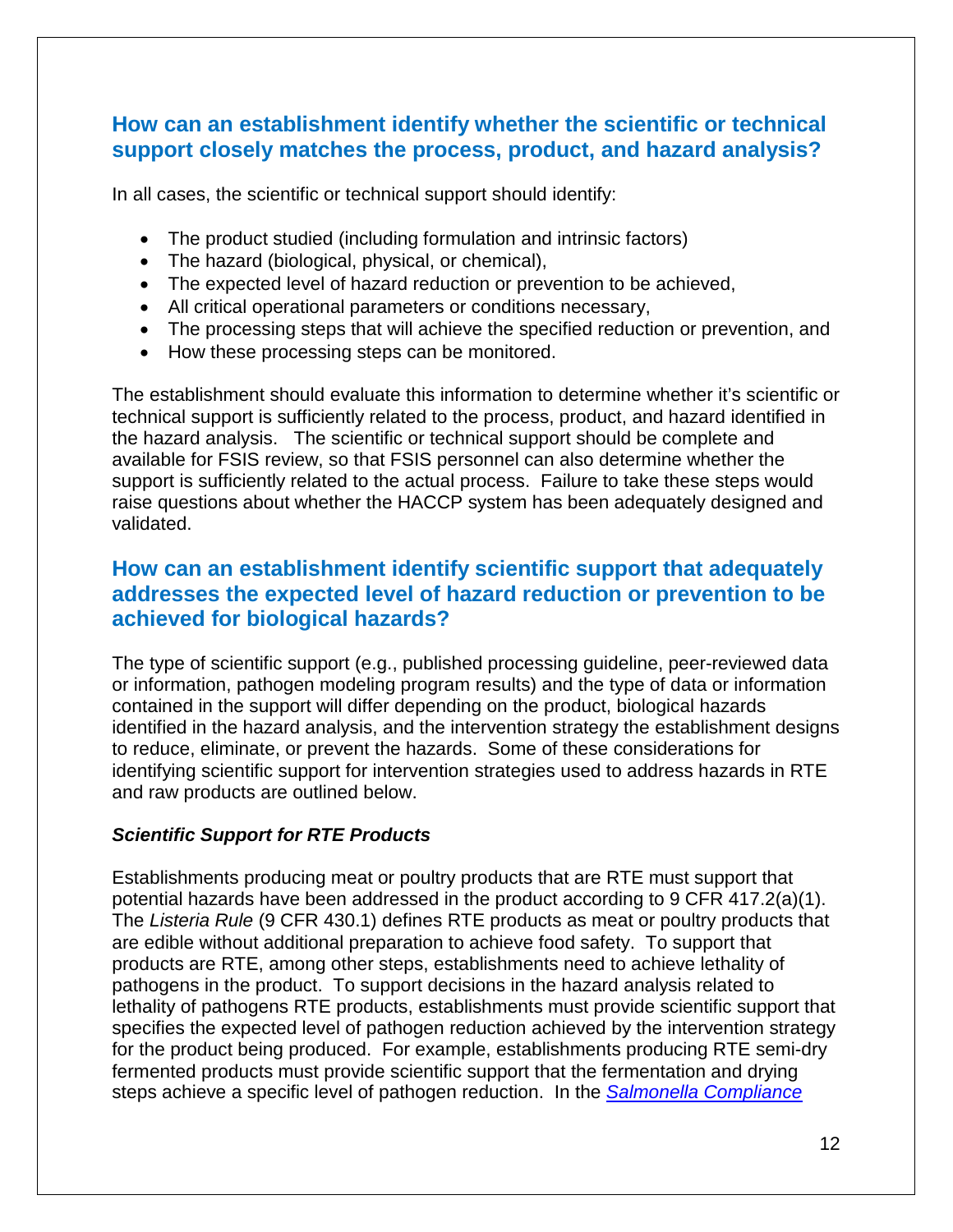*[Guidelines for Small and Very Small Meat and Poultry Establishments that Produce](http://www.fsis.usda.gov/wps/wcm/connect/2ed353b4-7a3a-4f31-80d8-20262c1950c8/Salmonella_Comp_Guide_091912.pdf?MOD=AJPERES)  [Ready-to-Eat \(RTE\) Products,](http://www.fsis.usda.gov/wps/wcm/connect/2ed353b4-7a3a-4f31-80d8-20262c1950c8/Salmonella_Comp_Guide_091912.pdf?MOD=AJPERES)* FSIS recommends that these processes achieve at least a 5.0-log**<sup>10</sup>** reduction on of *Salmonella* spp. Without data demonstrating a specific log reduction is achieved, it would be difficult for an establishment to support that a product is RTE.

#### **KEY QUESTION**

Question: Can an establishment use *Appendix A*, which was designed to address *Salmonella*, to support other pathogens such as *E. coli* O157:H7 or *Listeria monocytogenes* are controlled?

Answer: Yes, an establishment can cite *Appendix A* as support that *E. coli* O157:H7 and *Listeria monocytogenes* are controlled as a result of a thermal process. Although *Appendix A* was developed based on experiments measuring the efficacy of thermal processes on *Salmonella*, *Salmonella* can be used as an indicator of lethality for other pathogens such as *E. coli*  O157:H7 and *Listeria monocytogenes.*

The scientific support for RTE products should be sufficiently related to the process, product, and hazard identified in the hazard analysis. For thermal lethality treatments (i.e., cooking), establishments can use scientific support that demonstrates reduction in one pathogen to support that another pathogen would also be reduced. For example, although establishments may identify several biological hazards (i.e., *Salmonella*, *Listeria monocytogenes* (*Lm*), and *E. coli* O157:H7) that are addressed by a lethality treatment, *Salmonella* is generally considered the reference organism for lethality for most RTE meat and poultry products because: (1) It is prevalent in raw poultry, beef, and pork; (2) it causes a high incidence of foodborne illness; and (3) foodborne illness associated with *Salmonella* is severe [\(66 FR 12593\)](http://www.fsis.usda.gov/OPPDE/rdad/FRPubs/97-013P.htm). In addition, FSIS recommends that establishments use *Salmonella* as an indicator of lethality because it tends to be more heat resistant than other pathogens. Therefore, if an establishment's scientific support demonstrates that its lethality treatment achieves sufficient reduction in *Salmonella*, it does not need to provide additional support that adequate reduction in other pathogens such as *Lm* or *E. coli* O157:H7 is achieved. For these reasons, establishments should not use pathogens other than *Salmonella* as indicators of lethality unless they can provide support that the pathogen studied displays similar resistance to the process that destroys the bacteria (e.g., heat, acid, or drying). For example, establishments should not use scientific support demonstrating reductions in *Lm* from a lethality treatment to support that similar reductions in *Salmonella* would be achieved without support that *Lm* is at least equally as resistant as *Salmonella* under the conditions being studied. Non-pathogenic [indicator organisms](#page-16-0) may be used and will be discussed in a later section.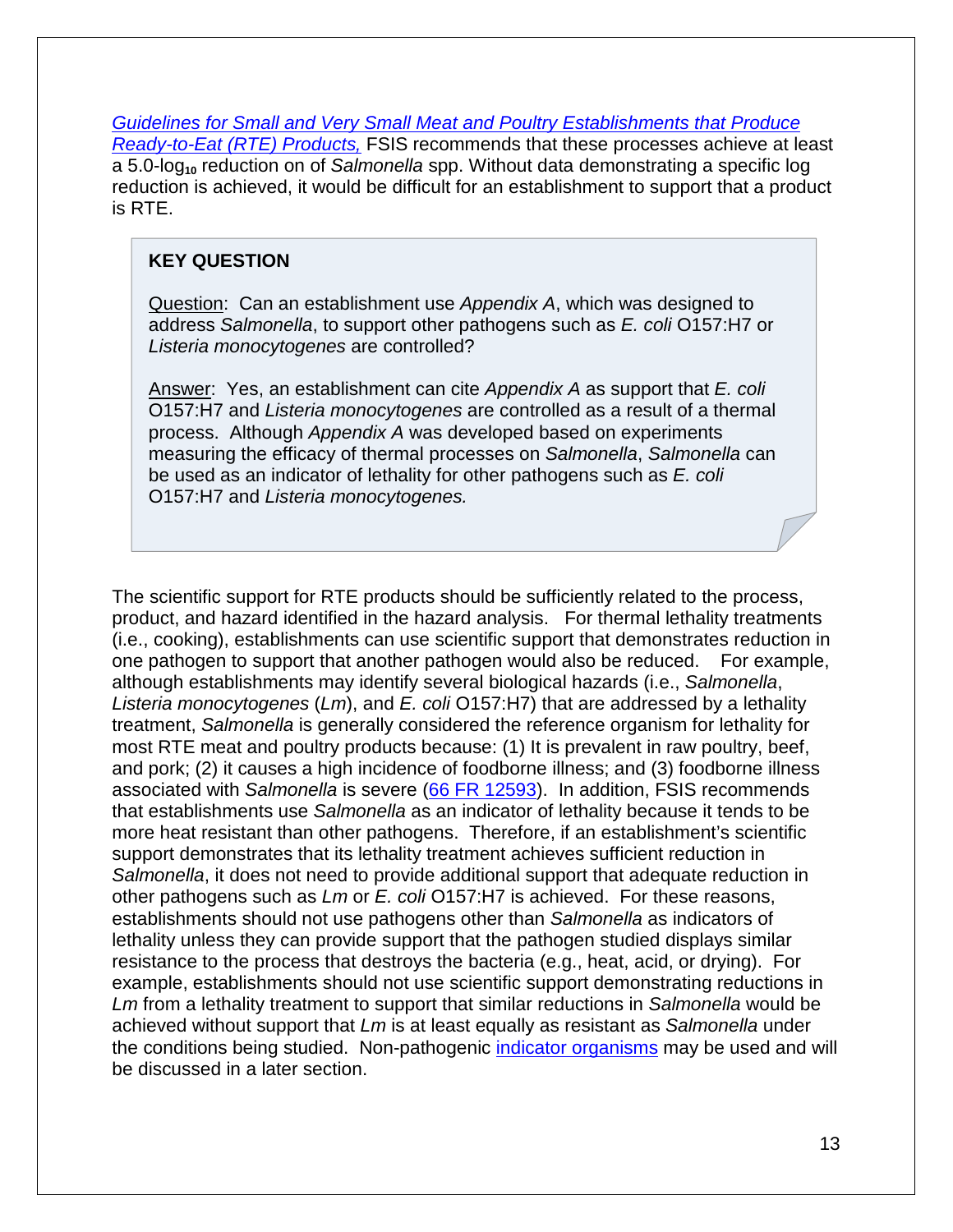#### *Scientific Support for Raw Products*

Under 9 CFR 417.2(a)(1), establishments producing raw meat or poultry products must support that potential hazards have been addressed in the product. For the production of raw products, the scientific support should contain microbiological data specifying the expected level of pathogen control or prevention achieved by the intervention strategy so that the establishment can determine whether the intervention is adequate for its product and process. Using documentation that does not contain microbiological data on the specific level of reduction achieved could represent a vulnerability in an establishment's HACCP system design. For example, an establishment that identifies *Salmonella* as a hazard reasonably likely to occur in its poultry slaughter process because it has historically occurred would have a vulnerability in its process if it relies on scientific support that contains the number of samples that test positive for *Salmonella* before and after the application of an intervention. Using this type of data would represent a vulnerability because it would not provide information on the specific log reduction achieved. Without this information, the establishment would be unable to determine whether the intervention would reduce *Salmonella* in its process to acceptable levels.

The scientific support for raw meat and poultry products should also be sufficiently related to the process, product, and hazard identified in the hazard analysis. It is particularly important that the scientific support for intervention strategies used in the production of raw products include microbiological data that specifies the expected level of pathogen reduction for the same hazard identified in the hazard analysis. For example, in slaughter establishments, interventions such as lactic acid and peroxyacetic acid (PAA) have been found to perform differently for different pathogens (e.g., *Salmonella* and *E. coli* O157:H7) and different species (e.g., poultry vs. beef). Therefore, it would be important for a beef slaughter establishment that references a lactic acid intervention applied to beef carcasses as a control for *E. coli* O157:H7 in its hazard analysis during slaughter and dressing to provide support that a specific log reduction in *E. coli* O157:H7 is achieved when the lactic acid is applied to beef carcasses. One exception when the scientific support may not need to address the specific pathogen listed in the hazard analysis for raw products is for intervention strategies designed to control or prevent non-O157 shiga-toxin producing *Escherichia coli* (STEC). **At this time**, FSIS is not aware of any controls specific to non-O157 STEC. Interventions validated to control *E. coli* O157:H7 should be effective in controlling non-O157 STEC when properly implemented as described in the establishment's scientific support.

### <span id="page-16-0"></span>**Can establishments use scientific support containing microbiological data from indicator or surrogate organisms?**

In general, establishments should not rely on scientific support containing data only from indicator or surrogate organisms unless there is sufficient data to establish a relationship between the presence or level of a pathogen or toxin and the indicator organism. When selecting the appropriate surrogate organism, the establishment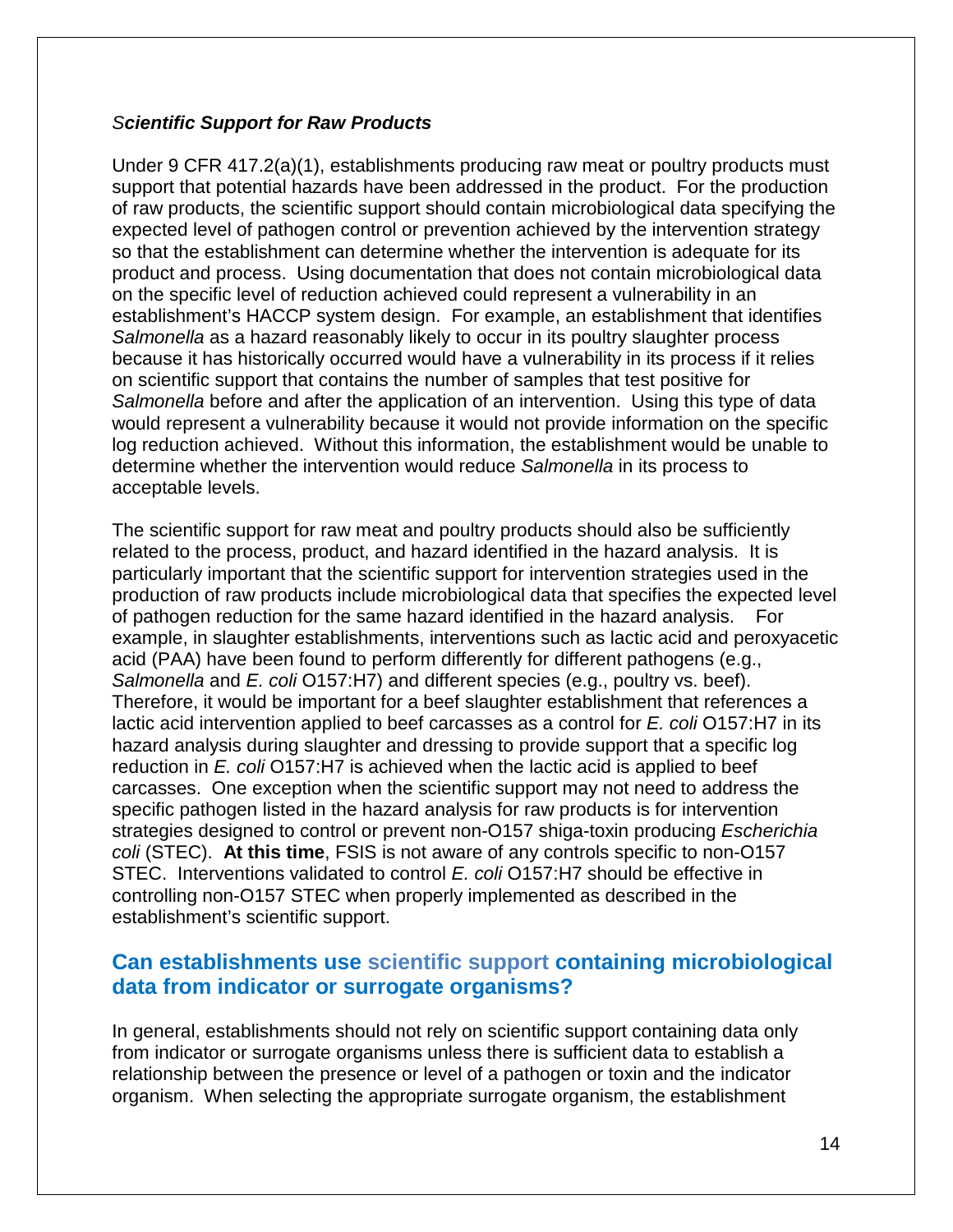should consider the process that destroys the bacteria (e.g, heat, acid, drying). For example, a surrogate organism that is at least as heat resistant as the pathogen of concern should be used if the process primarily relies on thermal destruction (i.e., heat). If the primary pathogen reduction mechanism is fermentation, then a surrogate should be at least as acid resistant as the pathogen of concern. The surrogate chosen in each of these situations may not be the same.

Data demonstrating a relationship between the presence or level of a pathogen or toxin and the indicator organism can be collected from studies using indicator organisms that parallel the data in a challenge study performed with the inoculated pathogen. This data could be collected by performing the study with the indicator and pathogen as part of a single study or separately in two studies performed under similar conditions. If similar and consistent reduction or control can be established, then control of the indicator organisms can be reliably used to indicate expected pathogen control in actual application.

An example of when similar and consistent reduction in an indicator or surrogate organism and a pathogen have been found is research that was done by the University of Wisconsin with ground-and-formed jerky that found that two *Pediococcus* strains (*Saga 200* and *Biosource*) have similar heat-resistance to *Salmonella* and can be used in validation studies (Borowski et al., 2009) for jerky lethality processes. In addition, FSIS has identified four surrogate organisms that have been shown to respond similarly to *E. coli* O157:H7 during cooking (see the following [askFSIS Q&A](http://askfsis.custhelp.com/app/answers/detail/a_id/1392/kw/surrogate/session/L3RpbWUvMTMyNzUyMTY0Ni9zaWQvVFR6c3cyUGs%3D)<sup>[1](#page-17-0)</sup> for more information) for use in validation studies designed to demonstrate a reduction in *E. coli* O157:H7. **At this time**, however, FSIS is not aware of supporting documentation demonstrating a strong correlation to support the use of generic *E. coli* testing in lieu of testing for *E. coli* O157:H7 or non-O157 STEC.

### **How can an establishment identify scientific or technical support that adequately addresses the expected level of hazard reduction or prevention to be achieved for physical and chemical hazards?**

For physical and chemical hazards, establishments will often use technical support to demonstrate that particular process control measures can adequately address specific hazards. As with biological hazards, the scientific or technical support should closely match the product, process, and hazard. For example, if the establishment uses detection equipment to identify foreign material such as metal in a particular product, it should have technical support on-file that demonstrates that the equipment can in fact detect the targeted materials (e.g., metal of a defined size and type) in the product. The same is true for chemical hazards. For example, an establishment that uses a lactic acid intervention during a beef slaughter process may identify a chemical hazard from

1

 $\overline{\phantom{a}}$ 

<span id="page-17-0"></span>[http://askfsis.custhelp.com/app/answers/detail/a\\_id/1392/kw/surrogate/session/L3RpbWUvMTMyNzUyMT](http://askfsis.custhelp.com/app/answers/detail/a_id/1392/kw/surrogate/session/L3RpbWUvMTMyNzUyMTY0Ni9zaWQvVFR6c3cyUGs%3D) [Y0Ni9zaWQvVFR6c3cyUGs%3D](http://askfsis.custhelp.com/app/answers/detail/a_id/1392/kw/surrogate/session/L3RpbWUvMTMyNzUyMTY0Ni9zaWQvVFR6c3cyUGs%3D)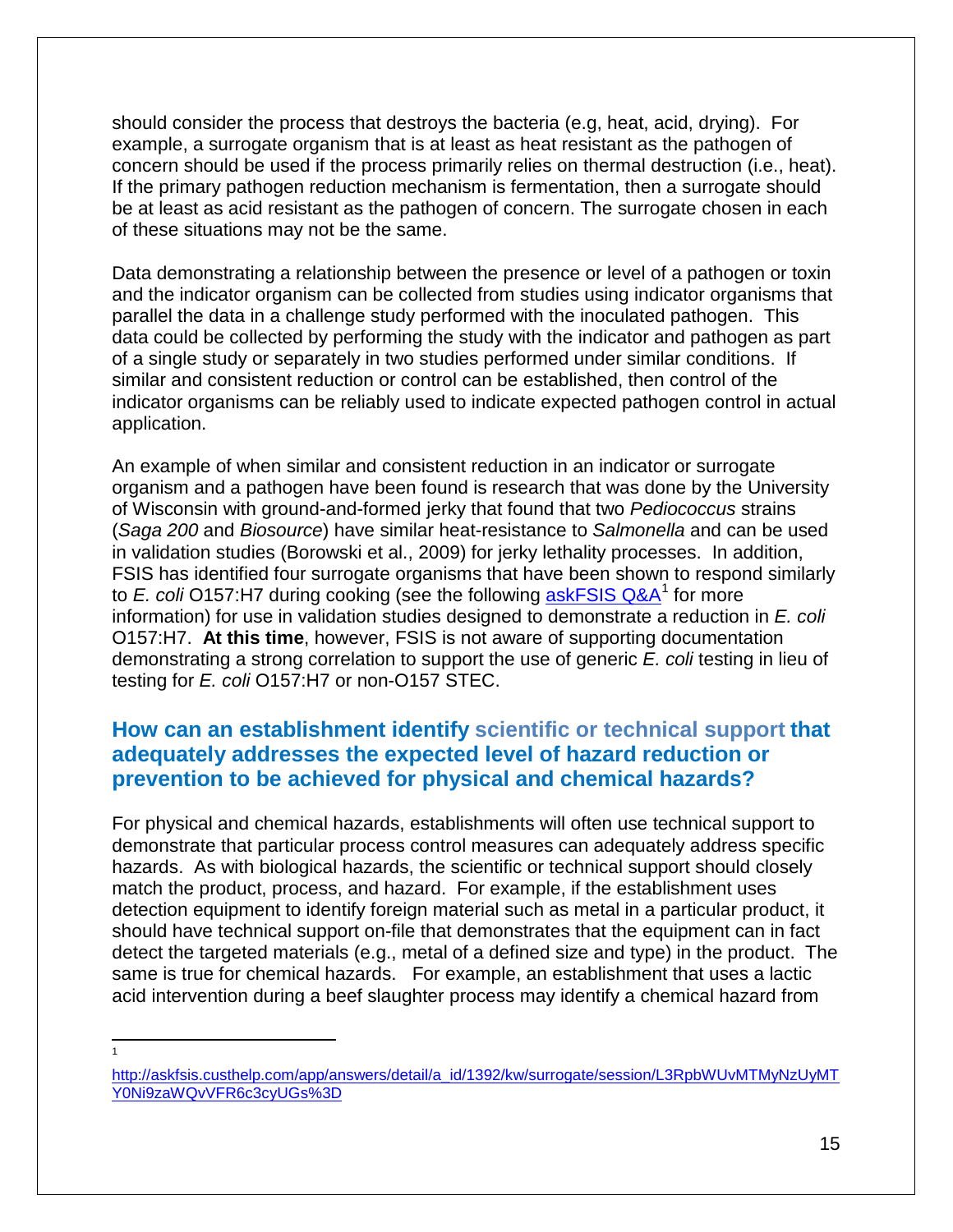excessive levels of lactic acid. The establishment may support that the hazard is not reasonably likely to occur based on instructions from the manufacturer on mixing the lactic acid with water to achieve a concentration that is safe and suitable in accordance with *FSIS Directive 7120.1*. In this case, the manufacturer's instructions or conditions of use are often provided as technical support that demonstrates the use of the chemical is controlled.

### **How can an establishment identify scientific support for prerequisite programs?**

As previously discussed on page 5, when an establishment determines that a hazard is not reasonably likely to occur because the implementation of a prerequisite program prevents the hazard from occurring, that prerequisite program becomes part of the HACCP system. Therefore, prerequisite programs designed to support decisions in the hazard analysis (*e.g.* Sanitation Standard Operating Procedures [Sanitation SOPs], written sanitary dressing procedures incorporated into prerequisite programs, purchase specifications, antimicrobial interventions) must be validated to ensure that the overall system can operate effectively.

Although prerequisite programs within HACCP systems are often designed as multiple hurdles of control, establishments should be able to provide scientific or technical support that each hurdle or combination of hurdles provides the necessary level of prevention for the identified hazards. For some prerequisite programs that are implemented at a discrete point or step in the process, such as those for antimicrobial interventions, the guidance provided on the previous pages for identifying scientific support for the expected level of reduction necessary to prevent the hazard can be applied. When using an antimicrobial intervention as a prerequisite program, establishments should identify scientific support that matches the product, process, and hazard and that contains microbiological data specifying the expected level of pathogen reduction necessary to prevent the hazard from occurring. For other prerequisite programs that are implemented across multiple points or steps in the process, such as those for allergen control or programs that incorporate written sanitary dressing procedures, establishments may rely on scientific or technical support that contain best practices regarding the implementation of such programs. For example, the Beef Industry Food Safety Council (BIFSCO) has developed a document that contains *[Best](http://www.bifsco.org/CMDocs/BIFSCO/Best%20Practices/BestPracslaught%20Sept%2009.pdf)  [Practices for Beef Slaughter](http://www.bifsco.org/CMDocs/BIFSCO/Best%20Practices/BestPracslaught%20Sept%2009.pdf)*. FSIS has identified, through both scientific literature review and best practice guidance created by industry, the points in the slaughter process where carcasses are most vulnerable to contamination and has included these steps in *[FSIS Directive 6410.1 Verifying Sanitary Dressing and Process Control](http://www.fsis.usda.gov/wps/wcm/connect/5d100e39-8eab-4c88-85a3-bb60147d6e10/PHIS_6410.1.pdf?MOD=AJPERES)  [Procedures by Off-line Inspection Program Personnel \(IPP\) in Slaughter Operations of](http://www.fsis.usda.gov/wps/wcm/connect/5d100e39-8eab-4c88-85a3-bb60147d6e10/PHIS_6410.1.pdf?MOD=AJPERES)  [Cattle of Any Age](http://www.fsis.usda.gov/wps/wcm/connect/5d100e39-8eab-4c88-85a3-bb60147d6e10/PHIS_6410.1.pdf?MOD=AJPERES)*. These documents may be used as scientific support that an establishment's sanitary dressing program prevents contamination with microbiological hazards such as *STEC* and ensures that the interventions the establishment has in place achieve their intended effect.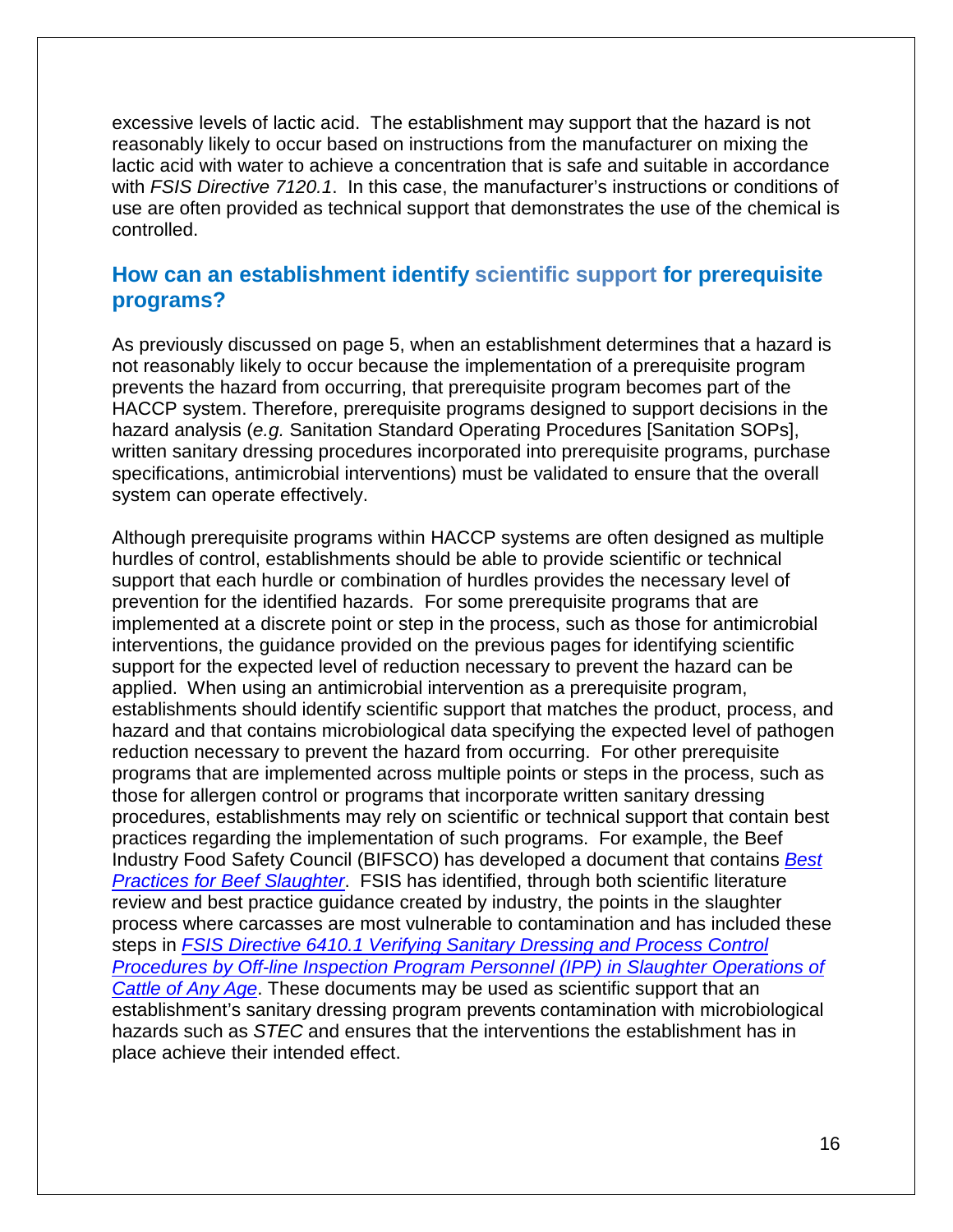See [Appendix 4](#page-45-0) page 55 for an example of scientific support and in-plant data that could be collected to validate Sanitation SOP's, page 56 for an example of scientific support and in-plant data that could be collected to validate a temperature control prerequisite program, and page 57 for an example of scientific support and in-plant data that could be collected to validate a sanitary dressing program.

### **What are the critical operational parameters of a process, and how does an establishment identify them in its scientific support?**

Critical operational parameters are the specific conditions that the intervention must operate under in order for it to be effective. For an establishment to validate an intervention, it should first identify the critical operational parameters within its process that it needs to implement and monitor**.** These critical operational parameters are identified in documents gathered as part of Element 1 of validation and often include but are not limited to:

- Time pH
- 
- 
- 
- Dwell Time Pressure
- 
- 
- Temperature Contact Time
- Concentration Product Coverage
- Humidity Spatial Configuration
	-
- Water Activity Equipment Settings or calibration

To be effective, the process procedures should be consistent with the critical operational parameters in the scientific support. For example, if the scientific support listed a particular critical operational parameter such as the concentration of an antimicrobial, that same concentration should be used in the process. In some cases, establishments may be able to support using different levels of a critical operational parameter than that used in the support. For example, an establishment may be able to provide a justification for why using a higher lethality temperature than that used in the scientific support would result in the same level of pathogen reduction. When different levels of a critical operational parameter than those in the support document are used, establishments should consider developing a decision-making document that explains the scientific rationale for why the different level would not affect the efficacy of the intervention or process. See  $\Delta$ ppendix  $2$  for an example. This scientific rationale could be provided by a processing authority or other expert provided there is reference to established scientific principles or peer-reviewed scientific data and does not rely on expert opinion alone.

Developing a decision-making document and explaining the rationale for use of a critical operational parameter different from the one in the scientific support is important because changing a critical operational parameter can impact the intended result in unexpected ways. For example, antimicrobials have been determined to be safe and suitable up to specific concentrations at specific pH levels as listed in *[FSIS Directive](http://www.fsis.usda.gov/wps/wcm/connect/bab10e09-aefa-483b-8be8-809a1f051d4c/7120.1.pdf?MOD=AJPERES)  [7120.1](http://www.fsis.usda.gov/wps/wcm/connect/bab10e09-aefa-483b-8be8-809a1f051d4c/7120.1.pdf?MOD=AJPERES)* and 9 CFR 424.21(c)). Although the Directive and regulation provide maximum allowable concentrations for antimicrobials, the establishment needs to determine the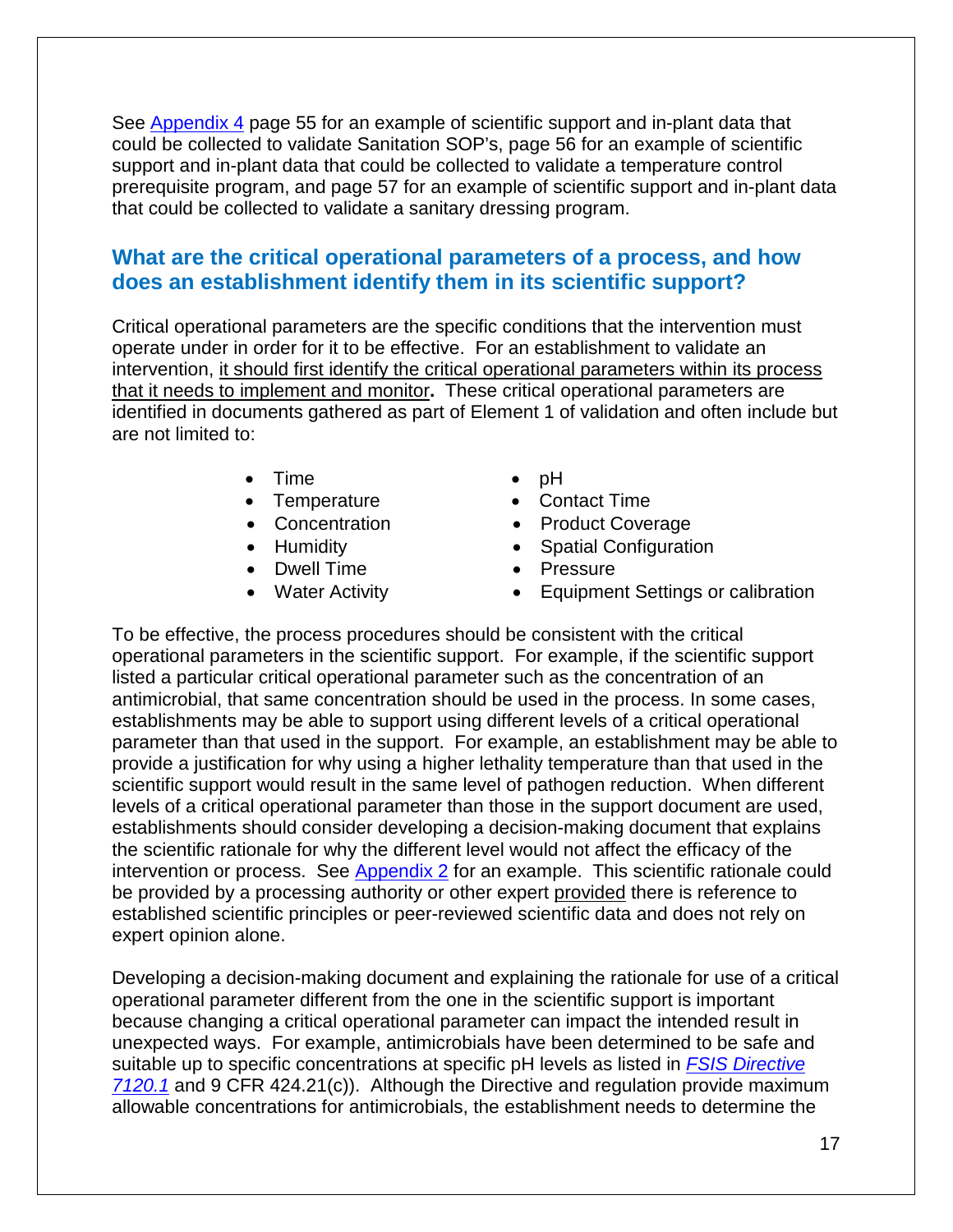optimum concentration for its process based on the critical operational parameters in its scientific support (e.g., journal articles, challenge studies). The concentration chosen by an establishment is often the concentration at which maximum efficacy is observed. A synergistic or an additive effect may be observed when combinations of antimicrobials are used. Above the optimum concentration, although still within the allowable range, the chemical or antimicrobial efficacy decreases because the cells/membrane of the microorganism are saturated with the compound, and further inactivation of the bacteria is not observed. In other words, more of an antimicrobial is not always better. An establishment may be able support using a higher concentration of an antimicrobial in its process than that used in the scientific support but within the allowable range, provided that it evaluates whether changes to the concentration would affect the efficacy of the intervention or process, and that there is scientific support for its decisions.

To identify the critical operational parameters when evaluating the scientific support, there are several questions one can ask. For example:

- What parameters were measured in the research?
- Where in the process or on the product were the measurements taken? o Is the establishment taking measurements in these locations?
- What parameters, if any, were held constant across experimental conditions?
- What parameters, if any, were varied or changed in the research?
	- o When these parameters were changed, did the effectiveness of the intervention change as well?
	- $\circ$  If so, are these parameters that you have considered in your process?
- Did the authors provide some guidelines as to the limitations of the research or any cautions against applying the findings outside of the scope of the study?
	- $\circ$  For example, were there some parameters that were controlled in the laboratory that differ in-plant that you should be aware of?
	- o If so, have you considered if those apply to your process?

If the scientific support does not document the measurement of a critical operational parameter, the establishment should evaluate whether this parameter really needs to be met or measured, or whether additional support is needed for the level of that parameter in the actual process. For example, humidity is a critical operational parameter in the cooking or heating of many ready-to-eat meat and poultry products. For the production of some of these products, however, humidity does not need to be met or measured. For example, as addressed in the *Appendix A Guidance [on Relative Humidity and](http://www.fsis.usda.gov/wps/wcm/connect/dc59bbed-54c3-4e48-97f0-585e0ad9f846/Appendix_A_guidance_95-033F.pdf?MOD=AJPERES)  [Time/Temperature for Cooking/Heating and Applicability to Production of Other Ready](http://www.fsis.usda.gov/wps/wcm/connect/dc59bbed-54c3-4e48-97f0-585e0ad9f846/Appendix_A_guidance_95-033F.pdf?MOD=AJPERES)[to-eat Meat and Poultry Products](http://www.fsis.usda.gov/wps/wcm/connect/dc59bbed-54c3-4e48-97f0-585e0ad9f846/Appendix_A_guidance_95-033F.pdf?MOD=AJPERES)*, humidity does not need to be met or measured when a product is cooked in a sealed, moisture impermeable bag. Establishments producing such cook-in-bag products may develop a decision-making document and cite the *Appendix A Guidance* on relative humidity as support for why humidity does not need to met or measured in the process. What is important in this case is that the establishment considers the parameters that are relevant for their product and process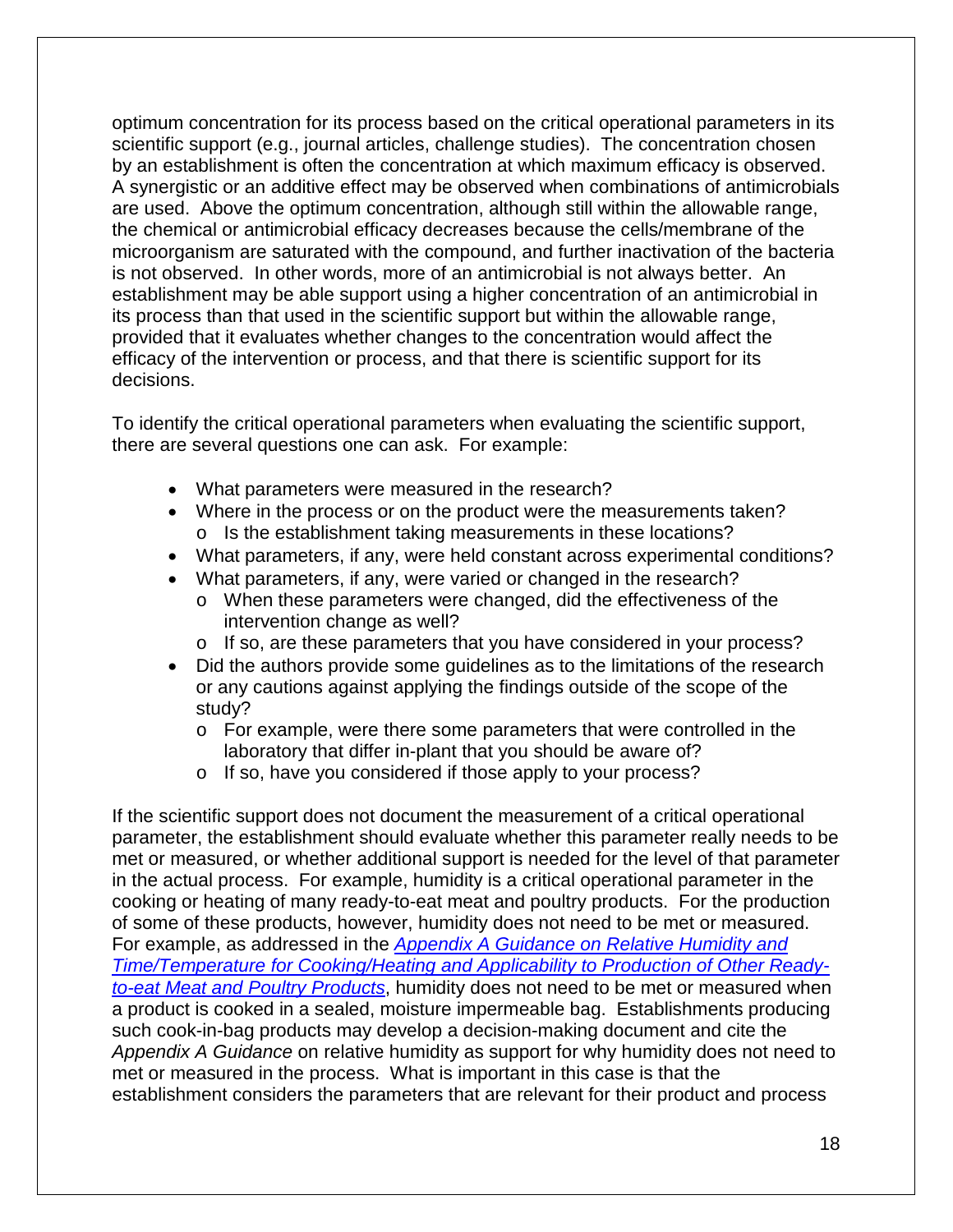and does not assume that just because the parameter was not measured in the scientific support it is not important.

For prerequisite programs that are implemented across multiple points or steps in the process, such as those for allergen control or programs that incorporate written sanitary dressing procedures, establishments may rely on scientific or technical support that contains best practices regarding the implementation of such programs. When relying on these types of scientific or technical support, establishments may consider the recommended procedures that should be incorporated into the written prerequisite program as critical operational parameters. These procedures would be considered critical operational parameters because these steps need to be implemented and monitored in order to ensure that the program is effectively preventing a hazard from occurring.

See [Appendix 3](#page-42-0) for additional guidance as to how to identify critical operational parameters from the scientific support. [Appendix 4](#page-45-0) contains examples of critical operational parameters that have been identified for different types of processes and scientific support. Examples of the types of in-plant documentation expected are also provided.

**Key Point:** An establishment that gathers scientific support for its processes (and properly identifies the critical operational parameters in the support) as described above would meet the threshold indicated in the HACCP Systems Final Rule (61 FR 38806) for the first element of initial validation in designing a valid HACCP system. The establishment's processes would be considered by FSIS to be based on or supported with documented scientific evidence. These processes would not need any additional scientific support as part of the initial validation process. However, as stated in the HACCP Systems Final Rule (61 FR 38826), an establishment introducing a new technology not established in the literature or applying a standard technology in an unusual way (e.g., modifying critical operational parameters from the literature) should gather scientific support and in-plant validation data for its new or modified HACCP system under commercial operating conditions. The effort to develop such information may require that the establishment conduct, or have conducted for it, scientific studies either in a laboratory setting, pilot plant, or in-plant. An establishment that lacks experience with a technology should also gather scientific support and in-plant validation data with the exception of when the effectiveness of the new technology has already been studied, but the establishment lacks experience implementing the technology. In this case, the effort to develop such information may focus more on the collection on in-plant validation data (discussed further in the next section).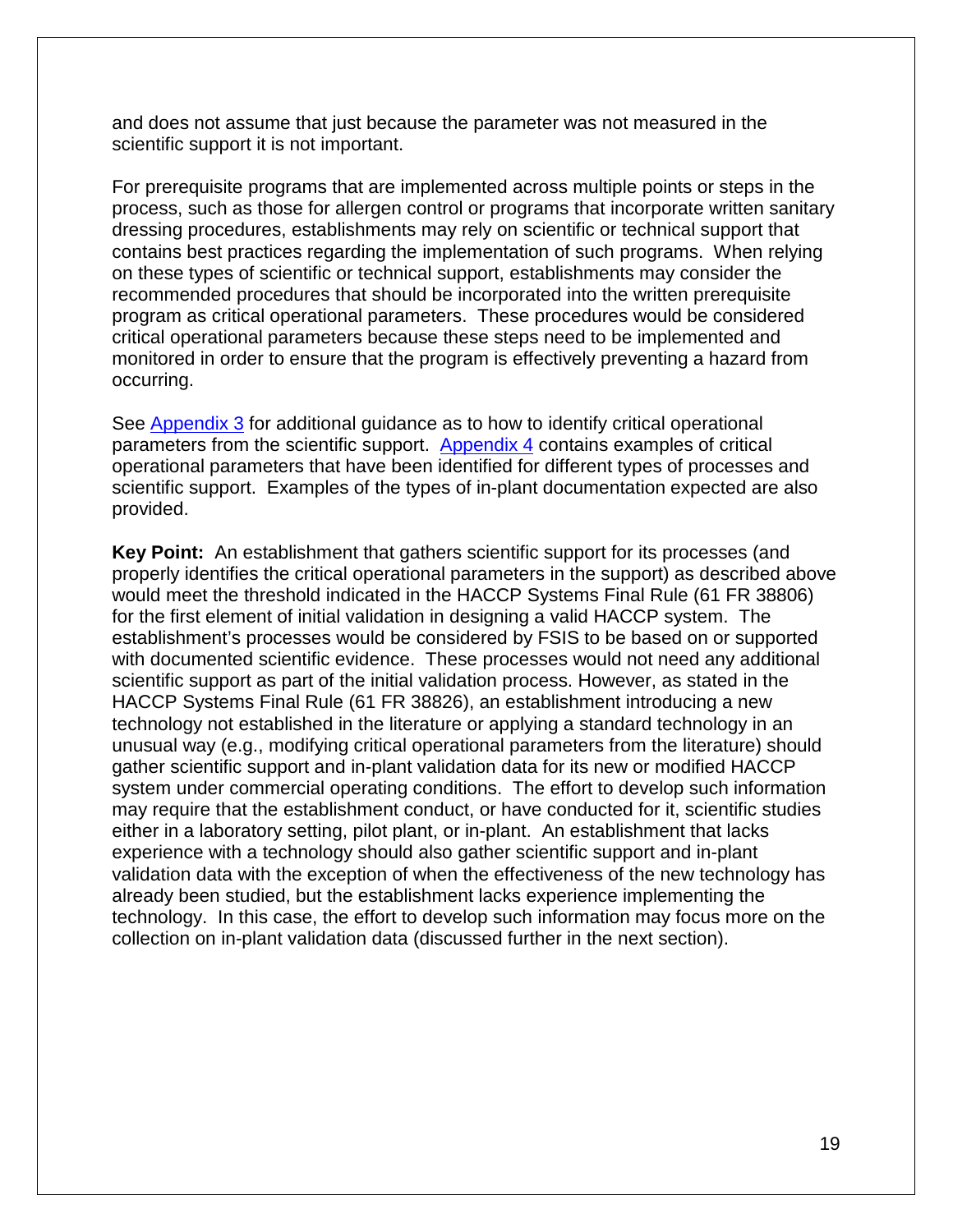#### **KEY QUESTION**

Question: Can an establishment's process use a different level of a critical operational parameter (for example, a higher concentration of an antimicrobial or a higher processing temperature) than what was used in the scientific or technical support?

Answer: Generally, establishments should use the same critical operational parameters as those in the scientific or technical support. However, some minor differences are acceptable. For example, Table 1 of the [Tompkin paper](http://www.meathaccp.wisc.edu/Model_Haccp_Plans/assets/raw_ground/TompkinPaper.pdf) can be used to support a storage temperature CCP for raw meat of 45°F even though it cites 44.6°F as minimum growth temperature for Salmonella. This rounding is suitable because the growth rate of Salmonella at 45<sup>°</sup>F is not significantly different from its growth rate at 44.6°F. Furthermore, when temperatures are converted from Celsius to Fahrenheit, as in Table 1 of the Tompkin paper, numbers are often converted as fractions, which establishments may round to whole numbers because of practical measurement limitations of equipment in establishments. On the other hand, rounding may not be suitable for other critical operational parameters such as water activity and pH because minor changes in the values can have a significant impact on pathogen growth.

In some circumstances, establishments may be able to support using critical operational parameters (e.g., higher concentrations of antimicrobials or higher thermal processing temperatures) that are different from those in the scientific or technical support. In these cases, establishments should provide justification supporting that the levels chosen are at least as effective as those in the scientific or technical support. This justification is needed because higher levels of a critical operational parameter may not always be equally effective. For example, antimicrobial agents may only be effective within a range of concentration after which point efficacy may decrease. Similarly, higher processing temperatures may result in the surface of the product drying out before adequate lethality is achieved. In addition to ensuring that the levels chosen are at least equally as effective, establishments should ensure the levels are also safe and suitable (*[FSIS Directive 7120.1 Safe and Suitable Ingredients Used in the Production of Meat](http://www.fsis.usda.gov/wps/wcm/connect/bab10e09-aefa-483b-8be8-809a1f051d4c/7120.1.pdf?MOD=AJPERES)  [and Poultry Products](http://www.fsis.usda.gov/wps/wcm/connect/bab10e09-aefa-483b-8be8-809a1f051d4c/7120.1.pdf?MOD=AJPERES)* and 9 CFR 424.21(c)).

### <span id="page-22-0"></span>**What is the second element of HACCP Systems Validation?**

The **second element of HACCP systems validation is initial in-plant validation** which may include in-plant observations, measurements, microbiological test results, or other information demonstrating that the control measures, as written into a HACCP system, can be executed within a particular establishment to achieve the process's intended result (61 FR 38806, 38826 (July 25, 1996)).

FSIS stated in the HACCP Final Rule that validation data for any HACCP system must include practical data or information reflecting an establishment's actual experience in implementing the HACCP system. The validation must demonstrate not only that the HACCP system is theoretically sound in its design (Element 1), but also that the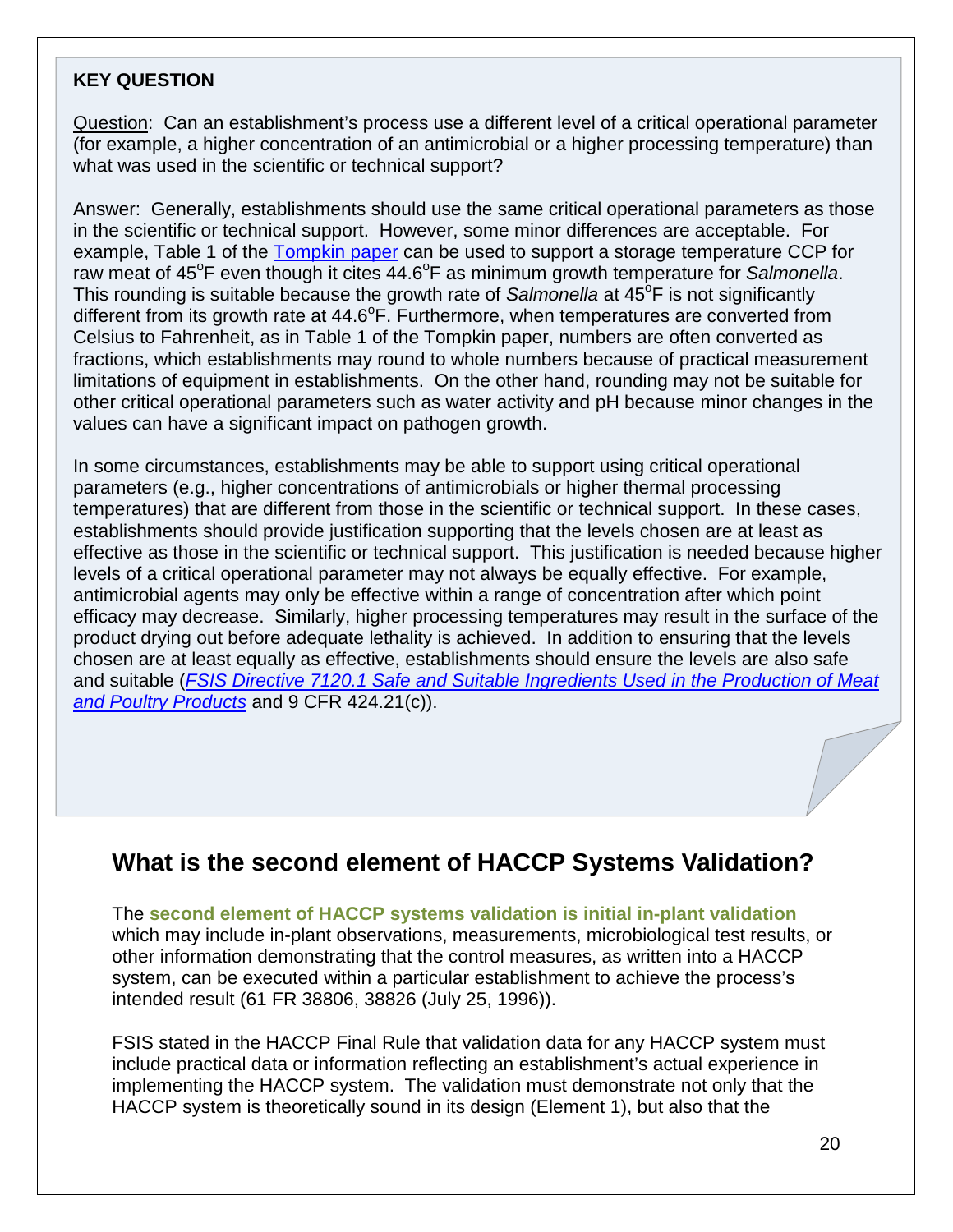establishment can execute it as designed to reach the desired effect (Element 2). To meet the second element of validation, establishments should:

- Implement the critical operational parameters in the actual production process consistent with the parameters in the scientific support;
- Identify at least one product from each HACCP category for which to gather inplant validation data;
- Collect in-plant data demonstrating the effectiveness of the implementation of the critical operational parameters for at least one product from each HACCP category; and
- Analyze the data to determine whether the critical operational parameters are being implemented effectively.

### **Once the critical operational parameters are identified, how should they be implemented in the actual process?**

Once the critical operational parameters are identified, an establishment should implement the critical operational parameters in the actual process consistent with the scientific support.

*If an establishment is using the scientific support as support for the development of a CCP and its critical limits (9 CFR 417.5(a)(2)) to prevent, reduce, or eliminate a hazard identified as RLTO, the establishment should incorporate all of the critical operational parameters into the critical limits of the CCP.* An establishment may determine, however, based on its decision making, that some of the parameters can be monitored on an ongoing basis as part of a prerequisite program. An establishment may also determine that it only needs to ensure some of the critical operational parameters are implemented consistent with the support during the initial validation period (e.g., spatial configuration, equipment type to the extent that it affects other parameters, or ingredient formulation provided it does not change). These parameters should be included in a decision-making document, but they do not need to be monitored after the 90 days of initial validation unless there is a change.

I*f an establishment is using the scientific support as support for a decision that a hazard is not reasonably likely to occur (9 CFR 417.5(a)(1) because the implementation of a prerequisite program prevents conditions that make the potential hazard likely, then all of the critical operational parameters should be incorporated into the prerequisite program.* An establishment may also determine that it only needs to ensure some of the critical operational parameters are implemented consistent with the support during the initial validation period (e.g., spatial configuration, equipment type to the extent that it affects other parameters, or ingredient formulation provided it does not change).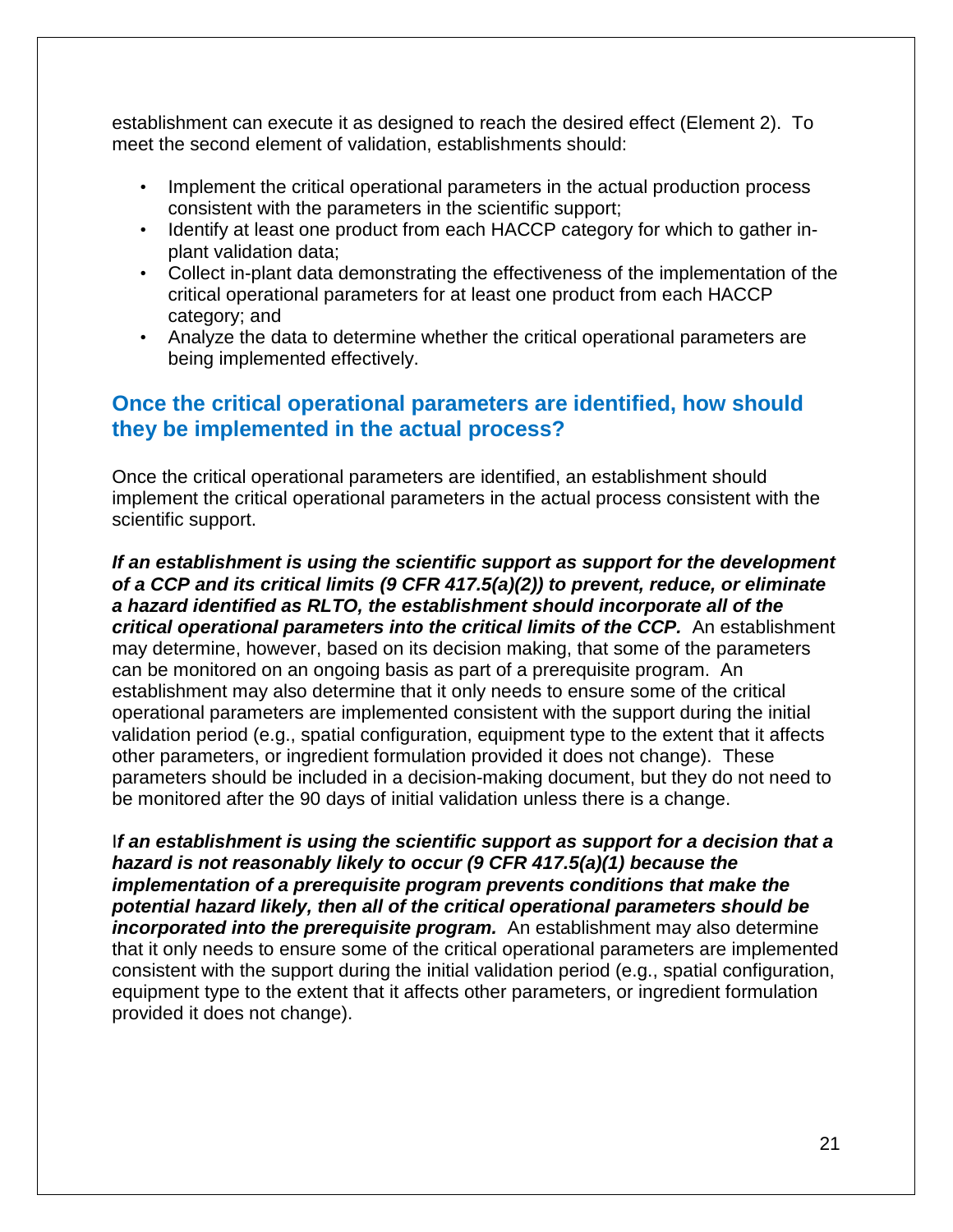### **What types of data should establishments collect during the initial inplant validation period?**

Often establishments incorporate interventions into their processes to reduce the level of certain pathogens and use published scientific articles as scientific support for the design of the interventions (see above discussion of the first part of validation). Establishments may implement those interventions **consistent with** the scientific support or make modifications to the critical operating parameters that could affect the efficacy of the intervention. To implement an intervention consistent with the scientific support means that changes among the critical operational parameters used in the scientific support and those used in the actual process will not affect the efficacy of the intervention or treatment. Depending on how an establishment implements the critical operational parameters for an intervention and the type of support used, different data should be collected during the initial in-plant validation period. These two scenarios are described below:

Scenario 1 – In cases where the establishment's process **is implemented consistent with** the critical operational parameters described in the scientific support, **and when the scientific support used contains microbiological data** specifying the level of pathogen reduction achieved by the intervention strategy for the target pathogen identified in the hazard analysis, to meet the second element of validation, the establishment should:

- $\checkmark$  Identify the critical operating parameters in the scientific support, AND
- Implement those critical operational parameters in the establishment's production process consistent with the scientific support, AND
- Collect in-plant data that demonstrates that the critical operating parameters are being met (e.g., data on quantifiable characteristics of the critical operational parameters such as pressure, temperature, and concentration).

Thus, if an establishment implements the actual process consistent with the critical operational parameters in the scientific support, the establishment should collect inplant data demonstrating that the critical operational parameters can all be met, and no in-plant microbiological data would be needed. For example, if the scientific support for a carcass wash intervention includes critical parameters of water pressure at the nozzle, water temperature at the point of contact with the carcass, whole carcass coverage, and a water/carcass contact time, then the establishment should measure and gather data on whether those parameters are being achieved. The water temperature measured in a holding tank or at the nozzle may not be the actual water temperature at point of contact with a carcass, so it is crucial to design measurement procedures appropriately.

Scenario 2 - In cases where the establishment's process is **not implemented in a manner that is consistent with the** critical operational parameters described in the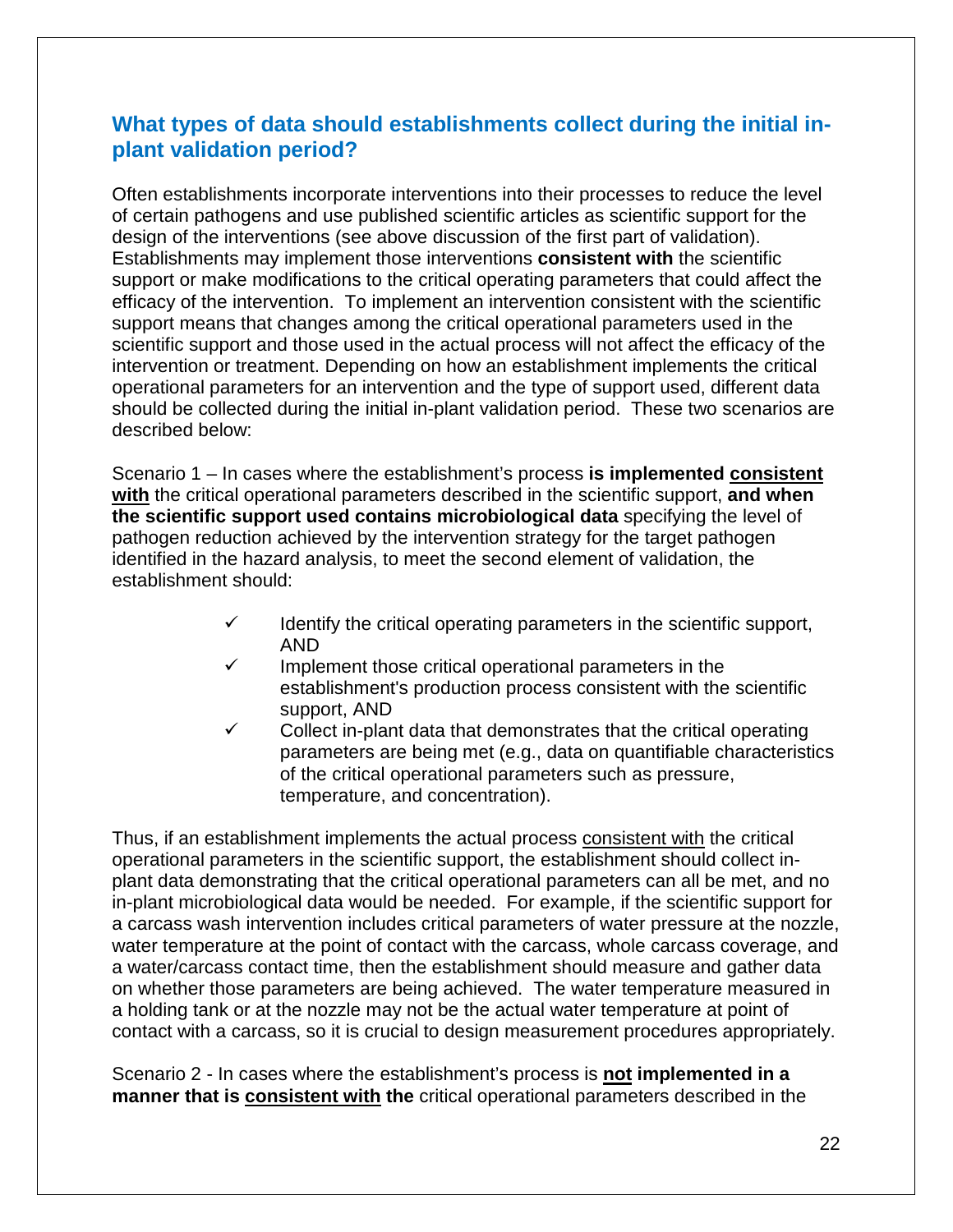scientific support without justification, **or when the scientific support used does not contain microbiological data** specifying the level of pathogen reduction achieved by the intervention strategy for the target pathogen identified in the hazard analysis, to meet the second element of validation the establishment should:

- Identify the critical operating parameters in the actual process (either because they were modified from the scientific support without justification, or the scientific support does not contain microbiological data), AND
- $\checkmark$  Collect in-plant microbiological data that demonstrates the intervention's effectiveness under actual in-plant conditions or identify scientific support with microbiological data demonstrating the effectiveness of those critical operational parameters,
- AND Collect in-plant data that demonstrates that the modified critical operating parameters are being met.

Thus, if an establishment implements different critical operational parameters in the process from the scientific support, or if the scientific support does not contain microbiological data, then the establishment should collect in-plant data demonstrating the critical operational parameters that it has implemented can all be met AND collect in-plant microbiological validation data or identify scientific support with microbiological data for the effectiveness of those implemented critical operational parameters.

The establishment should develop the appropriate in-plant data during the initial 90 days of implementing a new HACCP system, or whenever a new or modified food safety hazard control is introduced into an existing HACCP system (e.g., as implemented after a HACCP plan reassessment). During these 90 calendar days, as described in the HACCP Final Rule, an establishment gathers the necessary in-plant data to demonstrate that the critical operating parameters are being achieved. In essence, the establishment would repeatedly test the adequacy of the process steps in the HACCP system to establish that the HACCP system meets the designed parameters and achieves the intended results. These in-plant data become part of the validation scientific support along with the scientific support used to design the HACCP system. See the section below on records for more information. Failure to take these steps would raise questions as to whether the HACCP system has been adequately validated.

In addition to collecting the in-plant data described, it is critical that the establishment **analyze the data to whether the critical operational parameters are being implemented effectively**. This analysis should include a review of the records generated by the HACCP system during the initial validation period. Establishments may need to work with a statistician to conduct more in-depth statistical analyses of the in-plant data collected. For example, an establishment may need to work with a statistician to determine whether the in-plant validation data supports that it is implementing the critical operational parameters consistent with the scientific support.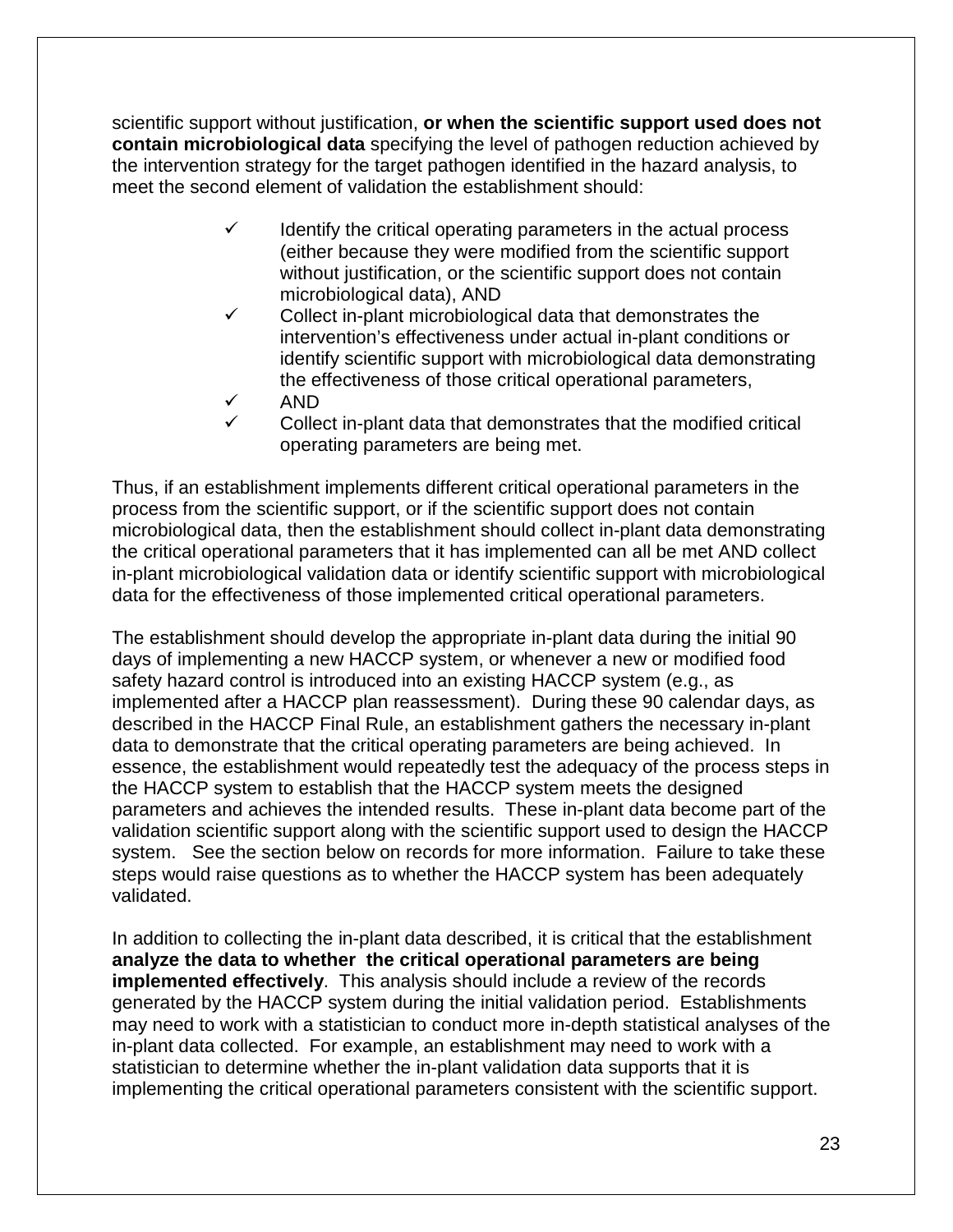An establishment may also need to conduct more in-depth analysis if it implements critical operational parameters that are different from the process in the scientific support, and, as a result, it would need to collect in-plant microbiological data.

### **For what types of processes and products should establishments collect in-plant validation data?**

Establishments should maintain scientific support for all processes and products; however, establishments should collect in-plant data for at least one product from each HACCP process category at that establishment. Depending on the HACCP category and products, establishments should consider collecting in-plant data for more than one product within each category. The object is to collect in-plant data for a wide variety of different products and worst case scenarios. Establishments should collect in-plant data for all CCPs and prerequisite programs used to support decisions in the hazard analysis for at least one product from each HACCP category at that establishment. Establishments should use food science principles in their decision making when deciding which product types within a HACCP category should be used to gather inplant data. In addition, establishments should use decision-making documents to describe how the HACCP team decided on the product or product types that would be used during initial validation. Similarities and differences in species, process, intrinsic factors, product public health risk, and food safety hazards should be considered. Some examples of food science principles that could be used to decide which product within a HACCP category should be used to gather in-plant data include:

- *Fat content:* Fat level in meat has been documented to influence bacterial heat resistance (Juneja et al., 2001). As the fat level increases, bacterial heat resistance increases. Therefore, higher fat content meat or poultry products require greater time or temperatures to achieve equal lethality compared with lower fat content products.
	- o How this criterion could be used: If an establishment produces several fully cooked poultry products, the establishment should gather data for the product with the highest fat content. Similarly, if an establishment produces several ground poultry products, and some of the products are made from skin-on thigh meat while others are made with boneless, skinless thigh meat, the establishment should collect in-plant validation data for the ground product made from the skin-on thigh meat because of the additional fat from the skin.
- *Size and shape of the food:* The size and shape of food affects heat penetration, heating rate, and heating uniformity. Irregularly shaped products, for example, are subjected to non-uniform heating because of differences in product thickness. In addition, in thicker products, more time will be needed for the heat to penetrate to the center of the product.
	- o How this criterion could be used: If an establishment produces several fully cooked deli meat products of various thicknesses, the establishment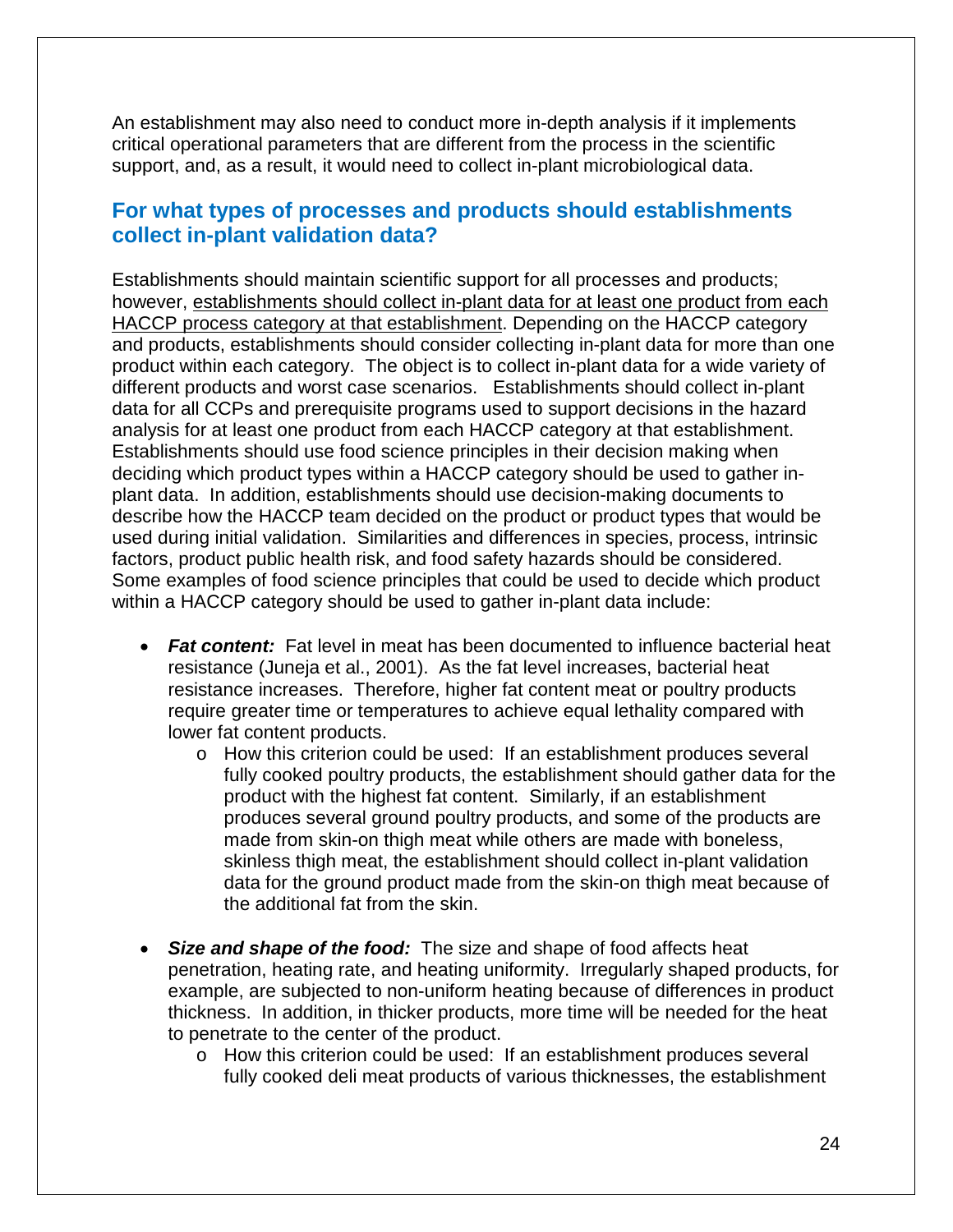should gather data on the thickest product because heat penetration is critical.

- *Number and type of processing steps or ingredients:* Certain processing steps, such as slicing of ready-to-eat product, are known to be potential sources of cross-contamination. In addition, some ingredients such as spices are known to introduce contamination (biological, chemical, or physical). Therefore, establishments should consider whether some products within a HACCP category undergo additional processing steps or contain additional ingredients that may introduce contamination and should collect in-plant validation data for that product.
	- o How this criterion could be used: If an establishment fabricates beef manufacturing trimmings and uses the trimmings to produce ground beef and patties, the establishment should collect in-plant validation data for the patty process because the patty forming process introduces an additional step that could provide an opportunity for contamination.
- *Product species:* Studies have shown that there is a difference in bacterial resistance in products from different types of species. Therefore, establishments should consider collecting data separately for each species slaughtered or processed within a HACCP category.
	- o How this criterion could be used: If an establishment slaughters hogs and cattle under one HACCP category, in-plant data should be gathered for both species because the slaughter process and the hazards associated with each are substantially different.
- *Public health risk:* Establishments should take past outbreaks into account when selecting a product to collect in-plant data for within a HACCP category.
	- o How this criterion could be used: If an establishment produces several types of fully cooked ready-to-eat products, and one of the products is Lebanon bologna, data should be gathered for the Lebanon bologna because it was associated with an illness outbreak.

In some cases, an establishment may produce products that are all of equal risk. In those cases, FSIS recommends that establishments select the product with the highest production volume because that product would have the greatest public exposure.

o How this criterion could be used: If an establishment makes several types of fully cooked sausages and the only difference among these products are ingredients such as pimentos or pickles that are used as flavorings and that do not affect food safety, an establishment should gather data on the product produced in the highest volume.

Finally, in other cases establishments may consider selecting more than one product from a HACCP category.

• For example: If an establishment processes both hot dogs and RTE whole turkey breast that is sliced, both products should be validated because their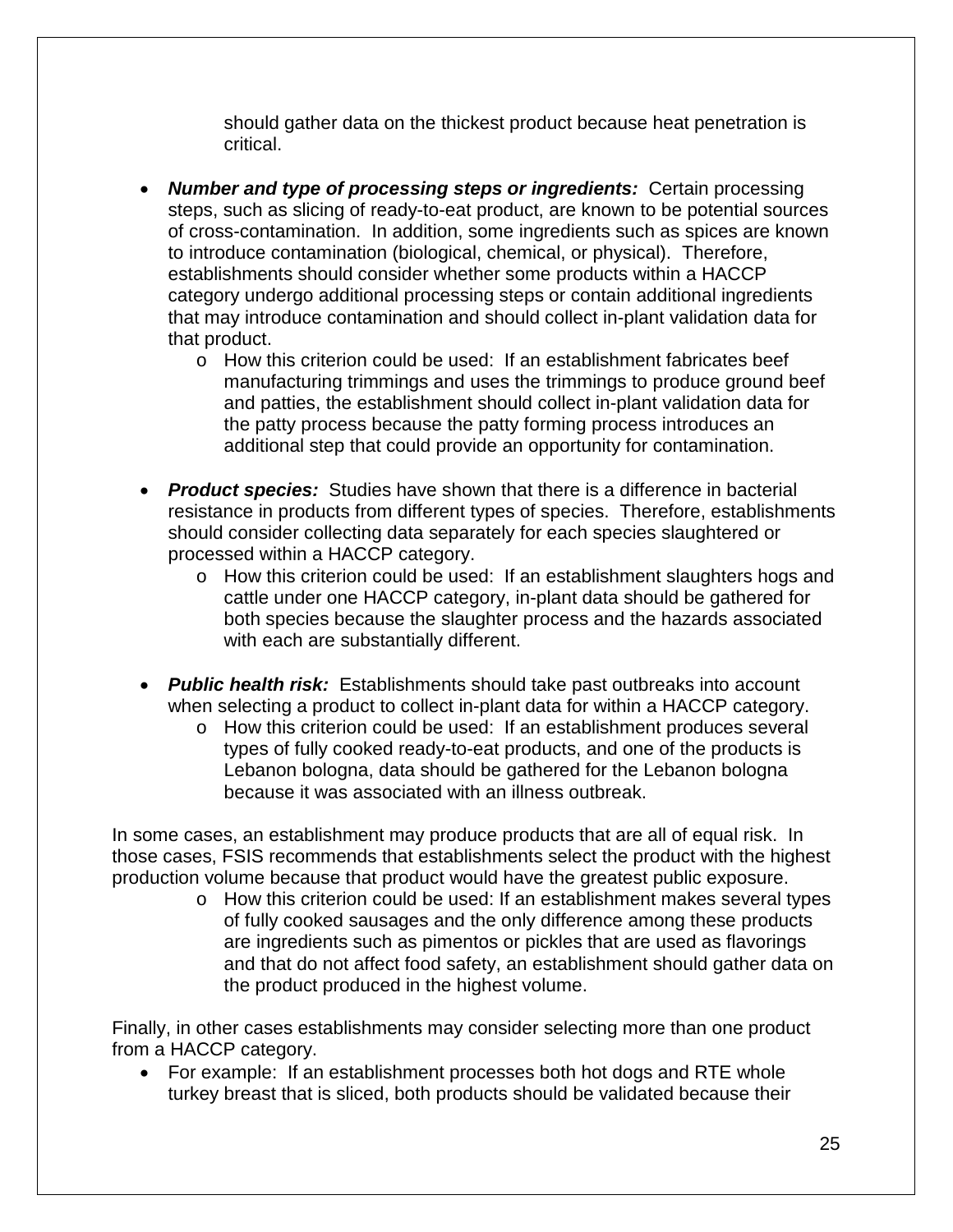processes are substantially different, and both have been found to represent an increased risk of listeriosis illness to the consumer.

## <span id="page-28-0"></span>**How long does an establishment have to complete initial validation (Elements 1 and 2)?**

During the process of conducting a hazard analysis and developing a HACCP plan, establishments gather supporting documentation in the form of scientific or technical support for the HACCP system design **(Element 1)**. New establishments must conduct a hazard analysis (9 CFR 417.2) and develop and validate a HACCP plan (9 CFR 417.4) before being granted Federal inspection as required by 9 CFR 304.3(b) and 381.22(b). Additionally, establishments must conduct a hazard analysis and develop a HACCP plan (9 CFR 417.2) before producing a new product for distribution in commerce as required by 9 CFR 304.3(c) and 381.22(c). Consistent with these requirements, establishments should gather scientific or technical support for a modified HACCP plan before implementation, if the results of a reassessment indicate new or additional support is needed (e.g., if significant changes to an intervention are made or a new intervention is added). Establishments can begin gathering their support by conducting reviews of the available scientific literature, published processing guidelines, and regulatory performance standards to determine whether scientific documentation already exists matching their actual product and process.

After the hazard analysis has been conducted, and the HACCP plan has been developed, establishments gather in-plant validation data proving that the HACCP system can perform as expected **(Element 2)**. New establishments are issued a conditional grant of inspection for a period up to 90 days during which they must complete the initial validation as required in 9 CFR 304.3(b) and 381.22(b) (Element 2). Additionally, 9 CFR 304.3(c) and 381.22(c) require establishments producing a new product to complete the initial validation of the new HACCP plan during a period not to exceed 90 days after the date the new product is produced for distribution in commerce. Consistent with these requirements, initial validation should encompass the first 90 calendar days of an establishment's processing experience with a modified HACCP plan, if the results of a reassessment indicate in-plant validation data should be collected (e.g., if significant changes to an intervention are made or a new intervention is added).

For large establishments, 90 calendar days equates to approximately 60 production days. FSIS recognizes that many small and very small establishments do not operate daily. Therefore, FSIS recommends a minimum level of records from 13 production days within those initial 90 calendar days should be used to initially validate a small or very small establishment's HACCP system. FSIS also recognizes that there are some establishments that produce products so infrequently that they would not be able to gather records from 13 production days within those 90 initial calendar days. If the establishment infrequently produces several products that are each part of a separate HACCP category, there is inherent risk with the processes if the establishment does not have experience in producing them. Therefore, to determine whether the system is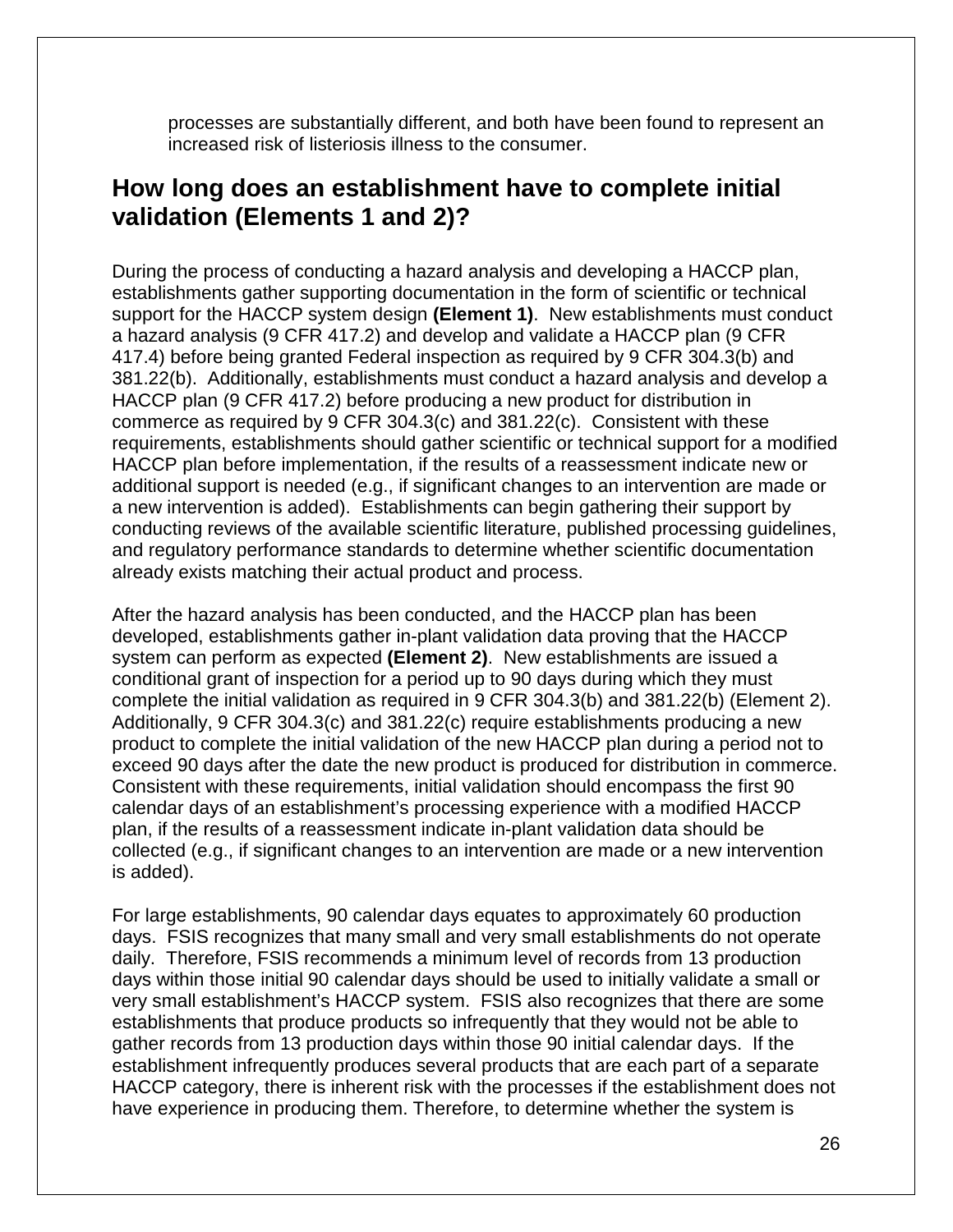properly designed and executed, even though the regulations provide 90 days for initial validation, an establishment needing more than 90 days can ask the District Office, in writing, for additional time to collect at least 13 production days of records when it first starts operating, or when it begins producing new product, or for a modified HACCP plan if the results of a reassessment indicate additional support is needed. In the request, an establishment should indicate why more than 90 days are needed to collect the in-plant validation data, and how it plans to gather at least 13 production days worth of in-plant validation data within the next 30 calendar days. The request will then be evaluated on a case by case basis. The establishment should consider focusing validation activities on the product produced most frequently within each HACCP category. In addition, the establishment may consider evaluating data collected for products across multiple HACCP categories to determine whether the data together can support its ability to meet critical operational parameters.

As previously discussed, if an establishment implements a process **consistent with** the process specifications described in the scientific support, **and the scientific support contains microbiological data** specifying the level of pathogen reduction achieved by the intervention strategy for the target pathogen identified in the hazard analysis, the inplant validation data collected during the 90 day initial validation period will consist of data on quantifiable characteristics of the critical operational parameters, such as pressure, temperature, and concentration. However, if an establishment implements **different critical operational parameters** in the process from the scientific support, or the scientific support identified **does not contain microbiological data**, then the establishment should collect in-plant data demonstrating the critical operational parameters that it has implemented can all be met AND should collect in-plant microbiological validation data or identify scientific support with microbiological data that demonstrates the effectiveness of those implemented critical operational parameters.

Establishments can continue producing and shipping product into commerce during the 90 day initial validation period with the exception of establishments that are gathering inplant microbiological data to support that a product is RTE. For example, if an establishment producing a RTE product is implementing a lethality process using different critical operational parameters (e.g., time, temperature, or relative humidity) from its scientific support, the establishment could commission a challenge study to demonstrate the effectiveness of the alternate parameters during the 90 day initial validation period. During this time, the establishment could not ship the RTE product into commerce because it does not have the necessary scientific support to demonstrate that all potential hazards have been addressed and that the product would meet the definition of RTE in 9 CFR 430.1 (that it is in a form that is edible without additional preparation to achieve food safety).

If an establishment has questions as to whether complete scientific support is needed for its products before the products can be shipped into commerce, then it can submit a question through askFSIS at<http://askfsis.custhelp.com/> following the guidance on page ii of this document.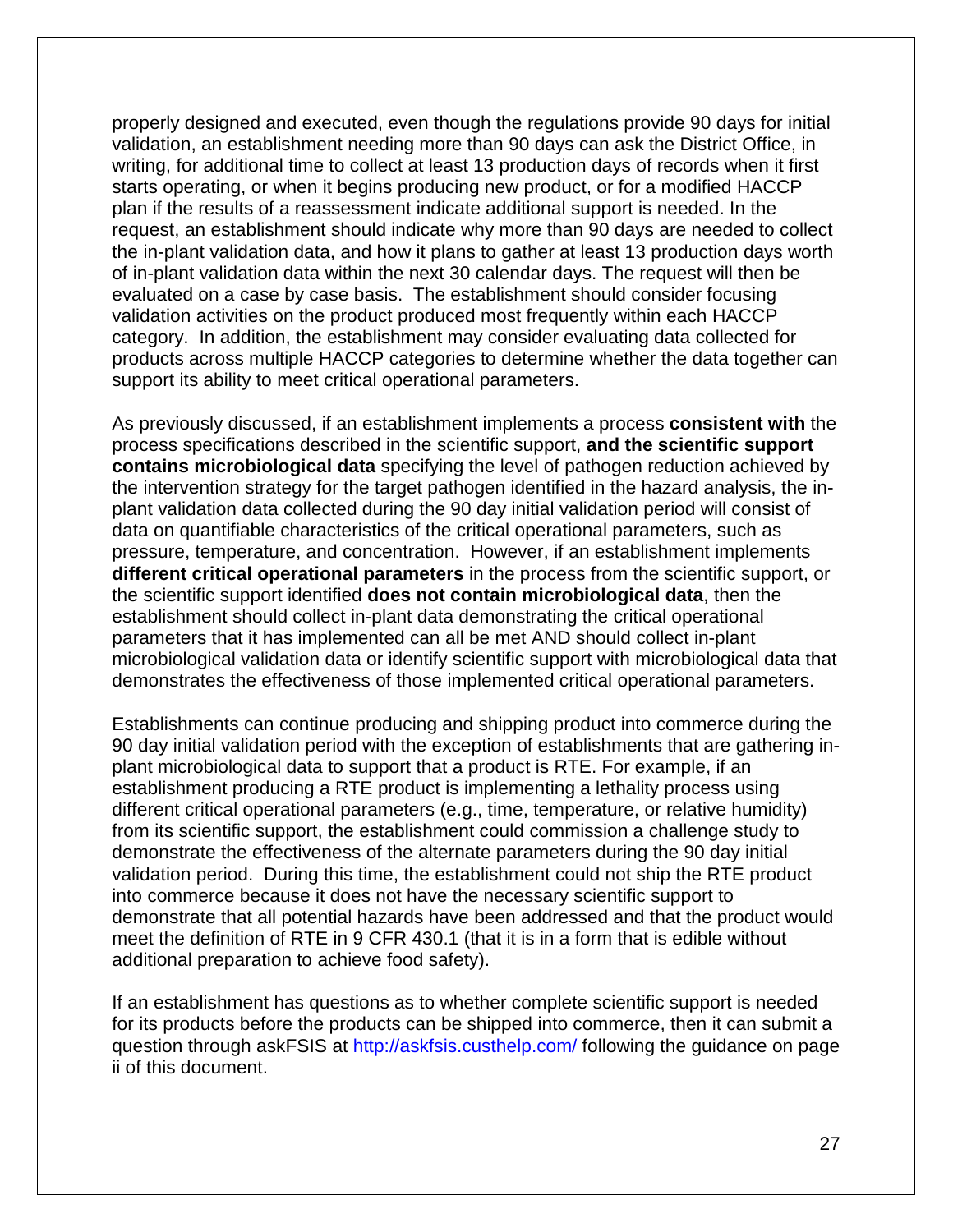## <span id="page-30-1"></span><span id="page-30-0"></span>**What types of records are validation documents, and how long should an establishment keep them?**

The scientific support (design) and in-plant (execution) validation data support the decisions made in the hazard analysis and the adequacy of the process to control those hazards. Therefore, these supporting documents must be kept for the life of the plan to meet the requirements of 9 CFR 417.5(a)(1) & (2).

**NOTE:** Establishments using existing HACCP systems developed before the issuance of this document that do not have the documents from their initial validation on file will need to gather the necessary data. [Appendix 5](#page-66-0) contains further guidance for establishments that no longer have the in-plant validation data.

#### **Key Requirement**

The scientific or technical support for the design and initial in-plant execution validation documents must be kept on file as part of 9 CFR 417.5(a)(1) & (2) supporting documentation records.

#### **KEY QUESTION**

Question: If an establishment has not utilized a process for a year or more, is the process still validated?

Answer**:** Most likely, no. An establishment would need to perform a reassessment in order to determine whether changes have occurred that could affect the hazard analysis or alter the HACCP plan. If the reassessment led to modifications in the HACCP system, then the establishment would need to gather additional in-plant validation data. Meat and poultry establishments must document each reassessment and the reasons for any changes to the HACCP plan based on the reassessment, or the reasons for not changing the HACCP plan based on the reassessment (9 CFR 417.4(a)(3)). For annual reassessments, if the establishment determines that no changes are needed to its HACCP plan, it is not required to document the basis for this determination.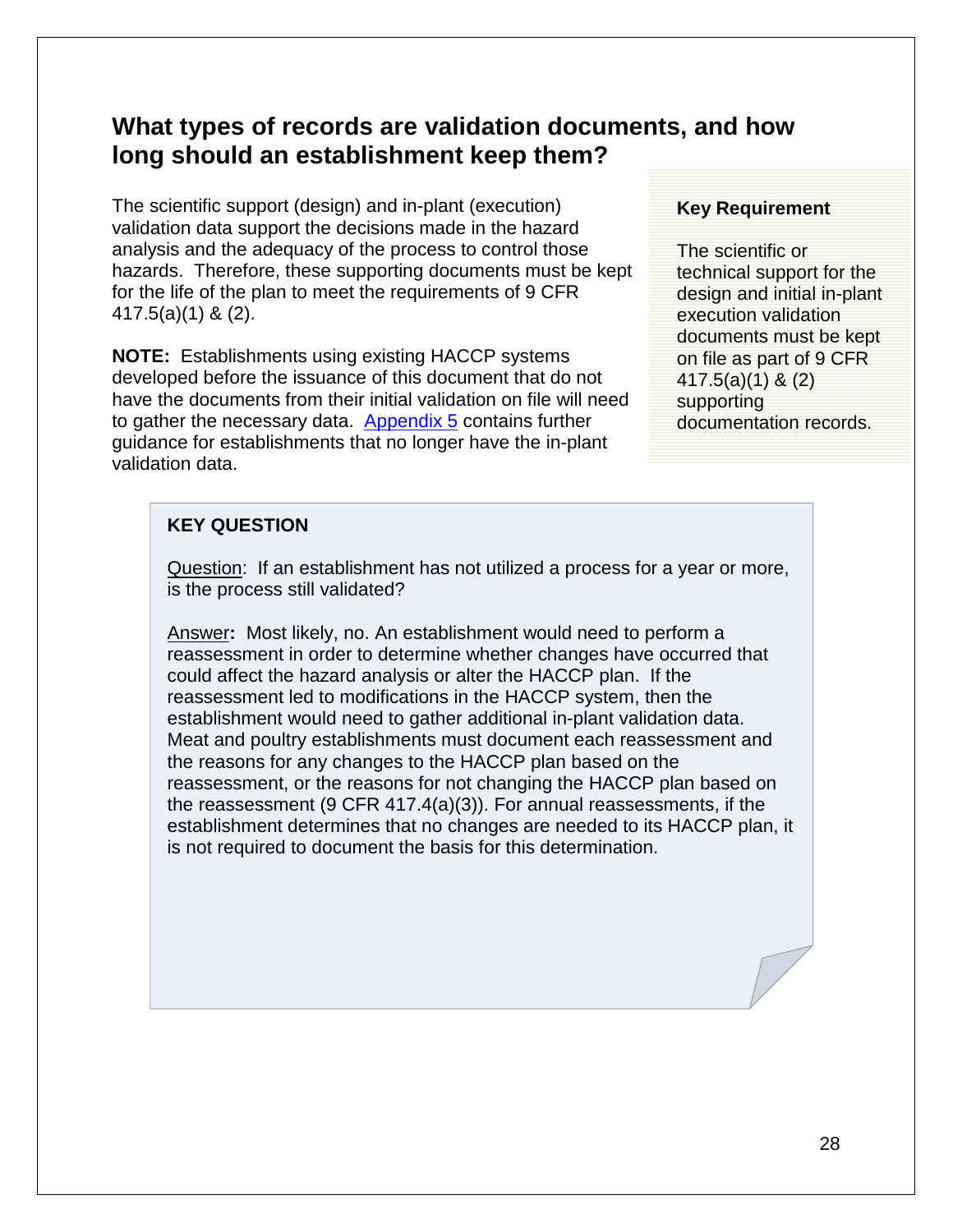### **KEY QUESTION**

Question: If an establishment moves physical locations, will it have to repeat the in-plant documentation element of its initial validation?

Answer: Most likely yes, as a result of the establishment's reassessment. Much like with large corporations with multiple establishments, the establishment will be able to transfer the scientific support from one location to another (meeting the first element of validation - design) but will most likely need to gather in-plant data to support the second element of validation (execution). There are often differences from location to location that may affect whether the critical operational parameters in the scientific or technical support can be implemented properly in the new establishment. For example, the same type of spray cabinet made by different manufacturers may have different flow rates for the intervention spray delivery that would require changes to other critical operational parameters in order to achieve equivalent application. The same may be true for the effect of employees or the size or shape of the physical location on the critical operational parameters.

## <span id="page-31-0"></span>**What is the difference between initial validation and on-going verification, and what happens after the initial validation period is over?**

Many agree that validation should be a distinct function from verification (see, e.g., Scott and Stevenson, 2006). **During the 90 calendar days of initial validation** following completion of the hazard analysis and development of the HACCP system, establishments check the validity or adequacy of the HACCP system. Establishments are to conduct validation activities during their initial experience with a new HACCP system. Establishments are required to complete the initial validation of the new HACCP plan in accordance with 9 CFR 417.4 during a period not to exceed 90 calendar days after the date the new process is used to produce product for distribution in commerce. During these 90 calendar days, an establishment gathers data from its monitoring and on-going verification activities at an increased frequency compared to the frequency listed in the HACCP plan and gathers additional data to demonstrate that the process is being executed effectively. During this period an establishment should be reviewing these data and making modifications to its system as necessary.

**NOTE:** Establishments may determine that modifications are needed to an intervention during the initial validation period either because the design did not result in the intended effect or because the establishment could not execute the intervention as designed. Such modifications are part of the initial validation process. However, establishments that make major modifications multiple times throughout the initial validation period and as a result do not generate sufficient records that support the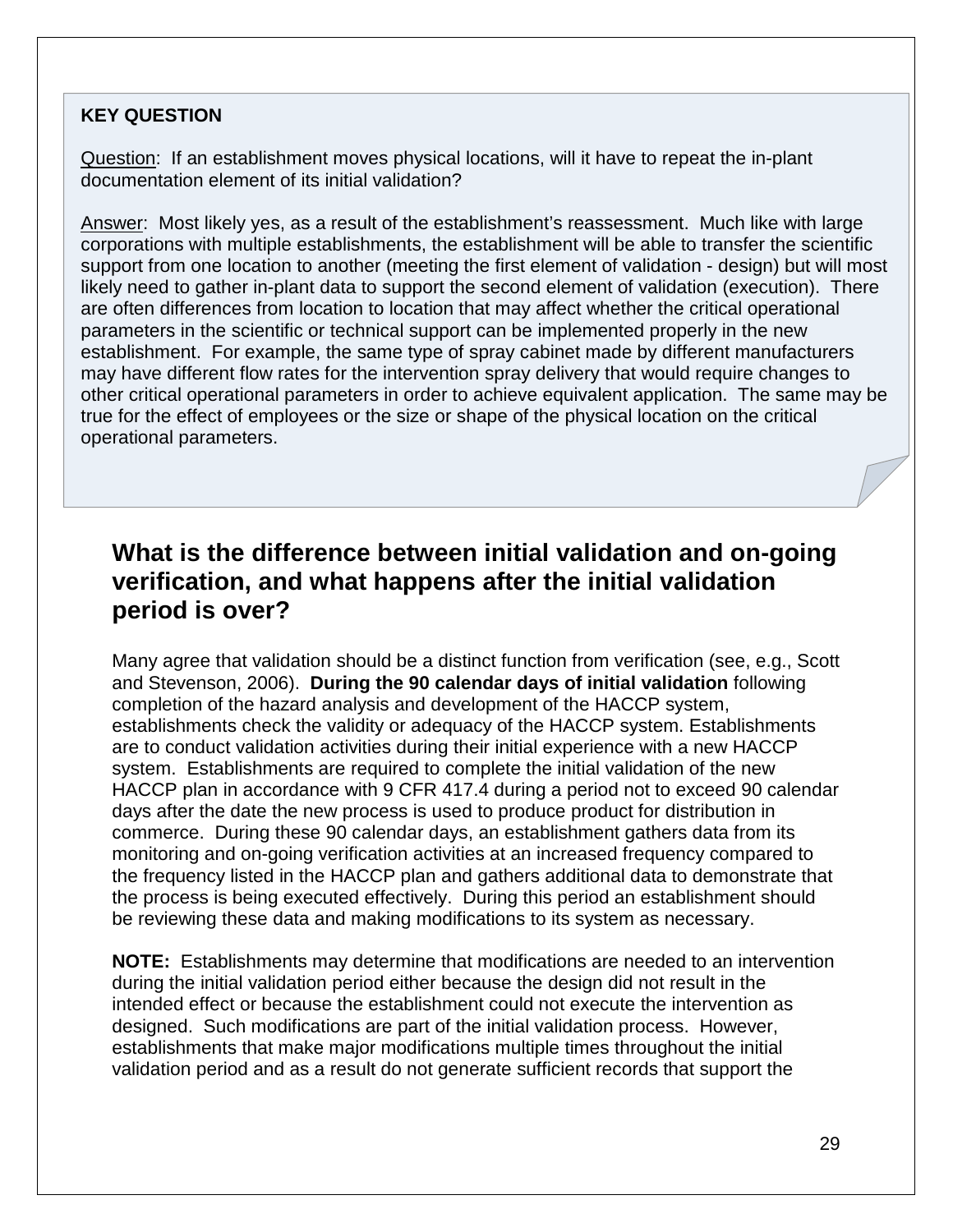design and execution of the intervention used in the hazard analysis may not be able to support that the HACCP system is adequate.

**Following the 90 calendar day period of initial validation**, an establishment uses its findings during the initial validation period to fully implement its system and solidify its monitoring and **on-going verification** procedures and frequencies. The establishment then continues on a daily basis to perform monitoring and verification activities to ensure that the HACCP system continues to be implemented properly. Establishments are required to support both the monitoring and verification procedures selected and the frequency of those procedures as part of 9 CFR 417.5(a)(2). Data gathered during initial validation, during which critical operational parameters are monitored at an intense frequency, is one source of information that can be used to support monitoring and verification procedures and frequencies (see examples in [Appendix 4\)](#page-45-0).

**Importantly, not all critical operational parameters that are measured during initial validation are monitored on an ongoing basis after the initial validation period is over.** For example, some parameters, such as spatial configuration or ingredient formulation, may not change over time and therefore do not need to be monitored. In addition, ongoing verification may include activities that were not performed as part of initial validation because the purposes of these two processes differ.

**The purpose of validation is to demonstrate that the HACCP system as designed can adequately control identified hazards to produce a safe, unadulterated product, while the purpose of ongoing verification is to support that the HACCP system is functioning as intended on an ongoing basis.** Although it may be adequate to measure the critical operational parameters during initial validation to ensure that the HACCP system as designed can be executed, doing so does not negate the need for ongoing verification activities, such as testing for appropriate pathogens or other microorganisms, to support that the HACCP system is working as intended on an ongoing basis.

In addition to continuing ongoing verification following the completion of the initial validation period, it is also important to recognize the role of **reassessment** in the process. At every reassessment, establishments should reassess the hazard analysis taking into account information on any foodborne illnesses associated with the products to determine whether all relevant hazards have been considered. In addition, establishments should ask:

"Is my HACCP system adequate to control the identified food safety hazards?" Annually and whenever changes occur that affect the hazard analysis, the establishment should review records generated over the course of the previous year, or during the period the change occurred, that reflect how the HACCP system is performing as a whole, and analyze them to determine whether food safety goals are being met. This review should include records of the monitoring of critical limits and parameters of prerequisite programs to ensure that the critical operational parameters in the scientific support continue to be met and any records from ongoing verification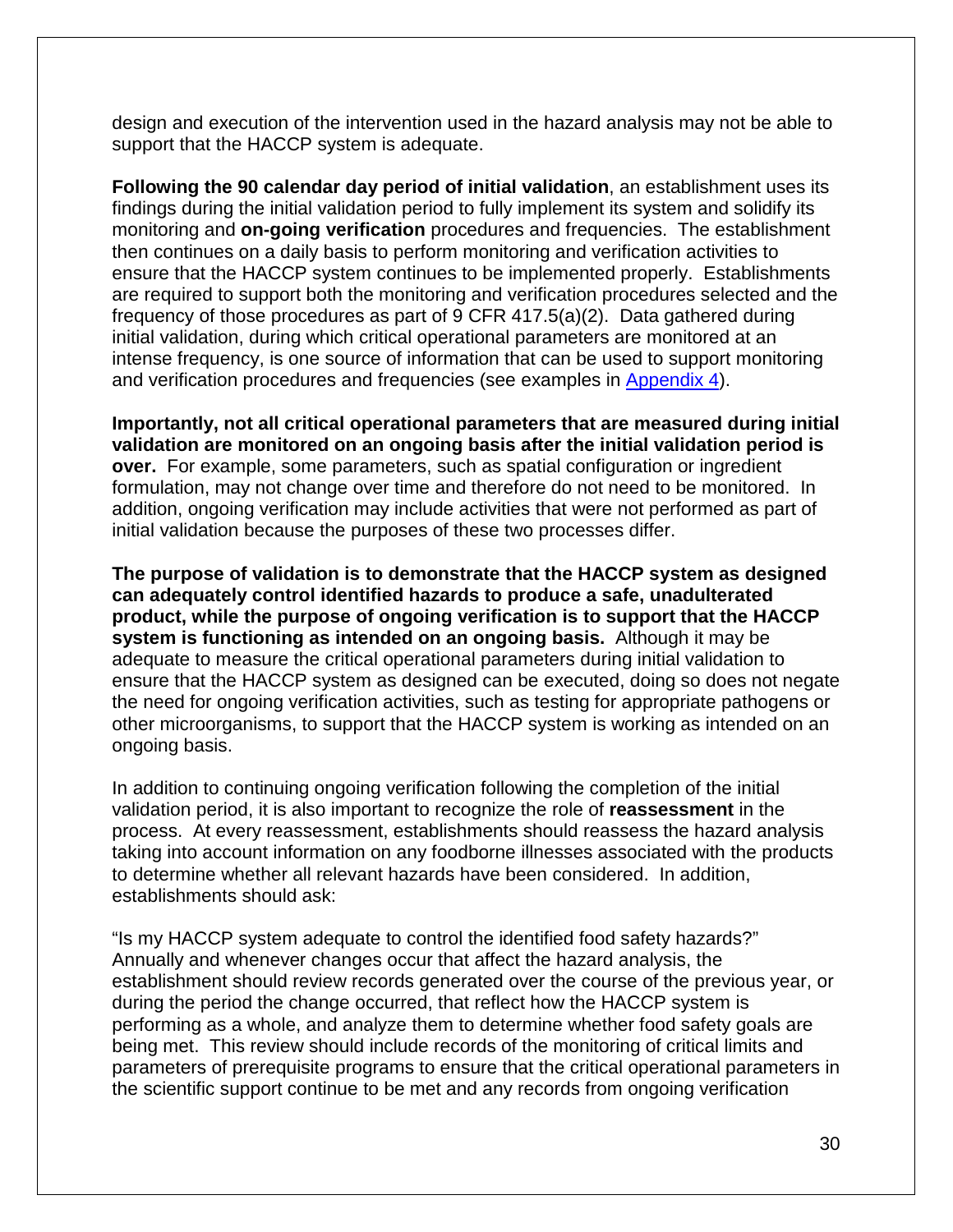activities, such as microbiological testing, to ensure identified food safety hazards are being controlled.

If the establishment determines at the end of the reassessment that the HACCP system is effective and functioning as intended, the establishment can continue on with the same system and the same monitoring and verification procedures and frequencies. If

the establishment determines at the end of the reassessment that either its HACCP system was not set up correctly, is not being implemented consistently, or is no longer effective, the establishment should make changes to its HACCP system (e.g., add another intervention) and then would, in most cases, be required to validate any changes to its HACCP system.

In some cases, however, changes that result from reassessment would not require validation. For example, an establishment that reassesses its HACCP system following a change in supplier of a raw material may find that the change does not require validation because the composition of the raw material and its microbiological profile are not significantly different from the material provided by the previous supplier. In other cases,

If the establishment determines at the end of the reassessment that the HACCP system is effective and functioning as intended, the establishment can consider continuing on with the same system and the same monitoring and verification procedures and frequencies.

changes that result from the reassessment would not require additional scientific support but would require additional in-plant validation data. For example, an establishment may find through reassessment that the design of an intervention was adequate, but that the employees were not implementing it correctly. In that case, the establishment would only need to collect in-plant validation data demonstrating the intervention could be implemented appropriately. Finally, depending on the change, the establishment will likely only need to validate that the change is functioning as intended and not assess the entire HACCP system. For example, an establishment may change the thickness of a raw patty product and determine that it only needs to validate that the cooking instructions still achieve the desired endpoint temperature and does not need to validate the entire HACCP system.

**NOTE:** Official establishments are to make a record of each reassessment required by 9 CFR 417.4(a)(3)(i). The regulations require establishments to document the reasons for any changes to the HACCP plan based on the reassessment or the reasons for not changing the HACCP plan based on the reassessment. For annual reassessments, according to the regulation, if an official establishment determines that it does not need to make changes to its HACCP plan, it is not required to document the reasons for not changing the HACCP plan.

While the establishment is validating any changes it made to its HACCP system, the establishment continues to implement other parts of its HACCP system, such as any on-going verification activities, including testing that is done as part of its existing system. In other words, when an establishment makes changes to its existing HACCP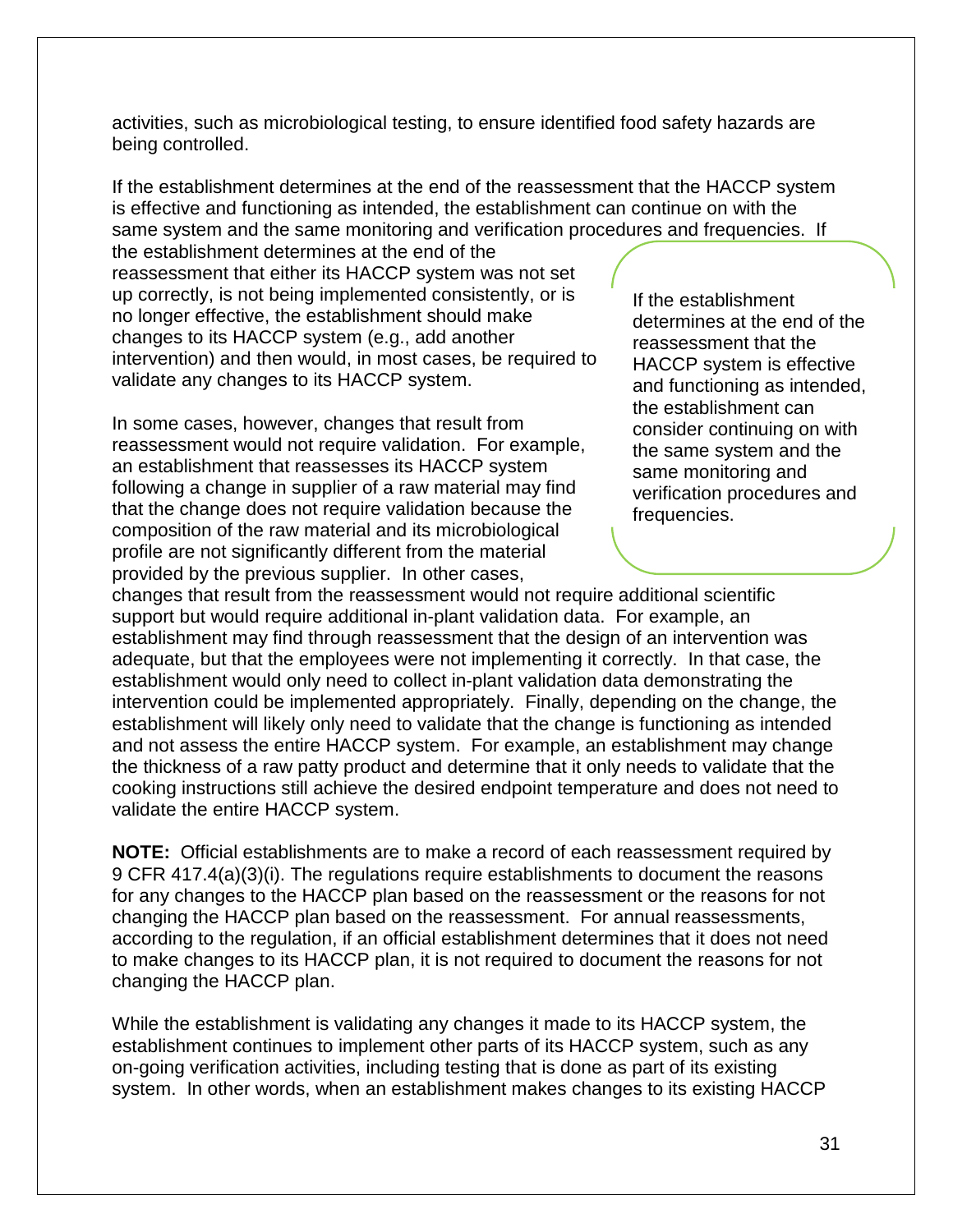system and is validating those changes, this validation does not occur in a vacuum. While microbiological testing is not required specifically as part of initial validation, other HACCP principles, such as on-going verification activities, continue to apply, including verification testing that is done to support that the HACCP system addresses identified hazards on an on-going basis. The following chart illustrates some of the key differences between initial validation and ongoing verification and shows the sequence of these key steps.



If reassessment results in changes to the HACCP system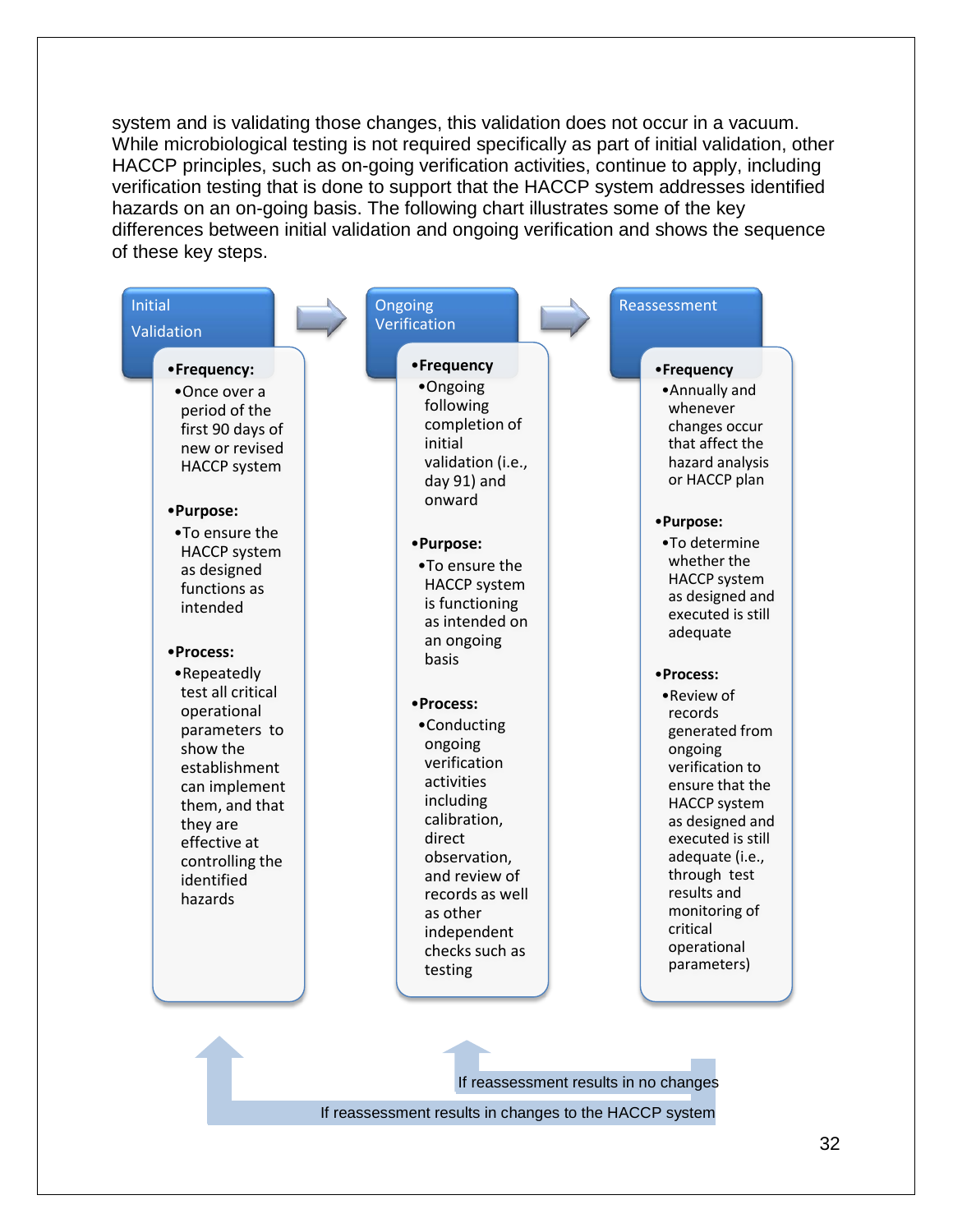An example of the dynamic process illustrated earlier for a ground beef establishment is shown below. In this example, the establishment has decided to add an antimicrobial intervention to trimmings prior to grinding. Please note that the example only shows one part of the entire HACCP system.



Reassessment resulted in no changes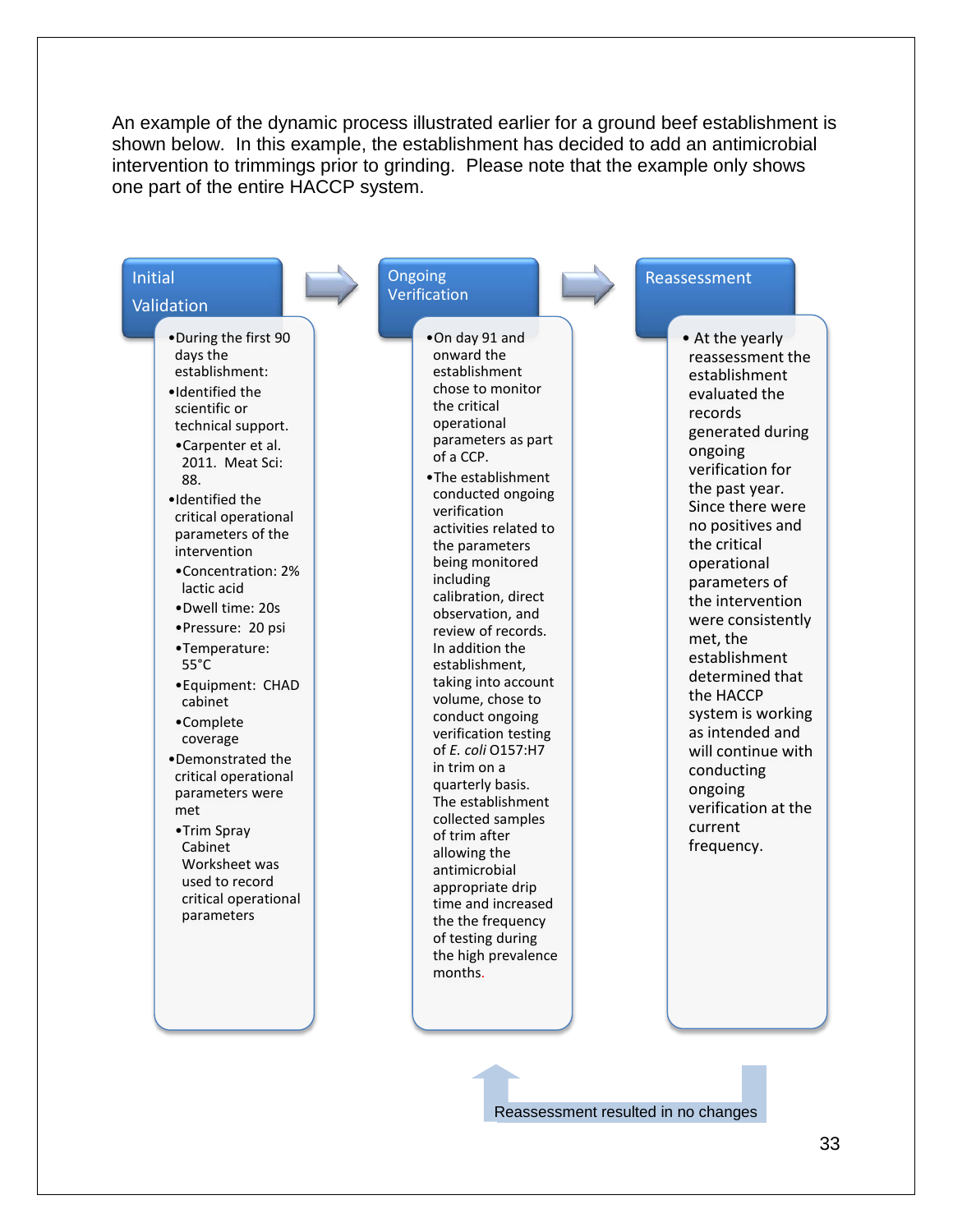HACCP Initial Validation Self-Assessment

Does my HACCP system:

- 1. Contain supporting documents for each CCP or prerequisite program that is used to support decisions in my hazard analysis?
- 2. Contain supporting documents that relate sufficiently to my product/process?
- 3. Identify the critical operating parameters based on the supporting documents used as scientific or technical support?
- 4. Contain critical operating parameters that are aligned with the referenced supporting document?
- 5. Contain critical operating parameters that support rather than contradict the selected critical operating parameter if multiple supporting references are used?
- 6. Contain in-plant validation data from 90 calendar days (see pages 26-27 for expectations regarding the equivalent number of production days) documenting the critical operating parameters are implemented for at least one product within each HACCP category?
- 7. Contain HACCP system in-plant validation data for at least one product within each HACCP category that was reviewed and found acceptable by the HACCP team to support that the process is validated by the HACCP team or other group responsible for food safety?
- 8. Contain additional research data demonstrating the effectiveness of the process in instances where the critical operational parameters from the support were not followed?

For each HACCP category, identify at least one product from the category for which collect inplant demonstration data and complete a validation worksheet for such product containing the following information. Examples can be found in Appendix 4.

Product: Name the HACCP plan type or product category.

Hazard: Name the hazard of concern. This should be the same content that is in the hazard analysis.

Process: Name the processing step or prerequisite program that addresses the hazard.

Critical Operating Parameters: Refers to the critical limits or other parameters cited in the scientific or technical support necessary for effective execution of the process step or program.

Validation:

*Scientific or Technical Support* - State the scientific or technical support document references and page numbers where the critical operating parameters are described.

*In-plant Validation Data* - State the name of the monitoring documents or other records where observations were collected including the time frame.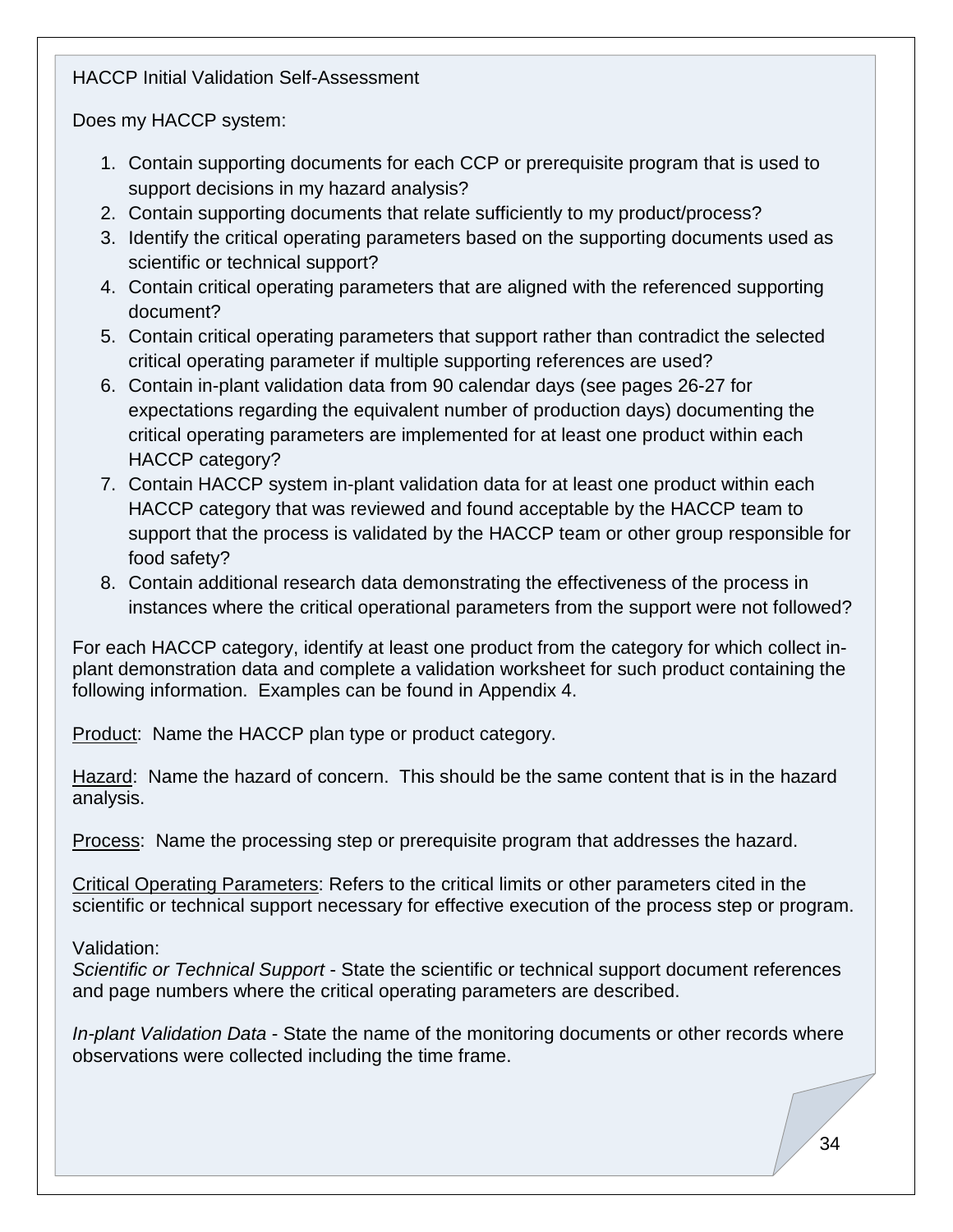## <span id="page-37-0"></span>**References**

FSIS. 1996. Pathogen Reduction; Hazard Analysis Critical Control Point (HACCP) Systems: Final Rule. 9 CFR Part 304 et al., Federal Register 61(144), 38805-38989.

Juneja, V.K., Eblen, B.S., Marks, H.M. 2001. Modeling non-linear survival curves to calculate thermal inactivation of Salmonella in poultry of different fat levels. International Journal of Food Microbiology. 70: 37-51.

NACMCF. 1998. Hazard Analysis and critical control point principles and application guidelines. J. Food Prot. 61:762-775.

Scott, V.N., Stevenson, K.E., and Gombas, D.E. 2006. Verification procedures. Pp. 91-98. *In* Scott, V.N., and Stevenson, K.E. (ed.), HACCP - A Systematic Approach to Food Safety, 4<sup>th</sup> ed. The Food Products Association, Washington, D.C.

## <span id="page-37-1"></span>**Web links**

Food Safety Inspection Service (FSIS) –

HACCP Validation Webpage: [http://www.fsis.usda.gov/wps/portal/fsis/topics/regulatory-compliance/haccp/resources](http://www.fsis.usda.gov/wps/portal/fsis/topics/regulatory-compliance/haccp/resources-and-information/haccp-validation)[and-information/haccp-validation](http://www.fsis.usda.gov/wps/portal/fsis/topics/regulatory-compliance/haccp/resources-and-information/haccp-validation)

Compliance Assistance: <http://www.fsis.usda.gov/wps/portal/fsis/topics/regulatory-compliance>

State HACCP Contacts & Coordinators:

[http://www.fsis.usda.gov/wps/portal/informational/contactus/state-haccp-contacts-and](http://www.fsis.usda.gov/wps/portal/informational/contactus/state-haccp-contacts-and-coordinators)[coordinators](http://www.fsis.usda.gov/wps/portal/informational/contactus/state-haccp-contacts-and-coordinators)

Ohio State University, Meat Science Extension – <http://meatsci.osu.edu/home>

University of Wisconsin, Center for Meat Process Validation – [www.meathaccp.wisc.edu](http://www.meathaccp.wisc.edu/)

Penn State University, Food Science – <http://foodsafety.psu.edu/extension-people.html>

HACCP Alliance - <http://www.haccpalliance.org/sub/index.html>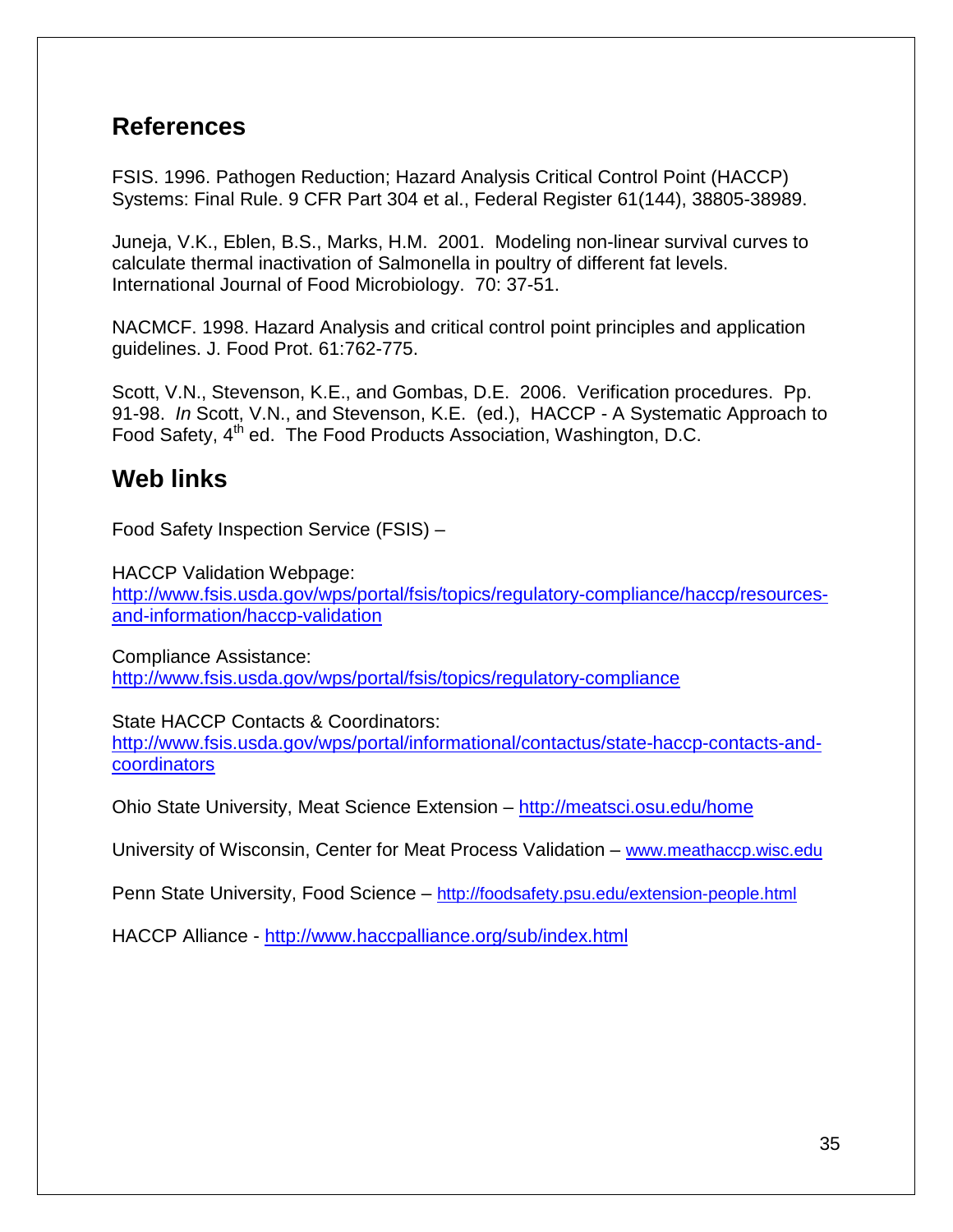## <span id="page-38-0"></span>**Appendix 1: Examples of Food Safety Problems Linked to Inadequate Validation**

Below are some specific examples where FSIS has found that inadequate validation has led to adulterated product and in some cases illness outbreaks.

### **2012 – Veal** *E. coli* **O157:H7 and adulterant non-O157 STEC Positives from FSIS Testing**

FSIS test results show that the percent positive for *E. coli* O157:H7 and adulterant non-O157 STEC from ground beef and raw ground beef components produced from veal appear to be higher than ground beef and raw ground beef components produced from other cattle slaughter classes.

Following up on these results, FSIS conducted a review of Food Safety Assessments (FSAs) and onsite visits to veal slaughter establishments to identify concerns unique to veal slaughter. FSIS found that veal slaughter establishments, in applying their antimicrobial interventions, failed to achieve carcass coverage because of the practice of suspending carcasses from the rail system with both hind limbs on a single hook. Because of this practice, antimicrobial or hot water interventions, such as sprays, did not reach all parts of the carcasses. Carcass coverage –ensuring that the entire carcass surface is treated -- is a critical operational parameter that is necessary for the intervention to operate effectively and as intended. **As a result of the incomplete carcass coverage, interventions were likely less effective than intended, and this ineffectiveness may have contributed to the production of products contaminated with** *E. coli* **O157:H7.** 

In addition, during on-site visits to beef fabrication establishments, FSIS found that beef fabrication establishments, in applying their antimicrobial intervention, had also failed to achieve product coverage because establishments stacked products and folded longer pieces, particularly loins. These actions prevented antimicrobial sprays from reaching all product surfaces. Additionally, establishment personnel did not adjust the conveyor belt timing, properly design spray applications, or ensure that product was singlestacked and lying flat so that all product surfaces received the antimicrobial spray. *Validation Take-away:* Had establishments translated this critical operational parameter – product coverage – into their HACCP system (either through a pre-requisite program, CCP, or during the initial set-up of their system) the contamination of raw beef products with *E. coli* O157:H7 and other STEC may have been prevented.

### **2011 – Lebanon Bologna** *E. coli* **O157:H7 Illness Outbreak**

In March 2011, there was a foodborne illness outbreak of *E. coli* O157:H7 associated with Lebanon bologna. The establishment that produced the product recalled it. An FSIS investigation into the processing of the product revealed that the establishment relied on scientific support that did not match the actual commercial process used. In the scientific support, to represent a commercial process for Lebanon bologna, raw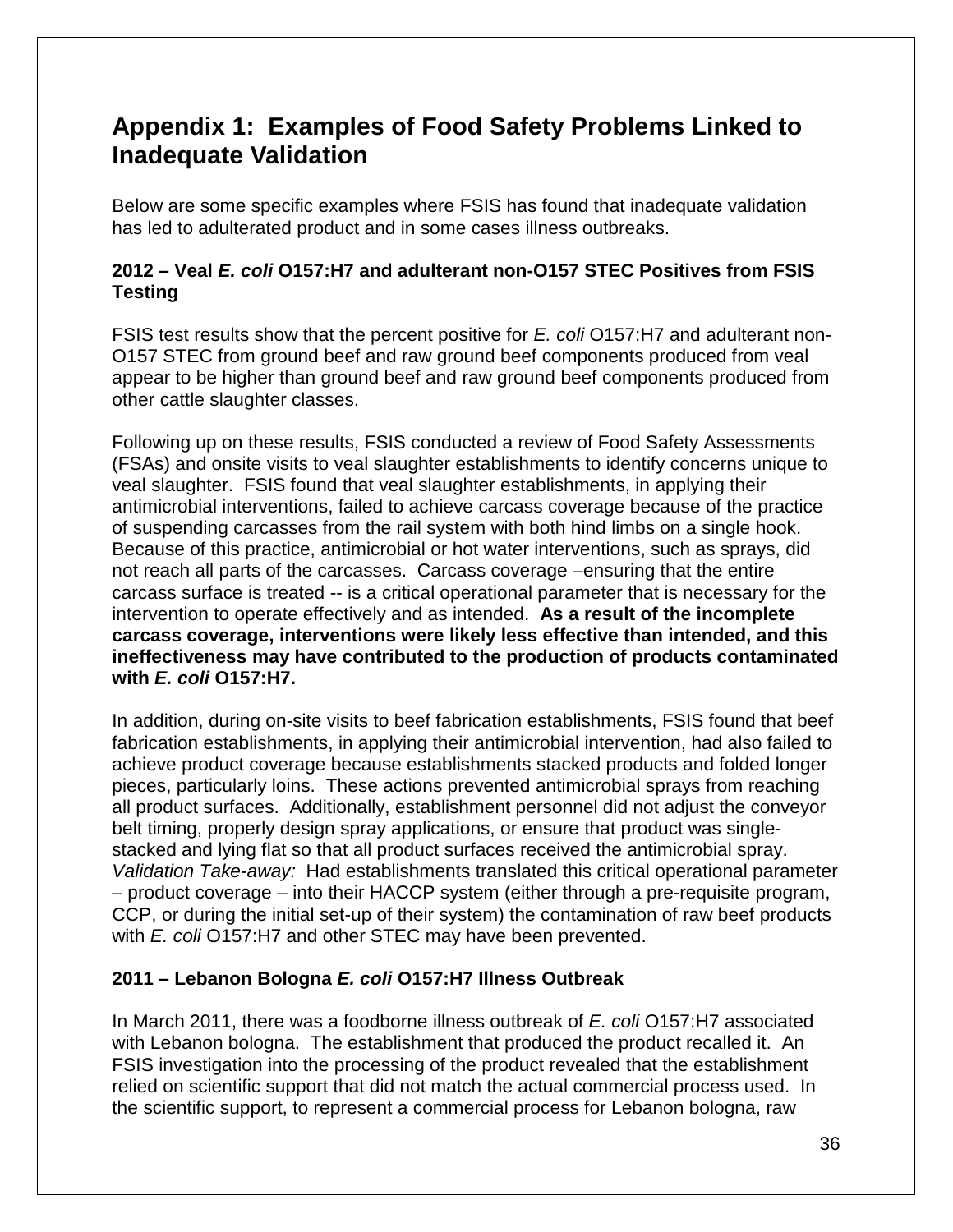Lebanon bologna mix was compacted in 27 millimeter diameter impermeable sealed glass tubes that were immersed in a well-controlled water bath. However, in the actual process at the establishment, raw Lebanon bologna mix was compacted in 52 to 119 mm diameter permeable casings that were placed in a large smokehouse fitted with a single source of heat and humidity that was not well-controlled.

The difference in the diameter **and type of casing material** likely led to a lower reduction in foodborne pathogens of concern in the actual process than what was demonstrated in the support. If the diameter of the establishment's product is larger than that of the product used in the support, it is possible that the **product core will take longer** to reach the desired temperature and pH. Taking a longer time than expected to reach the desired temperature and pH may lead to a lower level of pathogen reduction. Critical operational parameters such as the product diameter and type of casing material can also affect the amount **of moisture exchange** between the product and the environment and can play a role in the effectiveness of the fermentation. For these reasons, it is important that the support used by the establishment is representative of the establishment's actual process so that the results can be repeatable.

*Validation Take-away:* Had the establishment ensured that its actual process matched its scientific support during the initial design of its system, the establishment could have addressed actual relative humidity and the time it took the actual product to reach the desired temperature and pH compared to that in the support, preventing product contamination and illnesses.

#### **2007 – Chicken Pot Pie** *Salmonella* **Illness Outbreak and 2011 – Turkey Burger**  *Salmonella* **Illness Outbreak**

In October 2007, a number of varieties of frozen pot pies were linked to an outbreak of salmonellosis. The establishment that produced the product recalled it. The pot pies contained pre-cooked poultry products but raw vegetables and dough. Testing of two of the pies taken from case patient homes found that the filling of the pot pies tested positive for *Salmonella*. An investigation revealed that the likely cause of illnesses was that consumers were not cooking the products in the microwave to a lethality temperature. Specifically, the investigation revealed that the **instructions may have been confusing** because different parts of the package recommended different preparation times. In addition, microwave time varied by wattage; however, most case patients interviewed did not know the wattage of their microwave. Other patients reported not following the microwave directions, including not following the rest time and microwaving more than one pie at a time. Therefore, one of the primary conclusions of the investigation was that the **cooking instructions for such products should be validated** to account for variability in microwave wattage and common misconceptions among consumers regarding the nature of not-ready-to-eat foods [\(http://www.cdc.gov/mmwr/preview/mmwrhtml/mm5747a3.htm\)](http://www.cdc.gov/mmwr/preview/mmwrhtml/mm5747a3.htm).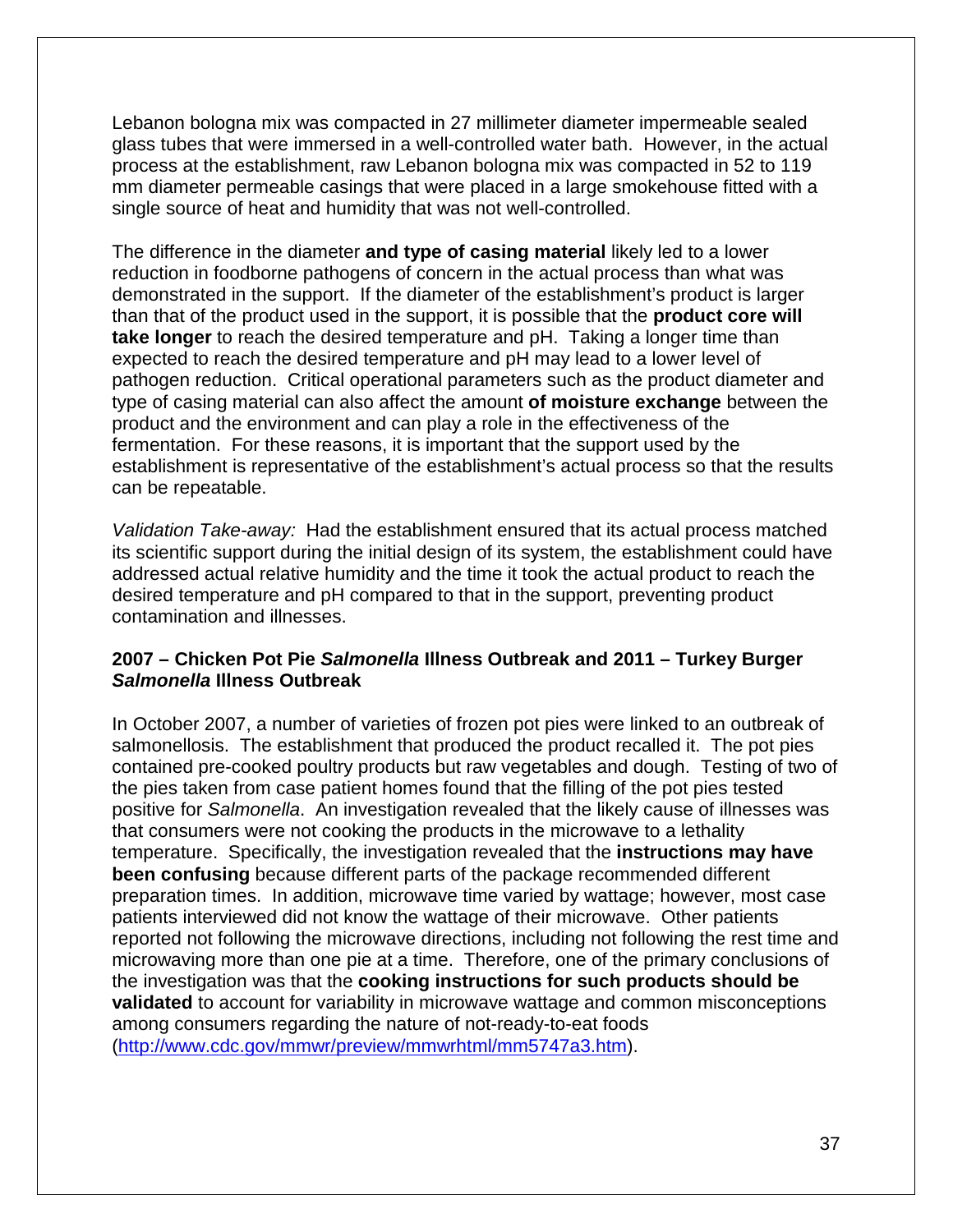Between late December of 2010 and March of 2011, an [outbreak of](http://www.cdc.gov/salmonella/hadar0411/040411/index.html) *Salmonella* Hadar linked to turkey burgers sickened 12 people, three of whom were hospitalized. Investigators were not able to determine consumption of turkey burgers for all casepatients. However, FSIS determined that at least three of the case-patients in three states specifically reported eating turkey burgers produced at the same establishment the week before their illness began. Samples of ground turkey burgers were collected by public health agencies from the homes of two case-patients who tested positive for the outbreak strain of *Salmonella* Hadar. Both turkey burger samples were positive for the outbreak strain. As a result of these findings, the establishment that produced the product recalled 54,960 pounds of potentially contaminated product (http://www.cdc.gov/salmonella/hadar0411/040411/index.html?s\_cid=ccu041111\_016).

In a post-outbreak investigation, FSIS found that the cooking instructions for the turkey burger were not sufficient to guarantee that a safe end-point temperature would be reached so that pathogens would be killed in the cooking process.

*Validation Take-away:* Had the establishments validated the cooking instructions on the pot pies and turkey burgers to ensure they would achieve the desired end-point temperature under actual consumer cooking conditions; these illnesses may have been prevented.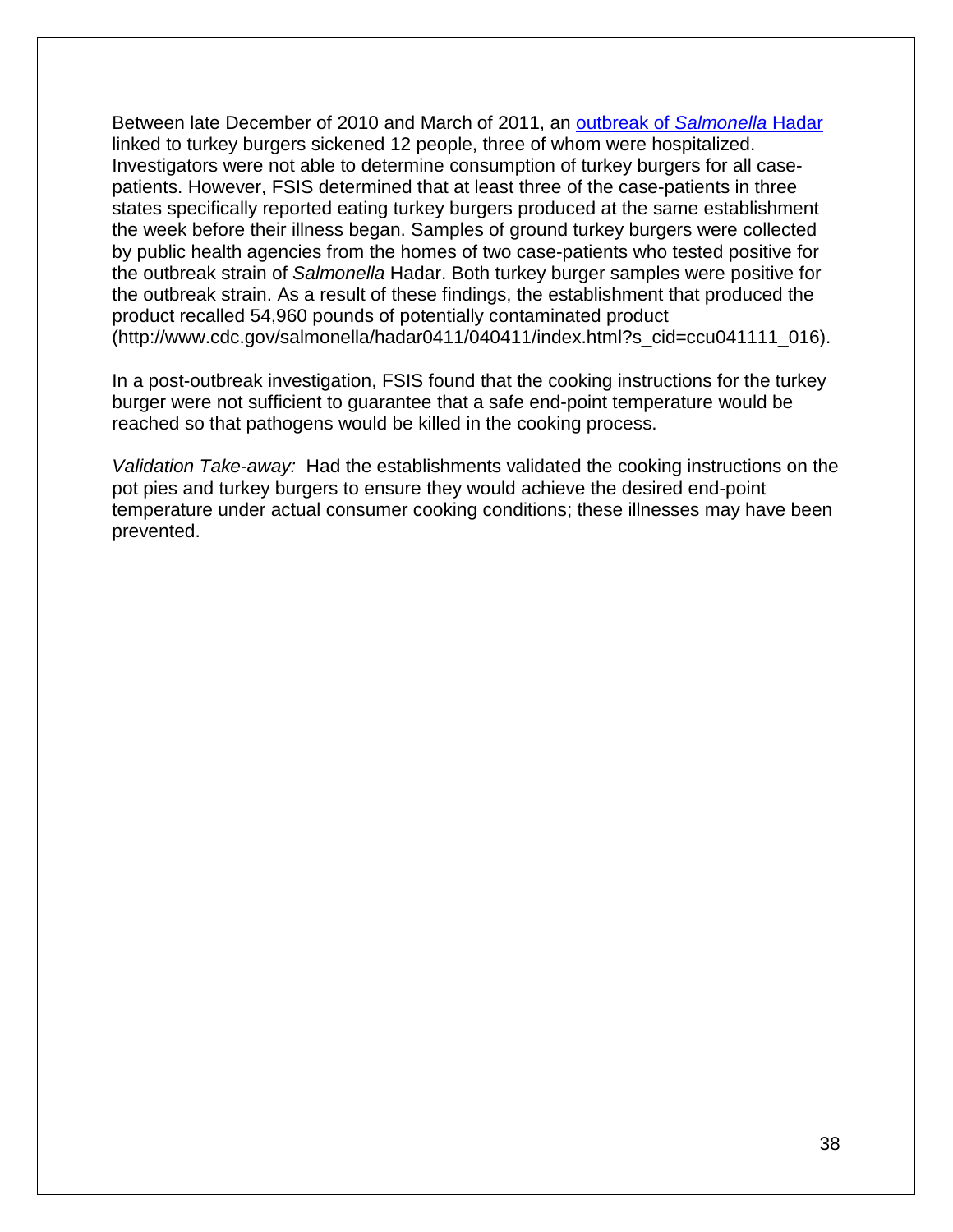## <span id="page-41-0"></span>**Appendix 2: Example Decision-making Document**

The following is an example of a decision-making document that could be used by a beef jerky processing establishment to justify using modified levels of critical operational parameters. In this case, the establishment has identified scientific support for its process; however, it has modified the critical operational parameters (length of cooking time and dry-bulb temperature during drying) in the actual process from those used in the scientific support. A rationale is provided for why the modified critical operational parameters should also be considered validated.

#### **XYZ Meat Company - October 5, 2012 Beef Jerky Decision-Making Documentation**

**Process Step:** Cooking and Drying

**Process Step Overview:** This process step includes the cooking and drying of beef jerky using a modified Type 1A process from Buege et al (2006).

#### **Scientific Support:**

- Critical limit summary for shelf stability of beef jerky and related products:http://www.meathaccp.wisc.edu/validation/assets/CLSummary\_WMJerk yJune2013.pdf.
- Buege, D.R., Searls, G., and Ingham, S.C. 2006. Lethality of commercial wholemuscle beef jerky manufacturing processes against *Salmonella* Serovars and *Escherichia coli* O157:H7. *J. Food Prot*: 69(9): 2091-2099.

### **Cooking and Drying Critical Operational Parameters:**

Stage 1 – 170°F for 30 minutes.

Stage 2 – Dry-bulb at 170°F and wet-bulb at 125°F for at least **90\*** minutes

Stage 3 - Dry at **175**°F\* dry-bulb to doneness

**\*Rationale for Modified Critical Operational Parameters (those with an \*):** The length of Stage 2 and the dry bulb temperature during Stage 3 were increased from what was studied in Buege et al. In Buege et al. the length of Stage 2 with a wet bulb of 125°F was 60 minutes, while the dry bulb temperature during Stage 3 was 170°F. As stated in the critical limit summary that goes along with the article: Type 1-A processes with a higher wet-bulb temperature or longer time in Stage 2, or a higher dry-bulb temperature in Stage 3, can also be considered validated as long as other parts of the process are not changed. So, these changes can also be considered validated.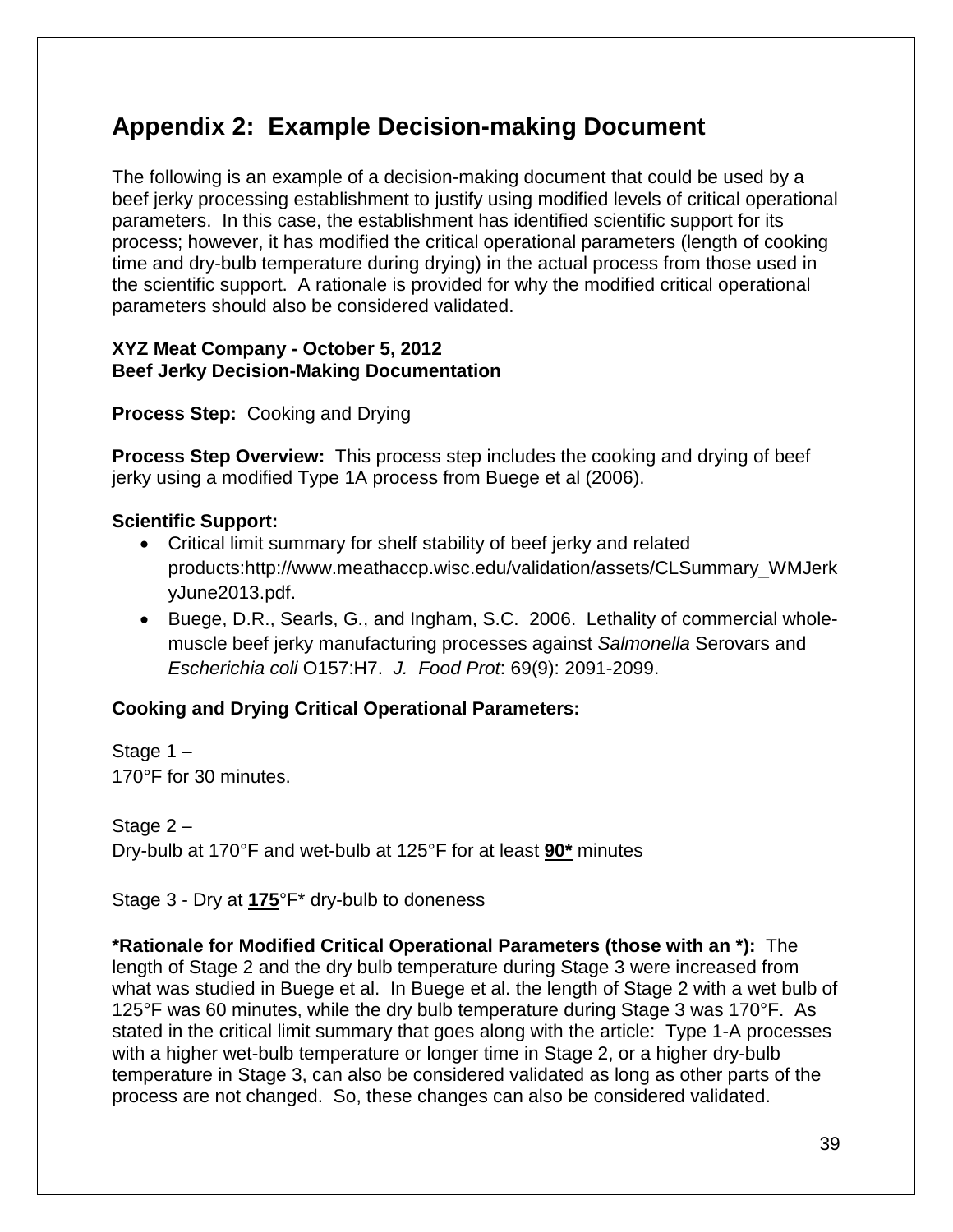## <span id="page-42-0"></span>**Appendix 3: Guidance to Identify Critical Operational Parameters from Scientific or Technical Support**

If a journal article from the scientific literature is used as the scientific support, it is important to understand how to read it and to identify the critical operational parameters used in the study. Researchers may measure a number of parameters during the scientific study; however, not all of these parameters are critical to the efficacy of the intervention studied. The establishment should document and explain any differences in its production process relative to any of the studies it used as scientific support. Critical operational parameters are those parameters of an intervention that must be met in order for the intervention to operate effectively and as intended. Typically critical parameters, identified in scientific documents gathered as part of Element 1 of validation, may include but are not limited to:

- Time
- Temperature
- Concentration
- Humidity
- Dwell Time
- Water Activity
- pH
- Contact Time
- Product Coverage
- Spatial Configuration
- Pressure
- Equipment Settings or **Calibration**

The following discussion provides an overview of the sections of a journal article along with questions one can ask while reading each section to help identify the critical operating parameters in the scientific support.

#### **Organization of Journal Articles**

In most scientific journals, scientific papers follow a standard format. Papers are divided into several sections, and each section serves a specific purpose. Common sections include the:

• Abstract

• Results

• Introduction

• Materials & Methods

• Discussion • Conclusion

- 
- **Abstract**

The paper begins with a short summary or abstract. Generally, the abstract gives a brief background to the topic, describes concisely the major findings of the paper, and relates these findings to the field of study.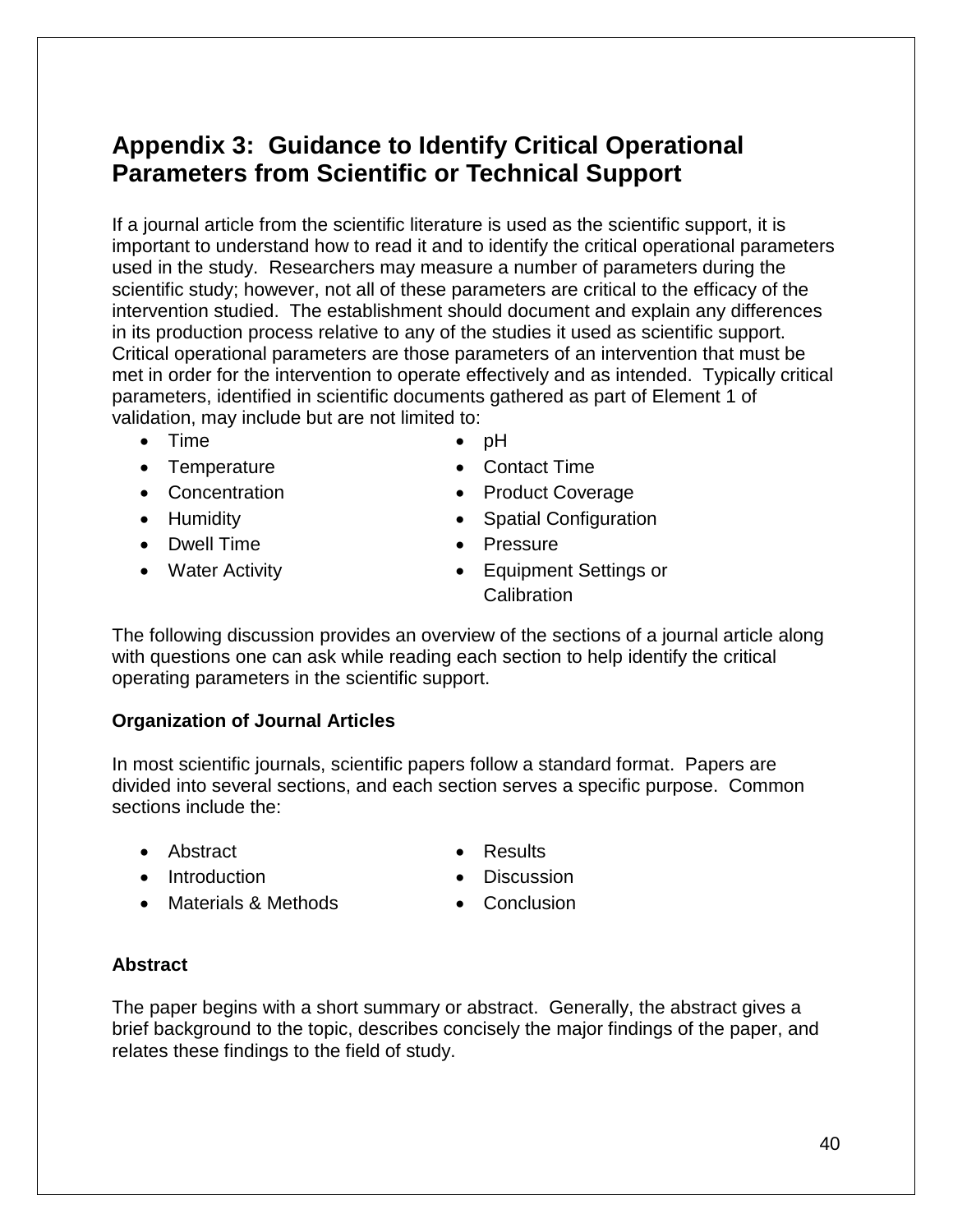When reading the abstract, first consider and review what you know about the topic. Discuss the study within the HACCP Team and gain an understanding of how you can apply the study in your HACCP decision making.

#### **Introduction**

This section presents the background necessary for the reader to understand why the findings of the paper are an advance on the knowledge in the field of study. Typically, the introduction:

- First, describes the accepted state of knowledge in a specialized field.
- Then, focuses more specifically on a particular aspect, usually describing a finding or a set of findings that led to the work described in the paper (i.e. objective or rationale).

#### **Materials & Methods**

In some journals, this section is the last one but not in most food science-related journals.Its purpose is to describe the materials used in the experiments and the methods by which the experiments were carried out.

#### **Questions to ask when reading the Materials & Methods**

- What food products did the researchers study?
- How similar are the products to the ones you are processing?
- If a product's characteristics were provided (i.e., % salt, fat, moisture, etc.), how similar are they to your product's characteristics?
- What hazards did the researchers study? Are they the same hazards you have identified in your hazard analysis? Or did they study surrogates or indicator organisms only?
- Can you identify which operational parameters were measured? For example: o pH of the product;
	- o Temperature of the product or carcass;
	- o Temperature of the laboratory and/or processing facility;
	- o Pressure or temperature at which that wash or antimicrobial was applied;
	- o Length of time intervention was applied for.
- Where in the process or on the product were the measurements taken? o Is your establishment taking measurements in these locations?
- What parameters, if any, were held constant across experimental conditions?
- What parameters, if any, were varied or changed in the research?

Although some parameters may or may not have been experimentally manipulated, they are all important and their impact on the effectiveness on the intervention should be considered. Note that some measured parameters in a study are not related to the efficacy of interventions and are not, therefore, critical operational parameters.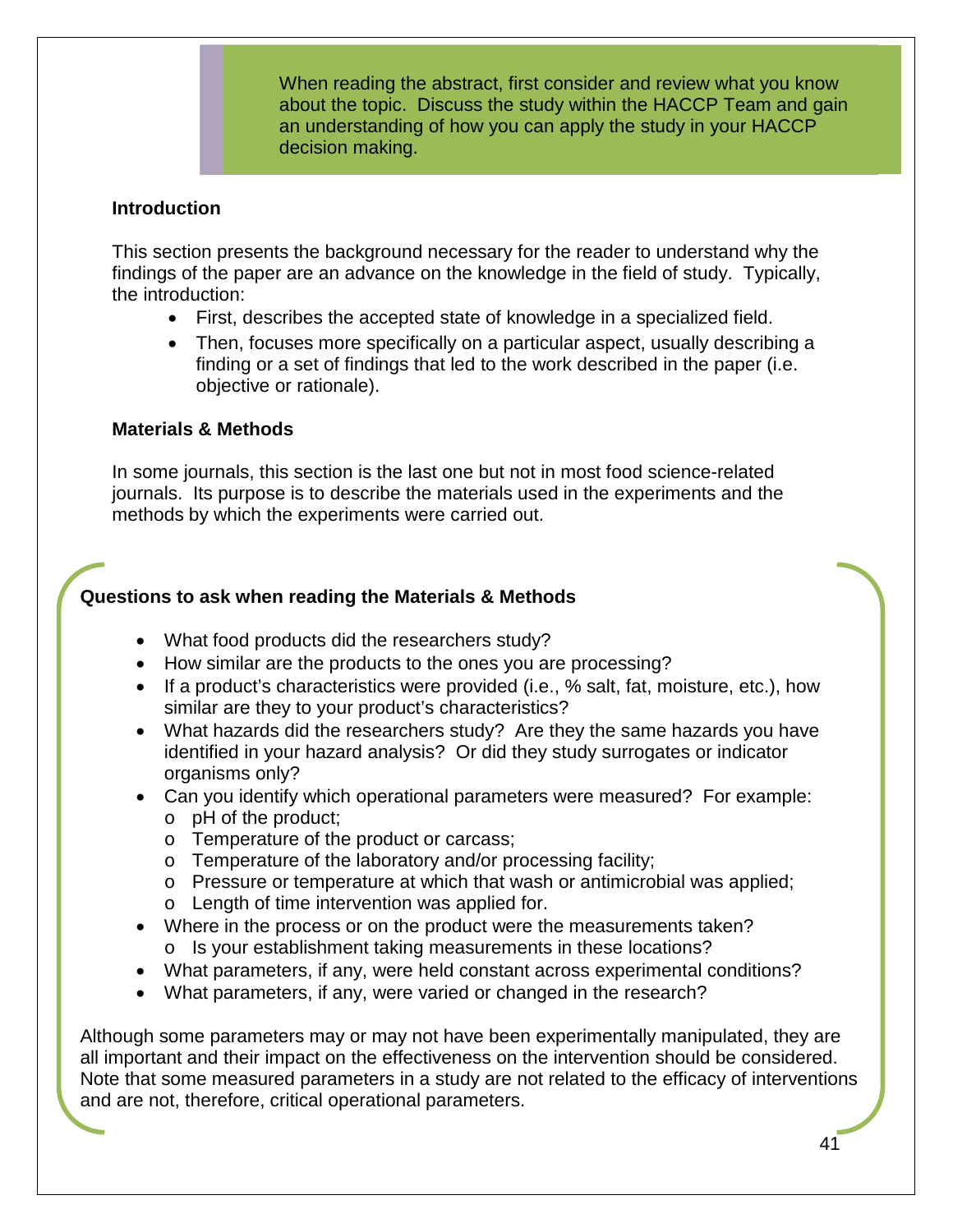#### **Results**

- This section describes the experiments and documents the experiment outcomes.
- Generally, the logic of this section follows directly from that of the introduction.
- Usually contains the bulk of the data in the form of tables and graphs.

#### **Discussion**

In some journals the Results & Discussion section may be combined. When the discussion section is a stand-alone section it usually serves several purposes:

- Analyzing and interpreting the data in the results section.
- Explaining how the findings relate to other findings in the field of study.
- Explaining how the findings contribute to knowledge or correct errors of previous work.
- Sometimes provides guidance on appropriate applications of the research.

Questions to ask when reading the Discussion:

- Did the authors provide some guidelines as to the limitations of the research or any cautions against applying the findings outside of the scope of the study?
	- o For example, were there some parameters that were controlled in the laboratory that differ in-plant that you should be aware of?
	- o If so, have you considered if those apply to your process?

### **Conclusion**

- This section summarizes key findings.
- Often includes implications of research for broader field.
- May highlight limitations of the study.

#### **Figures & Tables**

- Contain the data described in the paper.
- Give details of a particular experiment or experiments conducted.
- The "meat" of the article.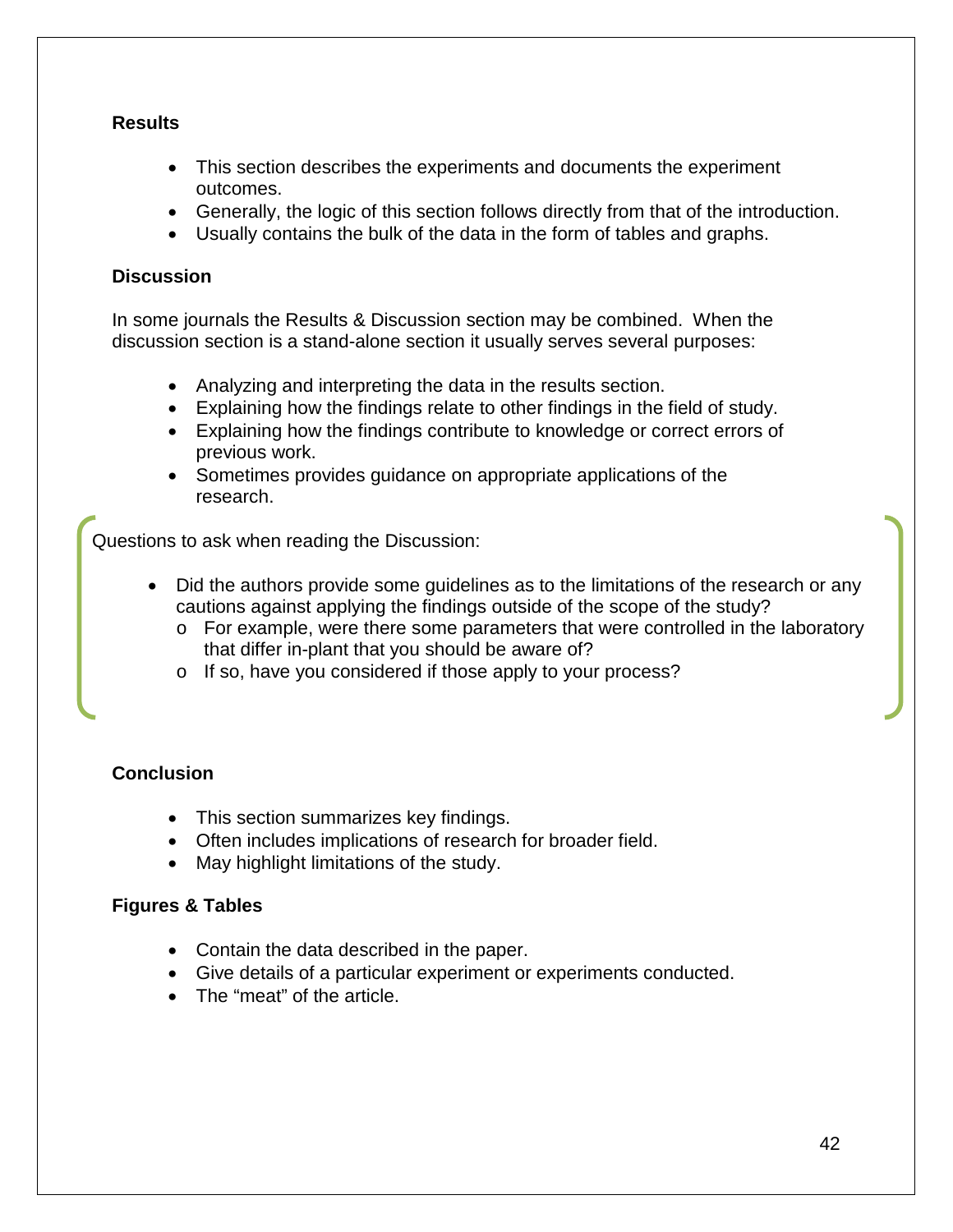## **Appendix 4: Validation Worksheet Examples**

<span id="page-45-0"></span>The following pages include validation worksheet examples that can be used to help an establishment understand the types of scientific support and in-plant documentation that are needed to comply with the validation requirements. Please note that these are only examples. Each establishment will have to identify scientific support that closely matches its process and identify and implement the critical operational parameters in the support. Depending on the support chosen, different critical operational parameters may be identified. In addition, mention of trademarks or commercial names does not constitute endorsement by USDA.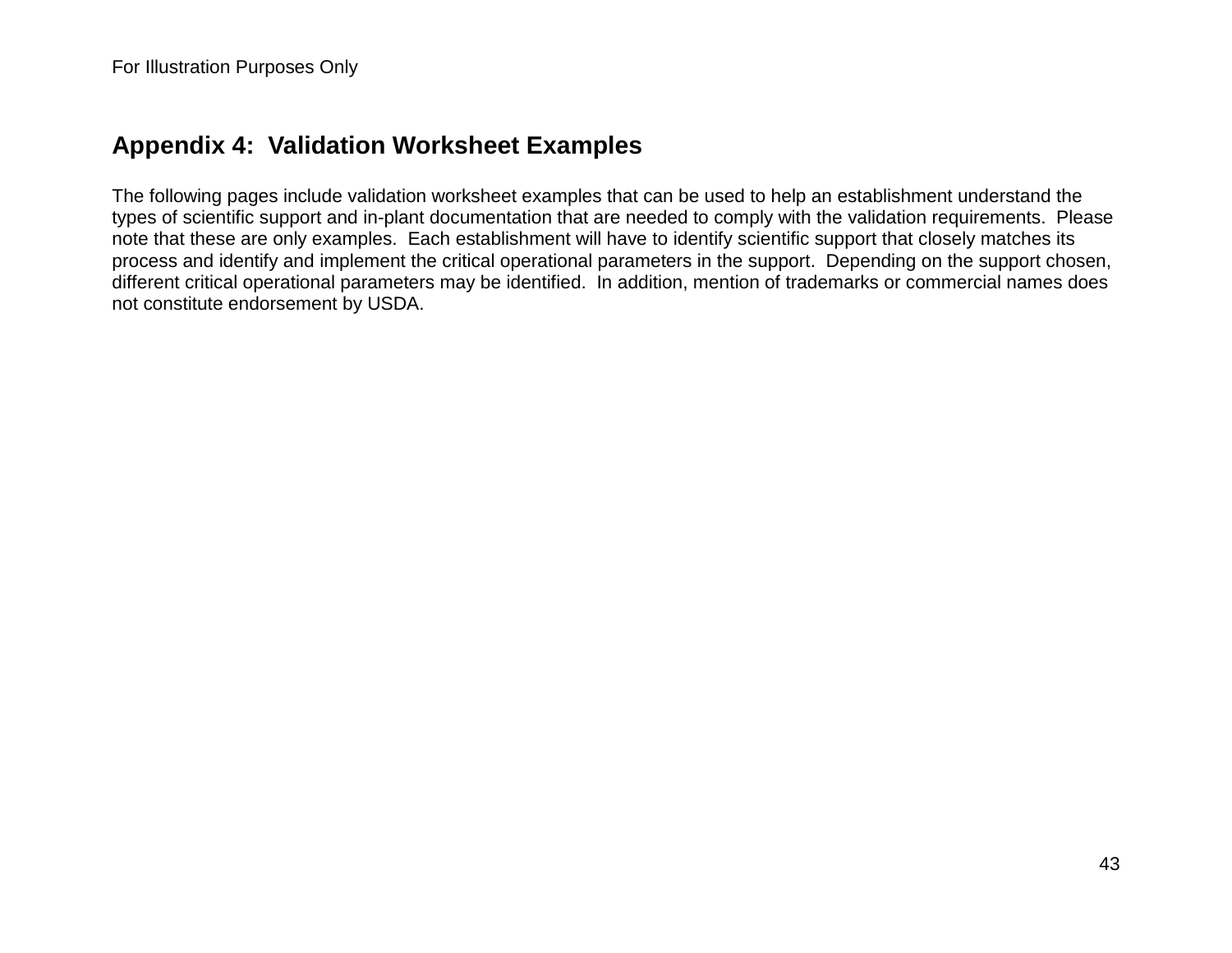<span id="page-46-0"></span>

| <b>Product</b><br>Hazard |                            |                  | Critical                                                                                                                                                                                                                                              | Validation                                                                                                                                                                                                                                                                                                                                                                                                                                                                               |                                                                                                                                                                                                                                                                                                                                                           |  |
|--------------------------|----------------------------|------------------|-------------------------------------------------------------------------------------------------------------------------------------------------------------------------------------------------------------------------------------------------------|------------------------------------------------------------------------------------------------------------------------------------------------------------------------------------------------------------------------------------------------------------------------------------------------------------------------------------------------------------------------------------------------------------------------------------------------------------------------------------------|-----------------------------------------------------------------------------------------------------------------------------------------------------------------------------------------------------------------------------------------------------------------------------------------------------------------------------------------------------------|--|
|                          |                            | <b>Process</b>   | Operational<br>Parameters <sup>2</sup>                                                                                                                                                                                                                | <b>Scientific or Technical Support</b>                                                                                                                                                                                                                                                                                                                                                                                                                                                   | <b>In-Plant Validation</b><br>Data                                                                                                                                                                                                                                                                                                                        |  |
| Poultry<br>Carcass       | Biological -<br>Salmonella | Final<br>Chiller | Dilution of 15%<br>peracetic<br>acid/10%<br>hydrogen<br>peroxide mixture<br>(PAHP) to a final<br>concentration of<br>85 ppm<br>peracetic acid in<br>chiller; exposure<br>in chiller for 20<br>minutes; $pH =$<br>4.5; complete<br>carcass<br>coverage | Bauermeister, L.J., J.W.J. Bowers, J.C.<br>Townsend, and S.R. McKee. 2008.<br>Validating the Efficacy of Peracetic Acid<br>Mixture as an Antimicrobial in Poultry<br>Chillers. J. Food Prot. 71(6): 1119-<br>1122.<br>Food and Drug Administration<br><b>Environmental Decision Memo for Food</b><br>Contact Notification No. 000323: April<br>10, 2003<br>FSIS Directive 7120.1 Safe and<br>Suitable Ingredients used in the<br>Production of Meat, Poultry, and Egg<br><b>Products</b> | In plant monitoring<br>records for 90 day<br>period recorded on<br><b>Final Chiller</b><br><b>Monitoring Check</b><br>Sheet (including<br>PAHP concentration,<br>estimation of<br>exposure time, pH,<br>and carcass<br>coverage); Trial report<br>showing consistent<br>operational<br>parameters and<br>microbial analysis, if<br>possible, for 90 days. |  |

 $2$  Refers to the critical limit or other parameter cited in the scientific support necessary for effective execution of the intervention.  $\overline{a}$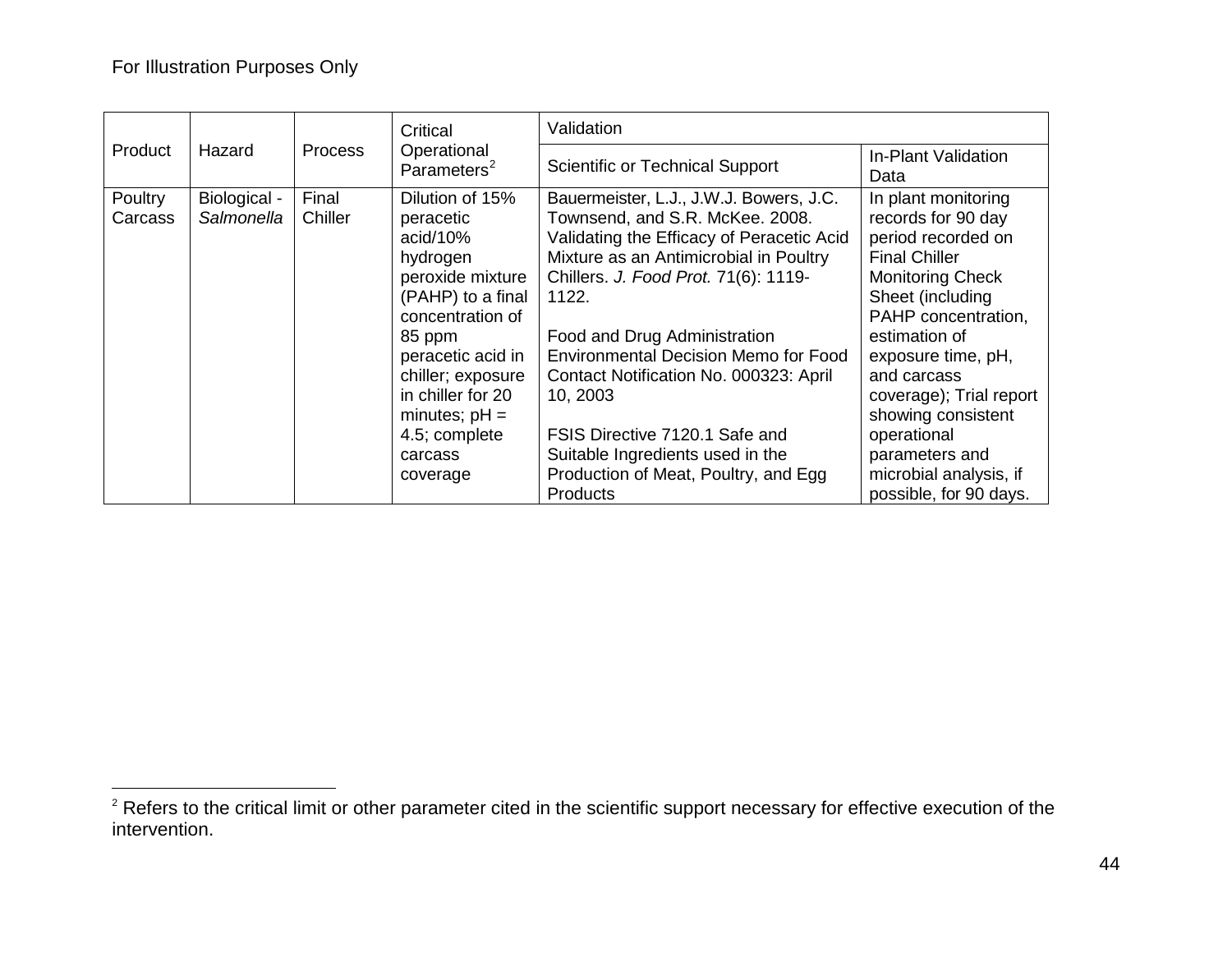| Product                   | Hazard                     | <b>Process</b>                                                                       | Critical<br>Operational<br><b>Parameters</b>                                                                                                                              | Validation                                                                                                                                                                                                                                                                                                                                                                                                                                                  |                                                                                                                                                                                                                                                  |
|---------------------------|----------------------------|--------------------------------------------------------------------------------------|---------------------------------------------------------------------------------------------------------------------------------------------------------------------------|-------------------------------------------------------------------------------------------------------------------------------------------------------------------------------------------------------------------------------------------------------------------------------------------------------------------------------------------------------------------------------------------------------------------------------------------------------------|--------------------------------------------------------------------------------------------------------------------------------------------------------------------------------------------------------------------------------------------------|
|                           |                            |                                                                                      |                                                                                                                                                                           | Scientific or Technical Support                                                                                                                                                                                                                                                                                                                                                                                                                             | In-Plant Validation<br>Data                                                                                                                                                                                                                      |
| <b>Poultry</b><br>Carcass | Biological -<br>Salmonella | Spraying<br>οf<br>carcasses<br>with<br>peroxy-<br>acetic acid<br>prior to<br>chiller | 25-230 ppm of<br>peracetic acid<br>$(PAA)$ .<br>Pressure or flow<br>rate, pH, contact<br>time, and<br>complete<br>carcass<br>coverage<br>specified in<br>challenge study. | Challenge study from "XYZ" laboratory<br>demonstrating a 1 log reduction<br>Salmonella on poultry carcasses after<br>spraying with PAA using critical<br>operational parameters specified.<br>Food and Drug Administration<br><b>Environmental Decision Memo for Food</b><br>Contact Notification No. 000323: April<br>10, 2003.<br>FSIS No Objection Letter for Use of<br>PAA spray, June 12, 2007 on file with<br>company "ABC".<br>FSIS Directive 7120.1 | In plant monitoring<br>records for 90 day<br>period confirm that<br>antimicrobial solution<br>was applied<br>consistent with the<br>critical operational<br>parameters (pressure,<br>pH, contact time, and<br>carcass coverage) in<br>the study. |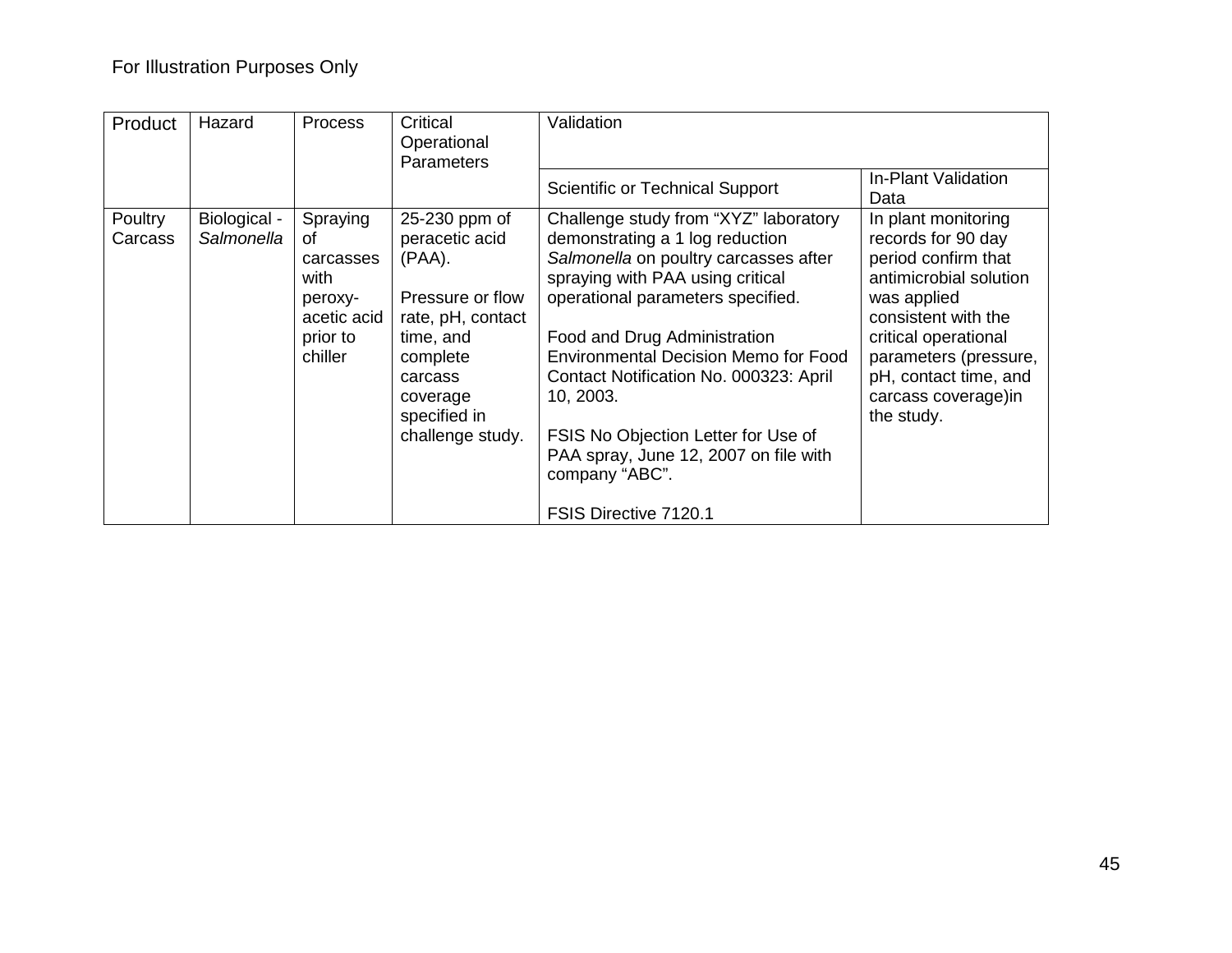|                                                                                                                           |                            |                                                                                                                                               | Critical                                                                                                                                                                                                                                                                                                                                                         | Validation                                                                                                                                                                                                                                                                                                                                                        |                                                                                                                                                                                                                                                                                                                                                                                      |
|---------------------------------------------------------------------------------------------------------------------------|----------------------------|-----------------------------------------------------------------------------------------------------------------------------------------------|------------------------------------------------------------------------------------------------------------------------------------------------------------------------------------------------------------------------------------------------------------------------------------------------------------------------------------------------------------------|-------------------------------------------------------------------------------------------------------------------------------------------------------------------------------------------------------------------------------------------------------------------------------------------------------------------------------------------------------------------|--------------------------------------------------------------------------------------------------------------------------------------------------------------------------------------------------------------------------------------------------------------------------------------------------------------------------------------------------------------------------------------|
| Product                                                                                                                   | Hazard                     | <b>Process</b>                                                                                                                                | Operational<br><b>Parameters</b>                                                                                                                                                                                                                                                                                                                                 | <b>Scientific or Technical</b><br>Support                                                                                                                                                                                                                                                                                                                         | <b>In-Plant Validation Data</b>                                                                                                                                                                                                                                                                                                                                                      |
| Poultry parts<br>intended for<br>grinding and<br>ground<br>poultry<br>(including<br>mechanically<br>separated<br>poultry) | Biological -<br>Salmonella | Acidified<br>sodium<br>chlorite<br>applied to<br>poultry<br>parts as a<br>dip prior to<br>grinding<br>and<br>applied to<br>ground<br>poultry. | 1200 ppm<br>acidified<br>sodium chlorite<br>in combination<br>with any GRAS<br>acid at a level<br>sufficient to<br>achieve a pH of<br>$2.5$ in<br>accordance<br>with 21 CFR<br>173.325 and<br>scientific<br>support<br>(Note: The $pH$<br>depends on the<br>application, see<br><b>21 CFR</b><br>173.325)<br>Contact time of<br>dip and<br>complete<br>coverage. | Chemical<br>manufacturer's<br>pamphlet<br>demonstrating a $1$ -log <sub>10</sub><br>reduction Salmonella<br>on poultry parts<br>following acidified<br>sodium chlorite dip<br>using critical<br>operational parameters<br>specified.<br>21 CFR 173.325 for<br>poultry parts and<br>acceptability<br>determination for<br>ground poultry.<br>FSIS Directive 7120.1 | In plant monitoring records<br>for 90 day period that<br>indicate the antimicrobial<br>was applied to the poultry<br>parts prior to grinding and<br>the mechanically<br>separated poultry prior to<br>mixing according to the<br>appropriate concentration<br>and pH and that indicate<br>contact time and complete<br>coverage were achieved<br>according to scientific<br>support. |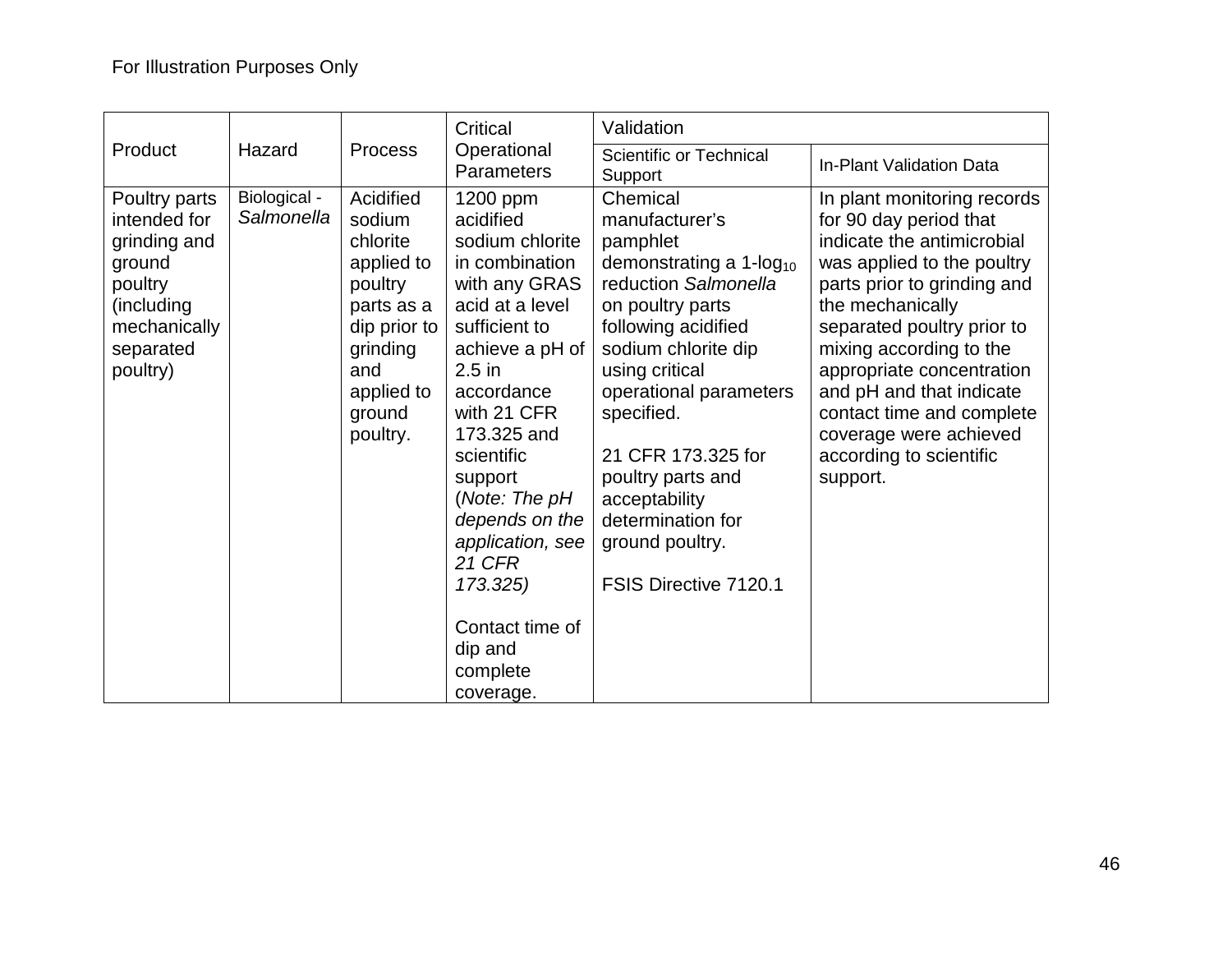## For Illustration Purposes Only

|                                     |                            | <b>Process</b>                                           | Critical                                                                                                                                                                                                                                                                                                                                                                                         | Validation                                                                                                                                                                                                                                                                                                                                                                                                                                                                                                                                                                                                                                                                                                                                    |                                                                                                                                                                                                                                  |
|-------------------------------------|----------------------------|----------------------------------------------------------|--------------------------------------------------------------------------------------------------------------------------------------------------------------------------------------------------------------------------------------------------------------------------------------------------------------------------------------------------------------------------------------------------|-----------------------------------------------------------------------------------------------------------------------------------------------------------------------------------------------------------------------------------------------------------------------------------------------------------------------------------------------------------------------------------------------------------------------------------------------------------------------------------------------------------------------------------------------------------------------------------------------------------------------------------------------------------------------------------------------------------------------------------------------|----------------------------------------------------------------------------------------------------------------------------------------------------------------------------------------------------------------------------------|
| Product                             | Hazard                     |                                                          | Operational<br>Parameters                                                                                                                                                                                                                                                                                                                                                                        | Scientific or Technical Support                                                                                                                                                                                                                                                                                                                                                                                                                                                                                                                                                                                                                                                                                                               | In-Plant Validation Data                                                                                                                                                                                                         |
| Ground<br>Poultry<br><b>Patties</b> | Biological -<br>Salmonella | Validated<br>cooking<br>instructions<br>for<br>consumers | Time and<br>temperature<br>combinations<br>specific to<br>various cooking<br>methods (skillet<br>on electric stove.<br>skillet on gas<br>stove, gas grill,<br>charcoal grill),<br>diameter and<br>thickness of<br>patties produced,<br>formulation of<br>patties produced<br>(80% lean<br>patties vs. 95%<br>lean patties),<br>and state of<br>patties during<br>cooking (frozen<br>and thawed). | <b>Food Safety Inspection</b><br>Service. 1999. Appendix A<br>of the Compliance<br><b>Guidelines for meeting</b><br><b>Lethality Performance</b><br><b>Standards for Certain Meat</b><br>and Poultry Products.<br>Available at:<br>http://www.fsis.usda.gov/wp<br>s/wcm/connect/212e40b3-<br>b59d-43aa-882e-<br>e5431ea7035f/95033F-<br>a.pdf?MOD=AJPERES.<br>Cooking trials on-file<br>supporting the time-<br>temperature combination<br>selected from Appendix A<br>can be achieved using<br>various cooking instructions<br>provided on the label.<br>Cooking trials should be for<br>the thickest and largest<br>diameter patties produced<br>as these will need the<br>greatest time to achieve the<br>desired endpoint<br>temperature. | In plant monitoring<br>records for 90 day<br>period that<br>demonstrate<br>establishment<br>produces products that<br>are of the thickness,<br>diameter, fat level, and<br>state for which the<br>instructions are<br>validated. |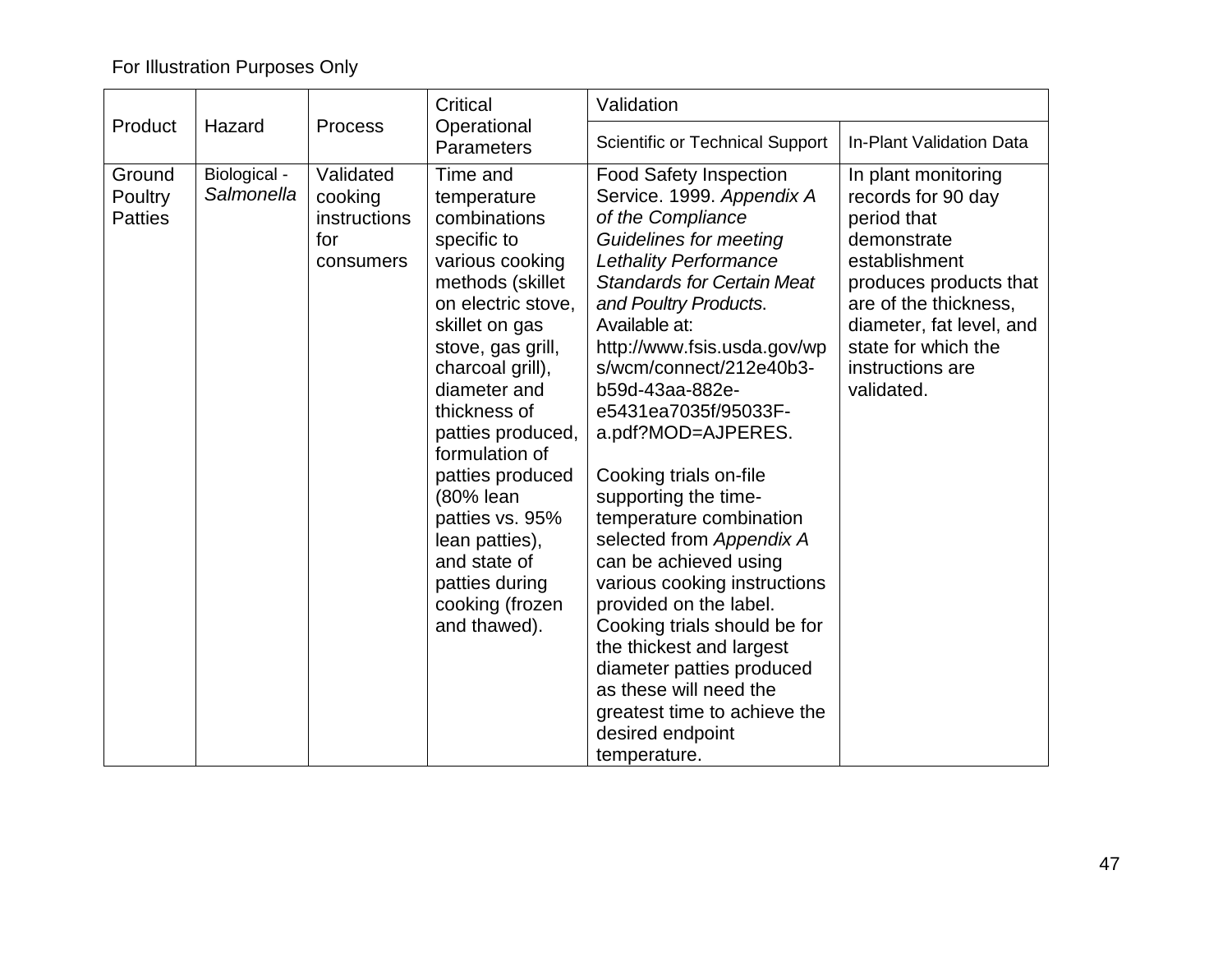|                |                            |                                                   | Critical                                                                                                                                                       | Validation                                                                                                                                                                                                                                                                                                                                                                                                                        |                                                                                                                                                                                                                                                                                                                                                                                                                  |
|----------------|----------------------------|---------------------------------------------------|----------------------------------------------------------------------------------------------------------------------------------------------------------------|-----------------------------------------------------------------------------------------------------------------------------------------------------------------------------------------------------------------------------------------------------------------------------------------------------------------------------------------------------------------------------------------------------------------------------------|------------------------------------------------------------------------------------------------------------------------------------------------------------------------------------------------------------------------------------------------------------------------------------------------------------------------------------------------------------------------------------------------------------------|
| Product        | Hazard                     | <b>Process</b>                                    | Operational<br>Parameters                                                                                                                                      | <b>Scientific or Technical Support</b>                                                                                                                                                                                                                                                                                                                                                                                            | In-Plant Validation Data                                                                                                                                                                                                                                                                                                                                                                                         |
| Hog<br>Carcass | Biological -<br>Salmonella | <b>Hot Lactic</b><br><b>Acid Spray</b><br>Cabinet | A least a 2%<br>Lactic acid<br>solution at<br>131°F<br>$(55^{\circ}C)$ for<br>more than<br>60 seconds<br>and 13-23<br>psi.<br>Complete<br>carcass<br>coverage. | Van Netten. P., D.A.A. Mossel, and<br>J. Huis In't Veld. 1995 Lactic acid<br>decontamination of fresh pork<br>carcasses: a pilot plant study. Int. J.<br>Food Micro, 5: 1-9.<br>Dormedy, E.S., M.M. Brashears,<br>C.N. Cutter, and D.E. Burson. 2000<br>Validation of acid washes as critical<br>control points in hazard analysis and<br>critical control point systems. J.<br>Food Prot. 63:1676-1680.<br>FSIS Directive 7120.1 | In plant monitoring records<br>for 90 day period recorded<br>on Spray Cabinet<br><b>Monitoring Check Sheet</b><br>(including parameters for<br>water temperature, and<br>water pressure), records of<br>lactic acid concentration<br>and Trial Reports run under<br>specified critical parameters<br>demonstrating complete<br>coverage of carcass with<br>spray and temperature of<br>the spray at the carcass. |
| Hog<br>Carcass | Biological -<br>Salmonella | Scalding                                          | Scalding in<br>water at<br>$145^{\circ}$ F<br>$(62^{\circ}C)$ for 5<br>minutes.<br>Complete<br>carcass<br>coverage.                                            | Gill, C.O. and J. Bryant. 1993. The<br>presence of Escherichia coli,<br>Salmonella, and Campylobacter in<br>pig carcass dehairing equipment.<br>Food Microbiol, 10: 337-344.<br>Bolton, D.J., R.A. Pearce, J.J.<br>Sheridan, D.A. McDowell, and I.S.<br>Blair. 2003. Decontamination of pork<br>carcasses during scalding and the<br>prevention of Salmonella cross-<br>contamination. J Appl Microbiol. 94:<br>1036-1042.        | In plant monitoring records<br>for 90 day period recorded<br>on Scalding Tank<br><b>Monitoring Check Sheet</b><br>(including reading for<br>temperature of water and<br>transit time).                                                                                                                                                                                                                           |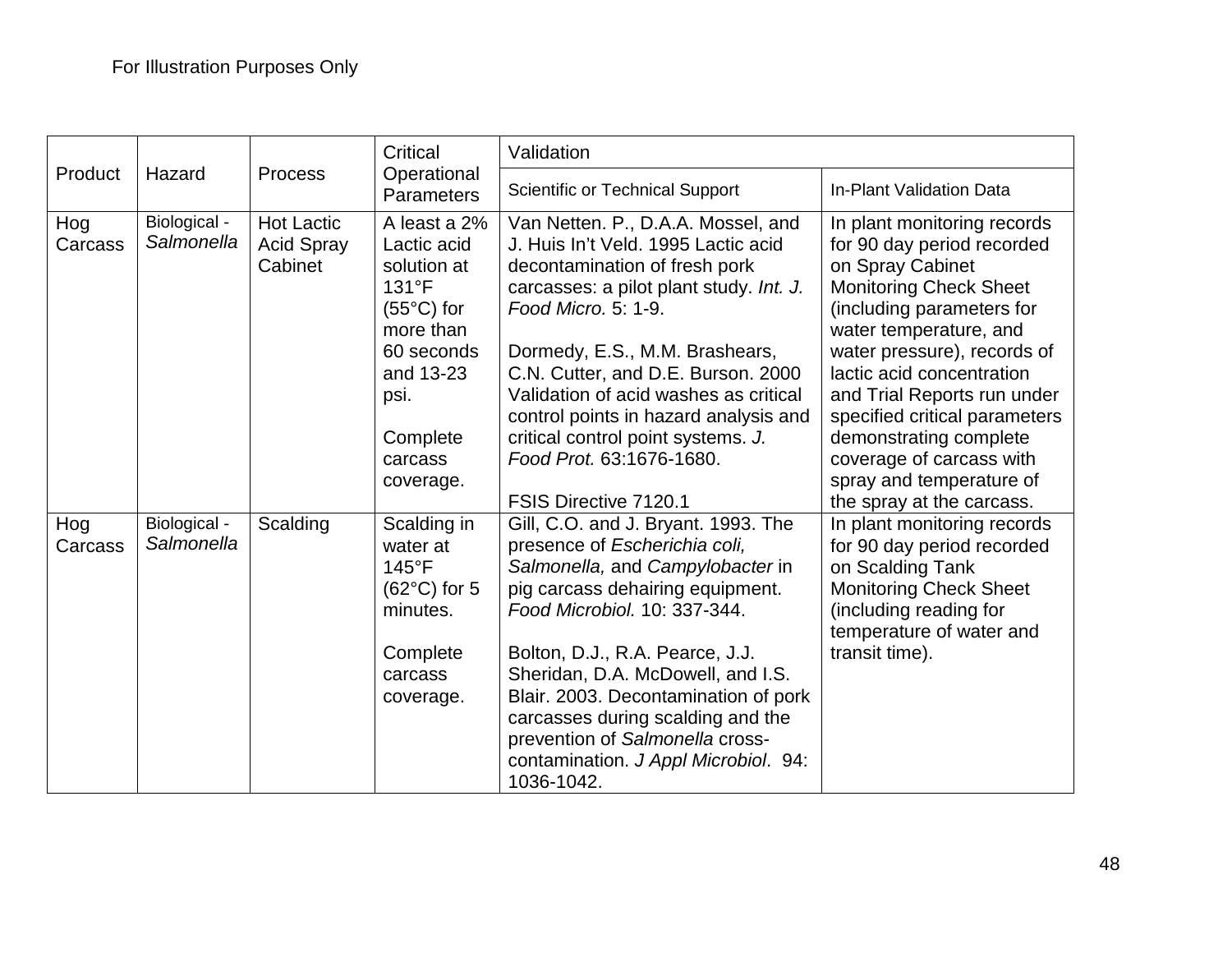## For Illustration Purposes Only

| Validation<br>Critical |                                                                |                                                                  |                                                                                                                                                                                                                                                                                                                              |                                                                                                                                                                                                                                                                                                                                                                                                                                                                                                                                                                                                                                                                                                                                                                                                                                                                                                                                                                                                                                |                                                                                                                                                                                                                                                                                                                                                                           |  |
|------------------------|----------------------------------------------------------------|------------------------------------------------------------------|------------------------------------------------------------------------------------------------------------------------------------------------------------------------------------------------------------------------------------------------------------------------------------------------------------------------------|--------------------------------------------------------------------------------------------------------------------------------------------------------------------------------------------------------------------------------------------------------------------------------------------------------------------------------------------------------------------------------------------------------------------------------------------------------------------------------------------------------------------------------------------------------------------------------------------------------------------------------------------------------------------------------------------------------------------------------------------------------------------------------------------------------------------------------------------------------------------------------------------------------------------------------------------------------------------------------------------------------------------------------|---------------------------------------------------------------------------------------------------------------------------------------------------------------------------------------------------------------------------------------------------------------------------------------------------------------------------------------------------------------------------|--|
| Product                | Hazard<br>Process                                              | Operational<br>Parameters                                        | Scientific or Technical Support                                                                                                                                                                                                                                                                                              | In-Plant Validation<br>Data                                                                                                                                                                                                                                                                                                                                                                                                                                                                                                                                                                                                                                                                                                                                                                                                                                                                                                                                                                                                    |                                                                                                                                                                                                                                                                                                                                                                           |  |
| <b>Beef</b><br>Carcass | Biological -<br>E. coli<br>O157:H7,<br>non-O157<br><b>STEC</b> | <b>Hot Carcass</b><br>Wash or<br>Carcass<br>Thermal<br>Treatment | <b>Hot Carcass</b><br>Wash: Water<br>Temp over<br>180°F,<br>Pressure over<br>13 psi.<br>Complete<br>carcass<br>coverage.<br>Contact time:<br>10 or more<br>seconds.<br>Carcass<br>Thermal<br>Treatment:<br>Ambient steam<br>temp sufficient<br>to achieve<br>160°F at the<br>surface in five<br>key anatomical<br>locations. | K.R. Davey, M.G. Smith. 1989 A<br>laboratory evaluation of a novel hot<br>water cabinet for the decontamination of<br>sides of beef. Int J Food Sci Tech. 24:<br>305-316.<br>Dorsa, W.J., C.N. Cutter, G.R. Sirgusa,<br>M. Koohmaraie. 1996. Microbial<br>Decontamination of Beef and Sheep<br>carcasses by Steam, Hot water Spray<br>Washes, and a Steam-vacuum<br>Sanitizer. J. Food Prot. 59: 127-135.<br>AMI Lethality model, demonstrating<br>lethality at 160°F at carcass surface.<br>Nutsch, A.L., R.K. Phebus, M.J.<br>Riemann, J.S. Kotrola, R.C. Wilson,<br>J.E. Boyer, and T.L. Brown. 1998.<br>Steam pasteurization of commercially<br>slaughtered beef carcasses: evaluation<br>of bacterial populations at five<br>anatomical locations. J. Food Prot.<br>61:571-577.<br>Nutsch, A.L., R.K. Phebus, M.J.<br>Riemann, D.E. Schafer, J.E. Boyer,<br>R.C. Wilson, J.D. Leising, C.L. Kastner.<br>1997. Evaluation of a Steam<br>Pasteurization Process in a Commercial<br>Beef Facility. J. Food Prot. 60:485-492. | In plant monitoring<br>records for 90 day<br>period documenting<br>critical parameters<br>and trial Reports run<br>under specified<br>critical parameters<br>demonstrating<br>complete coverage<br>of carcass with<br>spray and<br>temperature of the<br>spray at the carcass.<br>In plant monitoring<br>records for 90 day<br>period of plant<br>temperature<br>mapping. |  |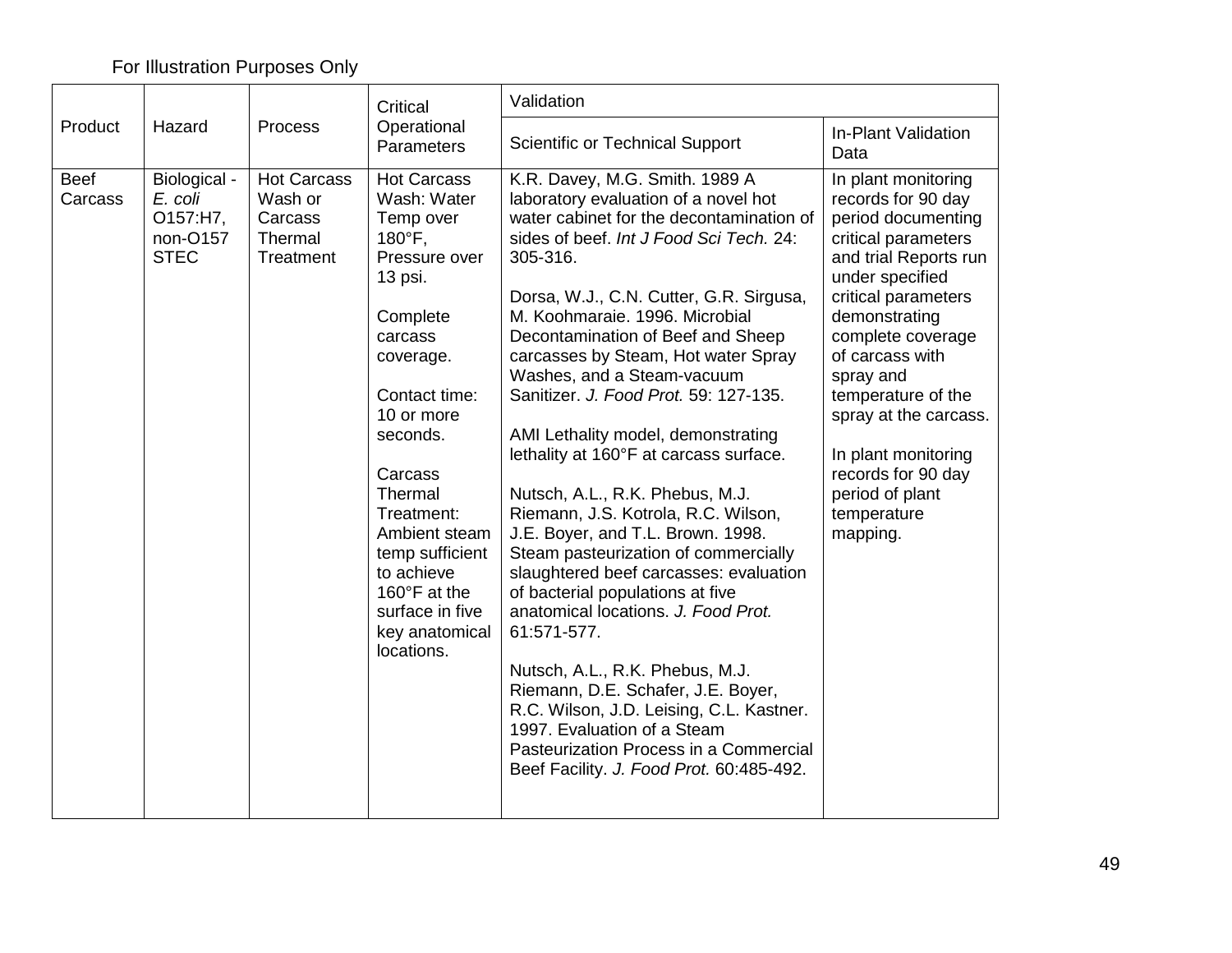| Product                | Hazard                                                          | Process                 | <b>Critical Operational Parameters</b>                                                                                                                                                                                                                                                                                                                                                                                                                                                                                                                                                                       | Validation                                                                                                                                                                                                                                                                                                                                             |                                                                                                                                                                                                                                                                                                                                                                                                                                                                                                                                                                                                                                                                            |
|------------------------|-----------------------------------------------------------------|-------------------------|--------------------------------------------------------------------------------------------------------------------------------------------------------------------------------------------------------------------------------------------------------------------------------------------------------------------------------------------------------------------------------------------------------------------------------------------------------------------------------------------------------------------------------------------------------------------------------------------------------------|--------------------------------------------------------------------------------------------------------------------------------------------------------------------------------------------------------------------------------------------------------------------------------------------------------------------------------------------------------|----------------------------------------------------------------------------------------------------------------------------------------------------------------------------------------------------------------------------------------------------------------------------------------------------------------------------------------------------------------------------------------------------------------------------------------------------------------------------------------------------------------------------------------------------------------------------------------------------------------------------------------------------------------------------|
|                        |                                                                 |                         |                                                                                                                                                                                                                                                                                                                                                                                                                                                                                                                                                                                                              | Scientific or<br><b>Technical Support</b>                                                                                                                                                                                                                                                                                                              | In-Plant Validation Data                                                                                                                                                                                                                                                                                                                                                                                                                                                                                                                                                                                                                                                   |
| <b>Beef</b><br>carcass | Biological-<br>E. coli<br>O157:H7,<br>Salmonella<br>Typhimurium | Lactic<br>Acid<br>Spray | 2% lactic acid applied within 12<br>inches of carcass surface and<br>entire carcass covered using a<br>stainless steel spray tank fitted<br>with a pressure gauge and air<br>compressor.<br>Each side of beef should be<br>sprayed for at least 1 minute<br>and sprayed from top to bottom<br>and sufficient lactic acid is<br>applied such that some of it<br>drips off.<br>Note: The entire carcass is<br>sprayed with lactic acid<br>following washing each side of<br>beef from top to bottom for at<br>least 2 minutes with hot water<br>and allowing a 5 minute drip<br>time after the hot water wash. | Antimicrobial<br><b>Spray Treatments</b><br>for Red Meat<br>Carcasses<br>Processed in<br><b>Very Small Meat</b><br>Establishments.<br>Pennsylvania<br>State University.<br>2005.<br>http://www.meatha<br>ccp.wisc.edu/valid<br>ation/assets/acid<br>spray_intervention<br>booklet_from_Pe<br>nn State 2005.pd<br>f.<br><b>FSIS Directive</b><br>7120.1 | In plant monitoring records for 90<br>day period recorded on Hot Water<br>and Drip Time Monitoring Check<br>Sheet (including parameters for<br>the time the carcass is sprayed<br>with hot water, carcass coverage,<br>method application (from top to<br>bottom and spray nozzle within 12<br>inches of carcass), and drip time.<br>Records of lactic acid<br>concentration. Trial Reports run<br>under specified lactic acid critical<br>parameters demonstrating<br>complete carcass coverage,<br>sufficient amount (lactic acid drips<br>off carcass), contact time, method<br>of application (spray nozzle within<br>12 inches of carcass and from top<br>to bottom). |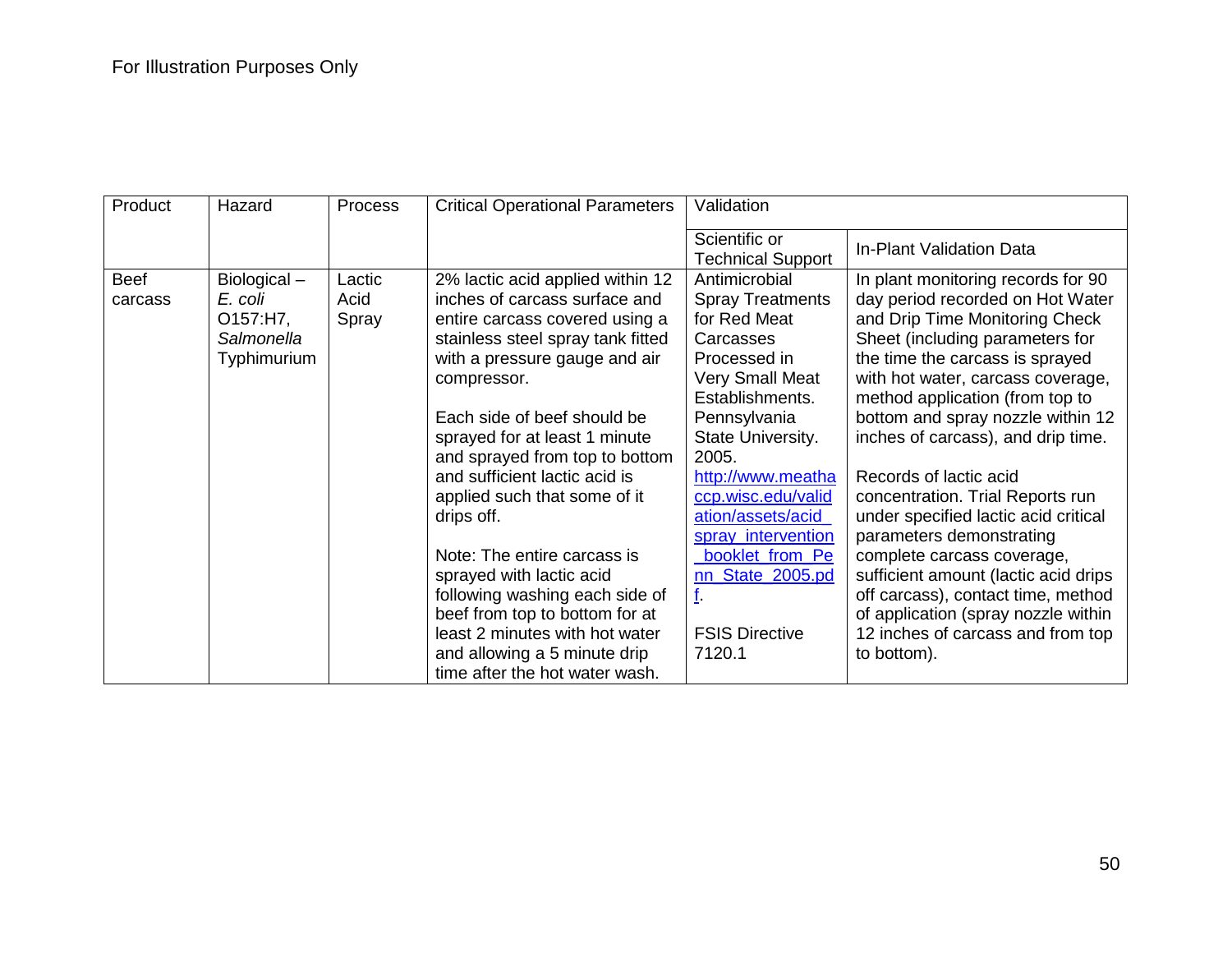| Product<br>Hazard      |                                   | <b>Process</b>          | Critical                                                                                                                                                                                                                                                                                                                                                        | Validation                                                                                                                                                                                                                                                                                                                                                                                                                                                                                                                                                                                                                                                                                                                  |                                                                                                                                                                                                                                                                                             |  |
|------------------------|-----------------------------------|-------------------------|-----------------------------------------------------------------------------------------------------------------------------------------------------------------------------------------------------------------------------------------------------------------------------------------------------------------------------------------------------------------|-----------------------------------------------------------------------------------------------------------------------------------------------------------------------------------------------------------------------------------------------------------------------------------------------------------------------------------------------------------------------------------------------------------------------------------------------------------------------------------------------------------------------------------------------------------------------------------------------------------------------------------------------------------------------------------------------------------------------------|---------------------------------------------------------------------------------------------------------------------------------------------------------------------------------------------------------------------------------------------------------------------------------------------|--|
|                        |                                   |                         | Operational<br><b>Parameters</b>                                                                                                                                                                                                                                                                                                                                | <b>Scientific or Technical Support</b>                                                                                                                                                                                                                                                                                                                                                                                                                                                                                                                                                                                                                                                                                      | In-Plant Validation<br>Data                                                                                                                                                                                                                                                                 |  |
| <b>Beef</b><br>carcass | Biological<br>-E. coli<br>O157:H7 | Lactic<br>Acid<br>Spray | Lactic Acid $>2\%$ ;<br>Pressure 40 psi<br>(CHAD spray<br>cabinet),<br>Dwell time:<br>minimum of 10<br>seconds<br>Lactic Acid<br>Temperature:<br>104°F at point of<br>delivery.<br>Complete carcass<br>coverage.<br>Design of the<br>spray cabinet<br>includes an<br>oscillating (90 rpm)<br>nozzle-header<br>arrangement<br>composed of four<br>spray nozzles. | Gastillo, A, L.M. Lucia, K.J.<br>Goodson, J.W. Savell, G.R.<br>Acuff. 1998. Comparison of<br>Water Washing, Trimming, and<br>combined Hot Water and Lactic<br><b>Acid Treatment for Reducing</b><br>Bacteria of Fecal Origin on<br>Beef Carcasses. J. Food Prot.<br>61: 823-828.<br>Hardin, M.D., Acuff, G.R.,<br>Lucia, L.M., Oman, J.S., Savell,<br>J.W. 1995. Comparison of<br><b>Methods for Decontamination</b><br>from Beef Carcass Surfaces.<br>J. Food Prot. 58: 368-374.<br>Delmore, R.J., J.N. Sofos, G.R.<br>Schmidt, K.E. Belk, W.R. Lloyd,<br>G.C. Smith. 2000. Interventions<br>to Reduce Microbiological<br><b>Contamination of Beef Variety</b><br>Meats. J. Food Prot. 63: 44-50.<br>FSIS Directive 7120.1 | In plant monitoring<br>records for 90 day<br>period recorded on<br>Pre-evisceration<br>cabinet worksheet<br>that monitored lactic<br>acid percent, dwell<br>time of the carcass<br>in the cabinet,<br>pressure, carcass<br>coverage and lactic<br>acid temperature at<br>point of delivery. |  |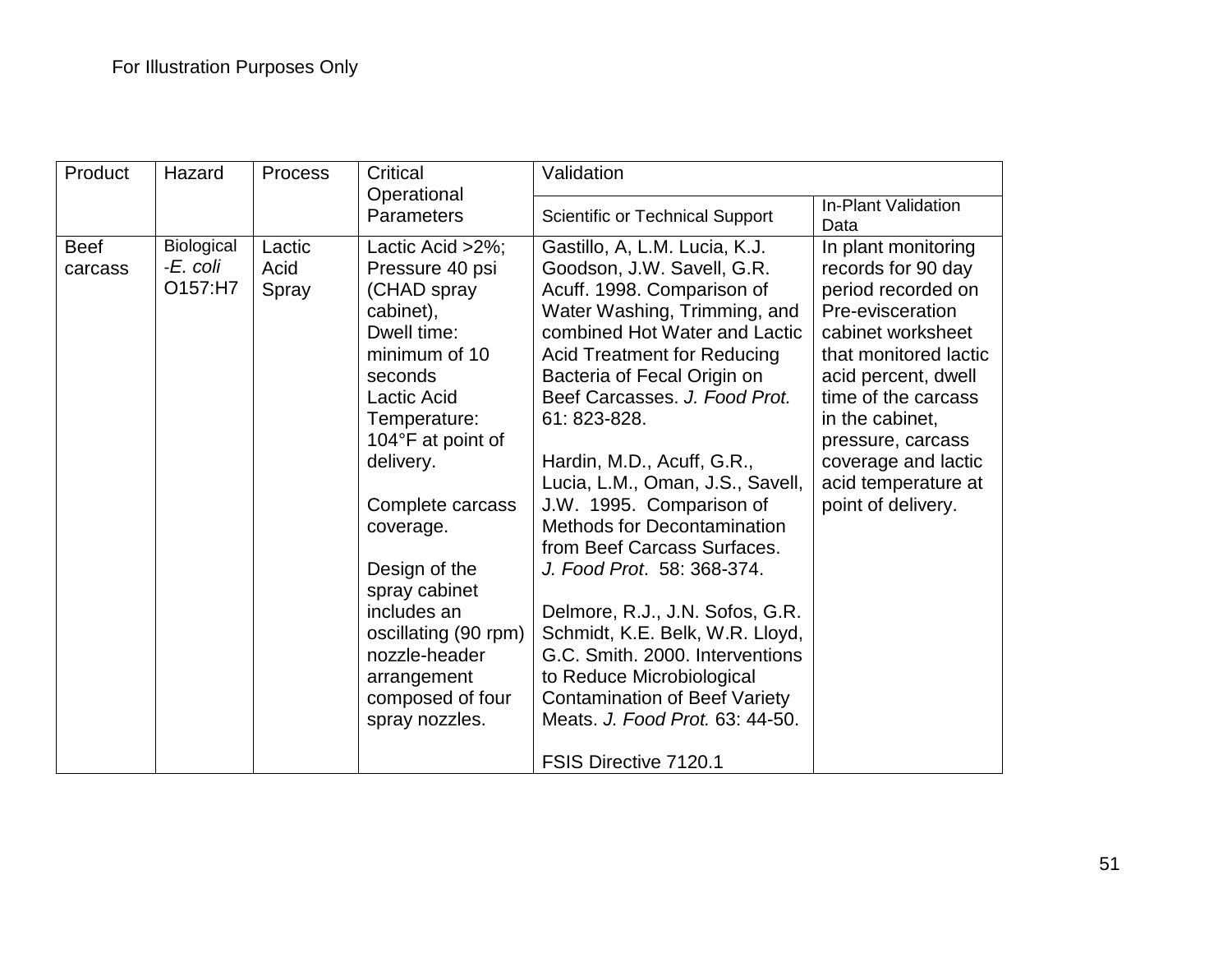|                                                                                            |                                   |                                                  | Critical                                                                                                                                                    | Validation                                                                                                                                                                                                                                                                                                                                                                                                                                                                     |                                                                                                                                                                                                                                                                                |  |
|--------------------------------------------------------------------------------------------|-----------------------------------|--------------------------------------------------|-------------------------------------------------------------------------------------------------------------------------------------------------------------|--------------------------------------------------------------------------------------------------------------------------------------------------------------------------------------------------------------------------------------------------------------------------------------------------------------------------------------------------------------------------------------------------------------------------------------------------------------------------------|--------------------------------------------------------------------------------------------------------------------------------------------------------------------------------------------------------------------------------------------------------------------------------|--|
| Product                                                                                    | Hazard<br><b>Process</b>          | Operational<br><b>Parameters</b>                 | <b>Scientific or Technical Support</b>                                                                                                                      | In-Plant Validation Data                                                                                                                                                                                                                                                                                                                                                                                                                                                       |                                                                                                                                                                                                                                                                                |  |
| Raw<br>Ground<br>Beef or<br><b>Beef Trim</b><br>for use in<br>Raw<br>Ground<br><b>Beef</b> | Biological<br>-E. coli<br>O157:H7 | Prerequisite<br>Program:<br>Supplier<br>Programs | Supplier<br>program to<br>demonstrate a<br>pathogen<br>intervention<br>strategy,<br>including a<br>testing protocol<br>and notification<br>of test results. | Documentation from the<br>supplier assuring that the<br>supplier employs validated<br>interventions addressing E.<br>coli O157:H7, certificates of<br>analysis or web based<br>information that conveys same<br>information, records of<br>ongoing communication with<br>supplier and verification data<br>to support the achievement of<br>the first two conditions.<br><b>Beef Industry Food Safety</b><br>Council. 2009. Best Practices<br>for Raw Ground Beef<br>Products. | In plant records for 90<br>day period that show<br>plant employees obtain<br>and review purchase<br>specifications for<br>adequacy at receiving<br>for each lot and any<br>additional verification<br>testing results or web<br>based information on<br>incoming product lots. |  |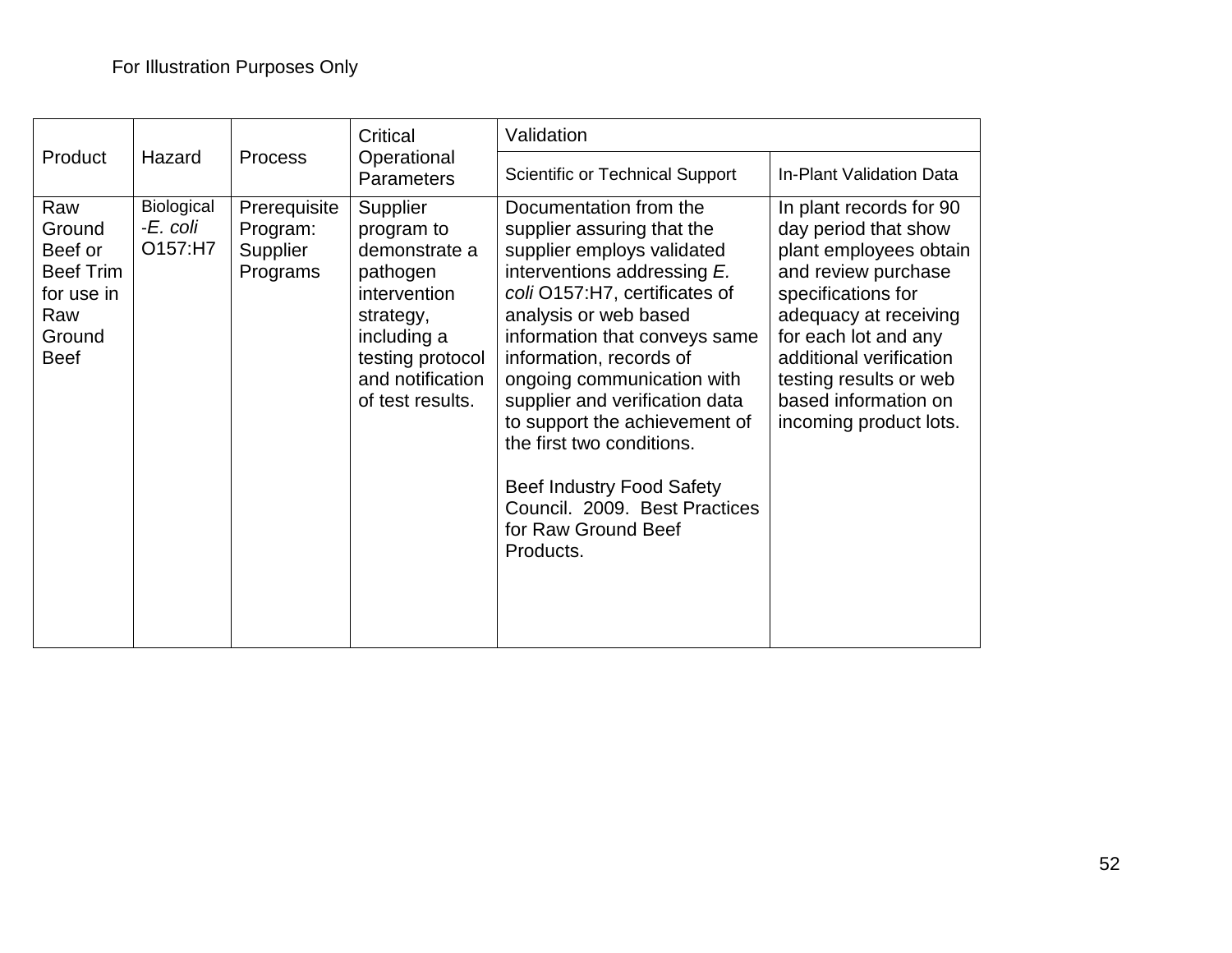|                                                                                            |                                   |                                   | Critical                                                                                                                                                                                                                                              | Validation                                                                                                                                                                                                                                                           |                                                                                                                                                                                                                                                                                                                                                                              |  |
|--------------------------------------------------------------------------------------------|-----------------------------------|-----------------------------------|-------------------------------------------------------------------------------------------------------------------------------------------------------------------------------------------------------------------------------------------------------|----------------------------------------------------------------------------------------------------------------------------------------------------------------------------------------------------------------------------------------------------------------------|------------------------------------------------------------------------------------------------------------------------------------------------------------------------------------------------------------------------------------------------------------------------------------------------------------------------------------------------------------------------------|--|
| Product                                                                                    | Hazard                            | <b>Process</b>                    | Operational<br><b>Parameters</b>                                                                                                                                                                                                                      | <b>Scientific or Technical Support</b>                                                                                                                                                                                                                               | In-Plant Validation Data                                                                                                                                                                                                                                                                                                                                                     |  |
| Raw<br>Ground<br>Beef or<br><b>Beef Trim</b><br>for use in<br>Raw<br>Ground<br><b>Beef</b> | Biological-<br>E. coli<br>O157:H7 | Trimmings<br>prior to<br>Grinding | Acetic acid<br>$(2\%)$ ; OR<br>Lactic acid<br>$(2%)$ sprayed<br>on trim for<br>20s at 20psi<br>and 55°C<br>using a<br>custom-<br>made<br>stainless<br>steel washing<br>apparatus<br>(CHAD spray<br>cabinet).<br>Complete<br>coverage of<br>trimmings. | Carpenter, C.E., Smith, J.V.,<br>and Broadbent, J.R. 2011.<br>Efficacy of washing meat<br>surfaces with 2% levulinic,<br>acetic, or lactic acid for<br>pathogen decontamination<br>and residual growth inhibition.<br>Meat Sci. 88:256-260.<br>FSIS Directive 7120.1 | In plant monitoring<br>records for 90 day<br>period recorded on<br><b>Trim Spray Cabinet</b><br>Worksheet<br>demonstrating that the<br>antimicrobial is applied<br>per concentration,<br>pressure, dwell time,<br>and temperature in the<br>article during 90 day<br>period. Records<br>demonstrating that<br>complete coverage of<br>trimmings is<br>consistently achieved. |  |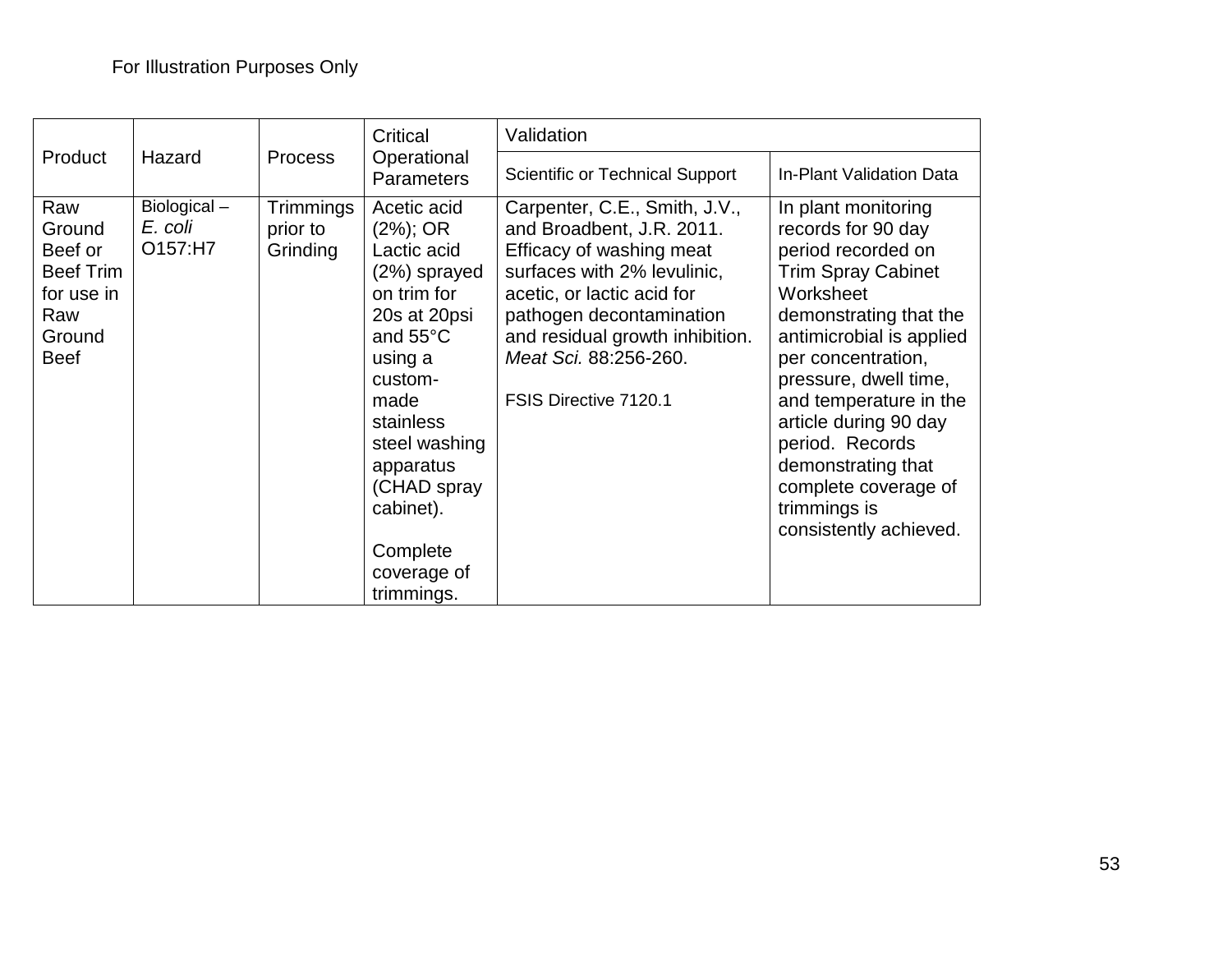### For Illustration Purposes Only

|                      |                                                                                |                                 | Critical                                                                                                                                                                                                                                                                                                                                                                                                                                                                                                                                                                                                                                                                                                        | Validation                                                                                                                                                                                                                                                                                                                                                                                                                                       |                                                                                                                                                                                                                                                                                                                                                                                                                                                                                                                                                                                                  |  |
|----------------------|--------------------------------------------------------------------------------|---------------------------------|-----------------------------------------------------------------------------------------------------------------------------------------------------------------------------------------------------------------------------------------------------------------------------------------------------------------------------------------------------------------------------------------------------------------------------------------------------------------------------------------------------------------------------------------------------------------------------------------------------------------------------------------------------------------------------------------------------------------|--------------------------------------------------------------------------------------------------------------------------------------------------------------------------------------------------------------------------------------------------------------------------------------------------------------------------------------------------------------------------------------------------------------------------------------------------|--------------------------------------------------------------------------------------------------------------------------------------------------------------------------------------------------------------------------------------------------------------------------------------------------------------------------------------------------------------------------------------------------------------------------------------------------------------------------------------------------------------------------------------------------------------------------------------------------|--|
| Product              | Hazard                                                                         | Process                         | Operational<br>Parameters                                                                                                                                                                                                                                                                                                                                                                                                                                                                                                                                                                                                                                                                                       | Scientific or Technical<br>Support                                                                                                                                                                                                                                                                                                                                                                                                               | <b>In-Plant Validation Data</b>                                                                                                                                                                                                                                                                                                                                                                                                                                                                                                                                                                  |  |
| <b>Beef</b><br>Jerky | Biological-<br>E. coli<br>O157:H7,<br>Salmonella,<br>Listeria<br>monocytogenes | Cooking<br>and<br><b>Drying</b> | (For the Type 1-A Process)<br>Stage $1^*$ –<br>170°F (oven must reach<br>145°F within 10 minutes and<br>170°F within 25 minutes.<br>Stage $2 -$<br>Choose either:<br>Dry-bulb at 170°F and wet-<br>bulb at 125F for at least 60<br>minutes; OR Dry-bulb at<br>170°F and wet-bulb at 130°F<br>for at least 60 minutes;<br>OR Dry-bulb at 170°F and<br>wet-bulb at 135°F for at least<br>30 minutes;<br>OR Dry-bulb at 170°F and<br>wet-bulb at 140°F for at least<br>10 minutes.<br>Stage 3- Dry at 170°F dry-<br>bulb to doneness<br>Relative humidity during wet-bulb<br>temperature spike at Stage 2,<br>water activity of the product at the<br>end of wet-bulb temperature spike,<br>and total drying time. | <b>Critical limit summary</b><br>for shelf stability of<br>beef jerky and related<br>products:<br>http://www.meathaccp.<br>wisc.edu/validation/ass<br>ets/CLSummary_WMJ<br>erkyJune2013.pdf.<br>Buege, D.R., Searls,<br>G., and Ingham, S.C.<br>2006. Lethality of<br>commercial whole-<br>muscle beef jerky<br>manufacturing<br>processes against<br>Salmonella Serovars<br>and Escherichia coli<br>O157:H7. J. Food<br>Prot. 69(9): 2091-2099. | In plant monitoring<br>records for 90 day period<br>demonstrating Time and<br>dry-bulb and wet bulb<br>temperature data.<br>Use of dry and wet bulb<br>thermometers to<br>calculate the relative<br>humidity or use of a<br>humidity sensor to<br>measure relative<br>humidity during wet-bulb<br>temperature spike and<br>compare test results with<br>relative humidity results<br>in Table 2 of article.<br>Test beef jerky product<br>for water activity at the<br>end of wet-bulb<br>temperature spike and<br>compare test results with<br>water activity results in<br>Table 2 of article. |  |

\*This example is for the Type 1-A process. Note that Type 1-A processes with a higher dry-bulb temperature in Stage 1, a higher wet-bulb temperature or longer time in Stage 2, or a higher dry-bulb temperature in Stage 3, as long as the oven reaches the minimum temperature as outlined in Stage 1.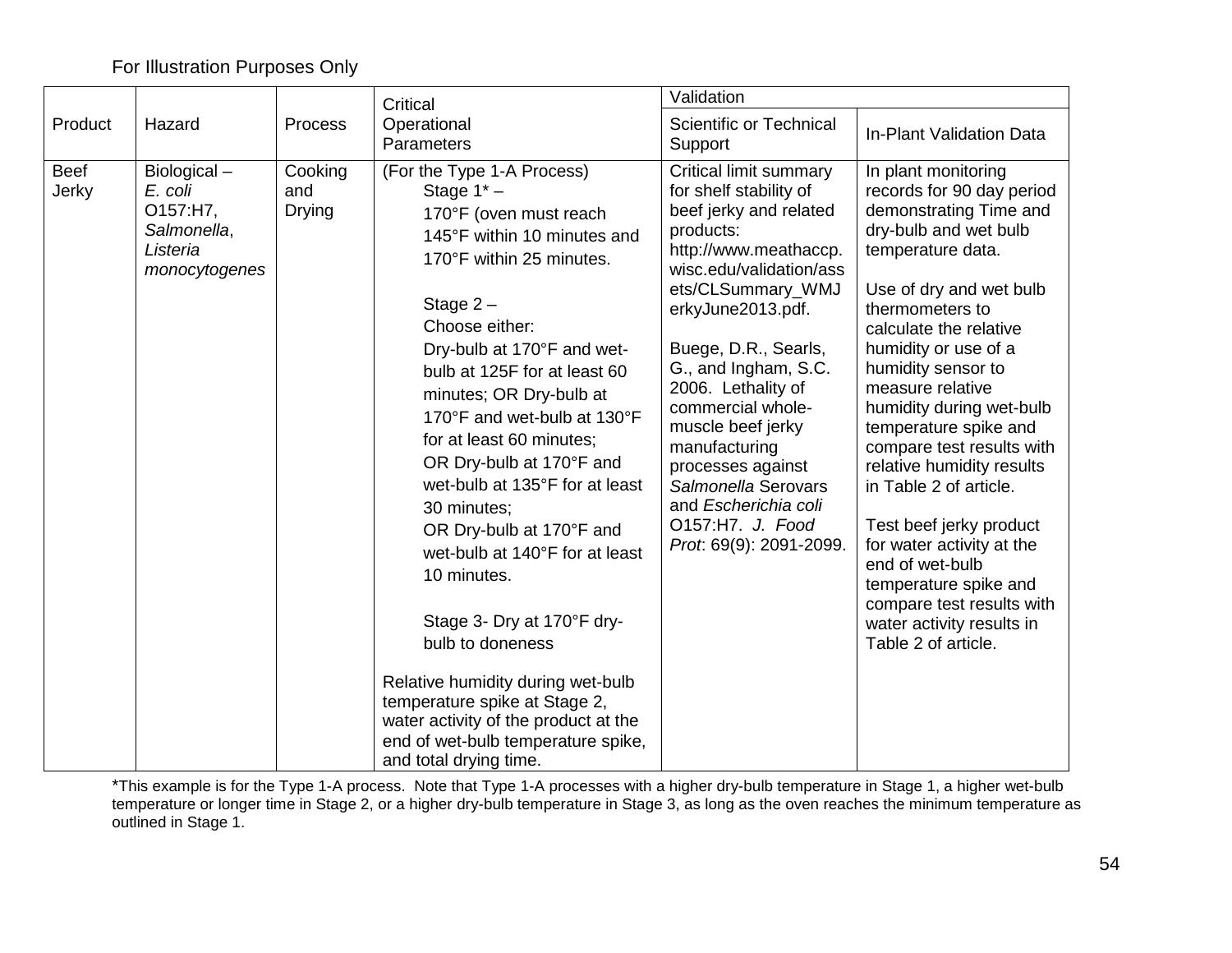|                                                            |                                           |                                           | Critical                                                                                                                                                                                                                                                       | Validation                                                                                                                                                                                                                                                                                                                                                                                                                                                                                                                                                                                                                                                                                                                                                                                                                                                                                                                                                                                       |                                                                                                                                                                                                                                                                                                                                                                                                                                                                                                                                                                                                                                                                                     |  |
|------------------------------------------------------------|-------------------------------------------|-------------------------------------------|----------------------------------------------------------------------------------------------------------------------------------------------------------------------------------------------------------------------------------------------------------------|--------------------------------------------------------------------------------------------------------------------------------------------------------------------------------------------------------------------------------------------------------------------------------------------------------------------------------------------------------------------------------------------------------------------------------------------------------------------------------------------------------------------------------------------------------------------------------------------------------------------------------------------------------------------------------------------------------------------------------------------------------------------------------------------------------------------------------------------------------------------------------------------------------------------------------------------------------------------------------------------------|-------------------------------------------------------------------------------------------------------------------------------------------------------------------------------------------------------------------------------------------------------------------------------------------------------------------------------------------------------------------------------------------------------------------------------------------------------------------------------------------------------------------------------------------------------------------------------------------------------------------------------------------------------------------------------------|--|
| Product<br>Hazard                                          |                                           | <b>Process</b>                            | Operational<br>Parameters                                                                                                                                                                                                                                      | <b>Scientific or Technical Support</b>                                                                                                                                                                                                                                                                                                                                                                                                                                                                                                                                                                                                                                                                                                                                                                                                                                                                                                                                                           | <b>In-Plant Validation Data</b>                                                                                                                                                                                                                                                                                                                                                                                                                                                                                                                                                                                                                                                     |  |
| Post-<br>lethality<br>exposed<br>ready-to-<br>eat<br>meats | Biological -<br>Listeria<br>monocytogenes | Prerequisite<br>program -<br><b>SSOPs</b> | Listeria<br>control<br>program for<br>food contact<br>surfaces.<br>Sanitary<br>design of<br>equipment<br>and sanitary<br>zone<br>concept.<br>Frequency<br>for<br>collecting<br>samples<br>and number<br>of samples<br>that should<br>be collected<br>per line. | Joint Industry Task Force on Control of<br>Microbial Pathogens in Ready-to-Eat Meat and<br>Poultry Products. 1999. Interim Guidelines:<br>Microbial Control During Production of Ready-<br>to-Eat Meat and Poultry Products, Controlling<br>the Incident of Microbial Pathogens.<br>Sanitary Design Assessment Fact Sheet<br>http://www.sanitarydesign.org/pdf/Sanitary%20D<br>esign%20Fact%20Sheet.pdf.<br>Tompkin, R.B. 2004. Environmental Sampling<br>- A tool to verify the effectiveness of<br>preventative hygiene measures. Mitt Lebens<br>Hyg. 95:45-51.<br>Tompkin, R.B. 2002. Control of Listeria<br>monocytogenes in the food processing<br>environment. J Food Prot. 65: 709-725.<br>FSIS. 2012. Compliance Guidelines to Control<br>Listeria monocytogenes in Post-lethality<br>Exposed Ready-to-eat Meat and Poultry<br>Products.<br>http://www.fsis.usda.gov/wps/wcm/connect/<br>d3373299-50e6-47d6-a577-<br>e74a1e549fde/Controlling_LM_RTE_guidel<br>ine_0912.pdf?MOD=AJPERES. | In plant records for 90<br>day period mapping food<br>contact surface swab<br>results for Listeria spp.<br>collected on different<br>processing dates and at<br>different times and<br>locations a 90-day period<br>to potentially find hard-to-<br>control areas in the plant<br>and to support ongoing<br>verification testing<br>frequency after the initial<br>validation period*.<br>Assessment of sanitary<br>design of equipment in<br>the post-lethality<br>environment using the<br><b>AMI Sanitary Equipment</b><br>Design worksheet and<br>changes to Listeria<br>control program based<br>on assessment.<br>Identification of all<br>possible food contact<br>surfaces. |  |

\***NOTE:** Establishments may also collect environmental swab samples on different processing dates and at different times during the 90-day initial validation period to potentially find hard-to-control areas and niches within the establishment.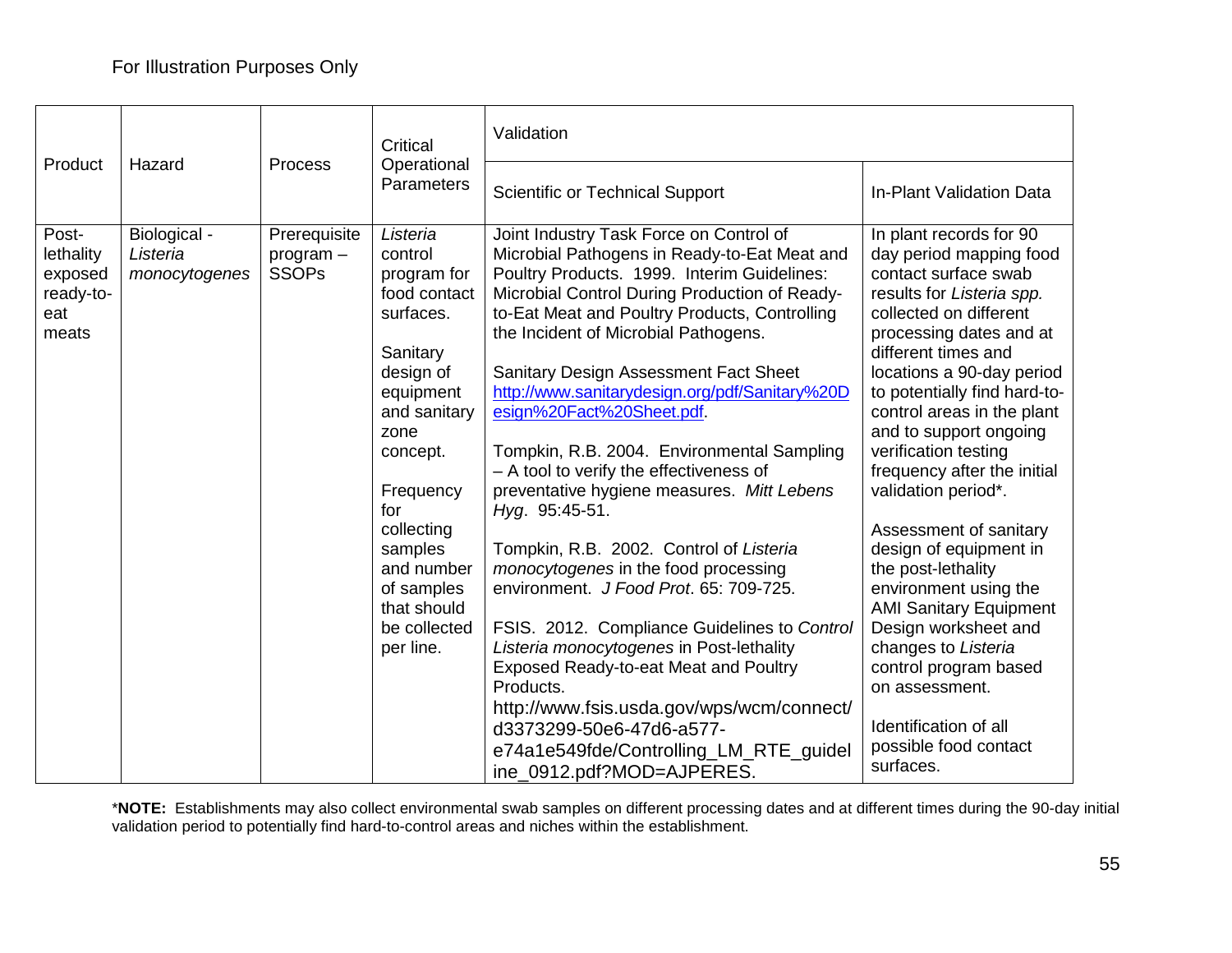|                                                            |                                           |                                               | Critical                                                                                               | Validation                                                                                                             |                                                                                                                                                                                                            |  |
|------------------------------------------------------------|-------------------------------------------|-----------------------------------------------|--------------------------------------------------------------------------------------------------------|------------------------------------------------------------------------------------------------------------------------|------------------------------------------------------------------------------------------------------------------------------------------------------------------------------------------------------------|--|
| Product                                                    | Hazard                                    | <b>Process</b>                                | Operational<br><b>Parameters</b>                                                                       | Scientific or Technical Support                                                                                        | In-Plant Validation Data                                                                                                                                                                                   |  |
| Post-<br>lethality<br>exposed<br>ready-to-<br>eat<br>meats | Biological -<br>Listeria<br>monocytogenes | Storage -<br>Time and<br>Temperature<br>GMP's | Storage<br>temperature<br>$\leq 50^{\circ}$ F.<br>Product<br>remains in<br>storage $\leq 24$<br>hours. | Tompkin Paper. Table 2.<br>http://www.meathaccp.wisc.edu/Model_<br>Haccp Plans/assets/raw ground/Tomp<br>kinPaper.pdf. | In plant records for 90 day<br>period demonstrating<br>ambient air temperature<br>does not exceed 50°F and<br>that product is not held<br>during storage at that<br>temperature for more than<br>24 hours. |  |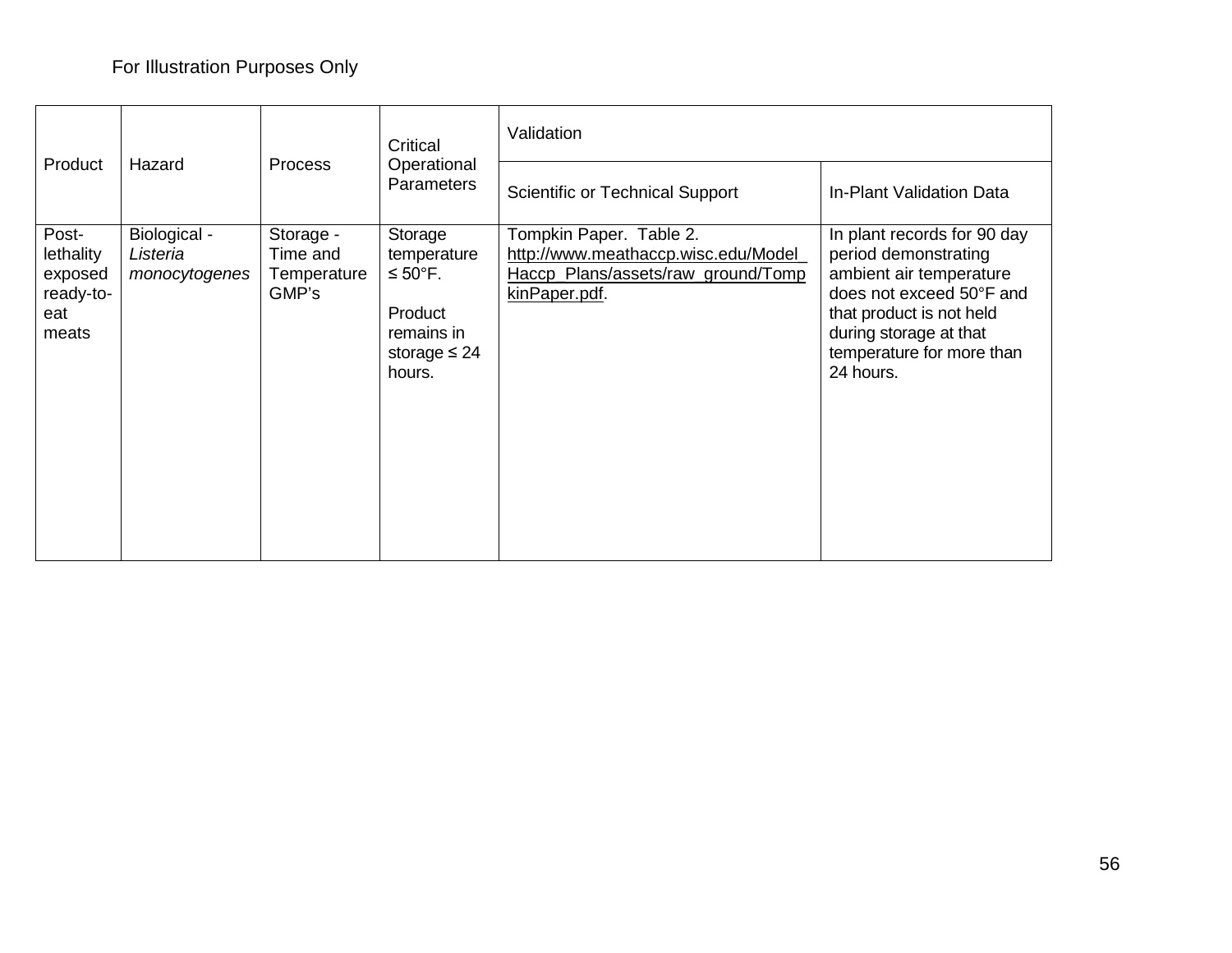|                                                                                          |                            |                                                                                                 | Critical                                                                                                                                                                                                                                                                             | Validation                                                                                                                                                                                                                                                                                                                                                                                                                                                                                                                                                                                                                                        |                                                                                                                                                                                                                                                                                                                                                                                                                  |  |
|------------------------------------------------------------------------------------------|----------------------------|-------------------------------------------------------------------------------------------------|--------------------------------------------------------------------------------------------------------------------------------------------------------------------------------------------------------------------------------------------------------------------------------------|---------------------------------------------------------------------------------------------------------------------------------------------------------------------------------------------------------------------------------------------------------------------------------------------------------------------------------------------------------------------------------------------------------------------------------------------------------------------------------------------------------------------------------------------------------------------------------------------------------------------------------------------------|------------------------------------------------------------------------------------------------------------------------------------------------------------------------------------------------------------------------------------------------------------------------------------------------------------------------------------------------------------------------------------------------------------------|--|
| Product                                                                                  | Hazard                     | <b>Process</b>                                                                                  | Operational<br>Parameters                                                                                                                                                                                                                                                            | <b>Scientific or Technical Support</b>                                                                                                                                                                                                                                                                                                                                                                                                                                                                                                                                                                                                            | In-Plant Validation Data                                                                                                                                                                                                                                                                                                                                                                                         |  |
| Raw beef<br>products (e.g.,<br>beef<br>carcasses,<br>beef<br>manufacturing<br>trimmings) | <b>Biological</b><br>-STEC | Sanitary<br>dressing<br>procedures<br>prerequisite<br>program<br>(same<br>question as<br>above) | Employee<br>procedures<br>associated<br>with each<br>station as<br>defined in the<br>written sanitary<br>dressing<br>program (e.g.,<br>specific steps<br>employees<br>take at each<br>station to<br>prevent<br>contamination<br>during hide<br>removal,<br>evisceration,<br>$etc.$ ) | BIFSCO. 2009. Best Practices<br>for Slaughter.<br>http://www.bifsco.org/CMDocs/B<br>IFSCO/Best%20Practices/BestP<br>racslaught%20Sept%2009.pdf<br>FSIS, 2002. Guidance for<br>Minimizing the Risk of<br>Escherichia coli O157:H7 and<br>Salmonella in Beef Slaughter<br>Operations.<br>FSIS. 2012. Compliance<br><b>Guideline for Establishments</b><br>Sampling Beef Trimmings for<br>Shiga Toxin-Producing<br>Escherichia coli (STEC)<br><b>Organisms or Virulence</b><br>Markers.<br>http://www.fsis.usda.gov/wps/wc<br>m/connect/e0f06d97-9026-<br>4e1e-a0c2-<br>1ac60b836fa6/Compliance_Gui<br>de_Est_Sampling_STEC_0512.<br>pdf?MOD=AJPERES | In plant records for 90<br>day period demonstrating<br>employees consistently<br>perform the sanitary<br>dressing procedures as<br>written.<br>Review of additional<br>records generated during<br>the 90 day period as part<br>of the HACCP system<br>that support that the<br>procedures are effective<br>(e.g., carcass audits,<br>generic E. coli test<br>results, and any other<br>microbial test results). |  |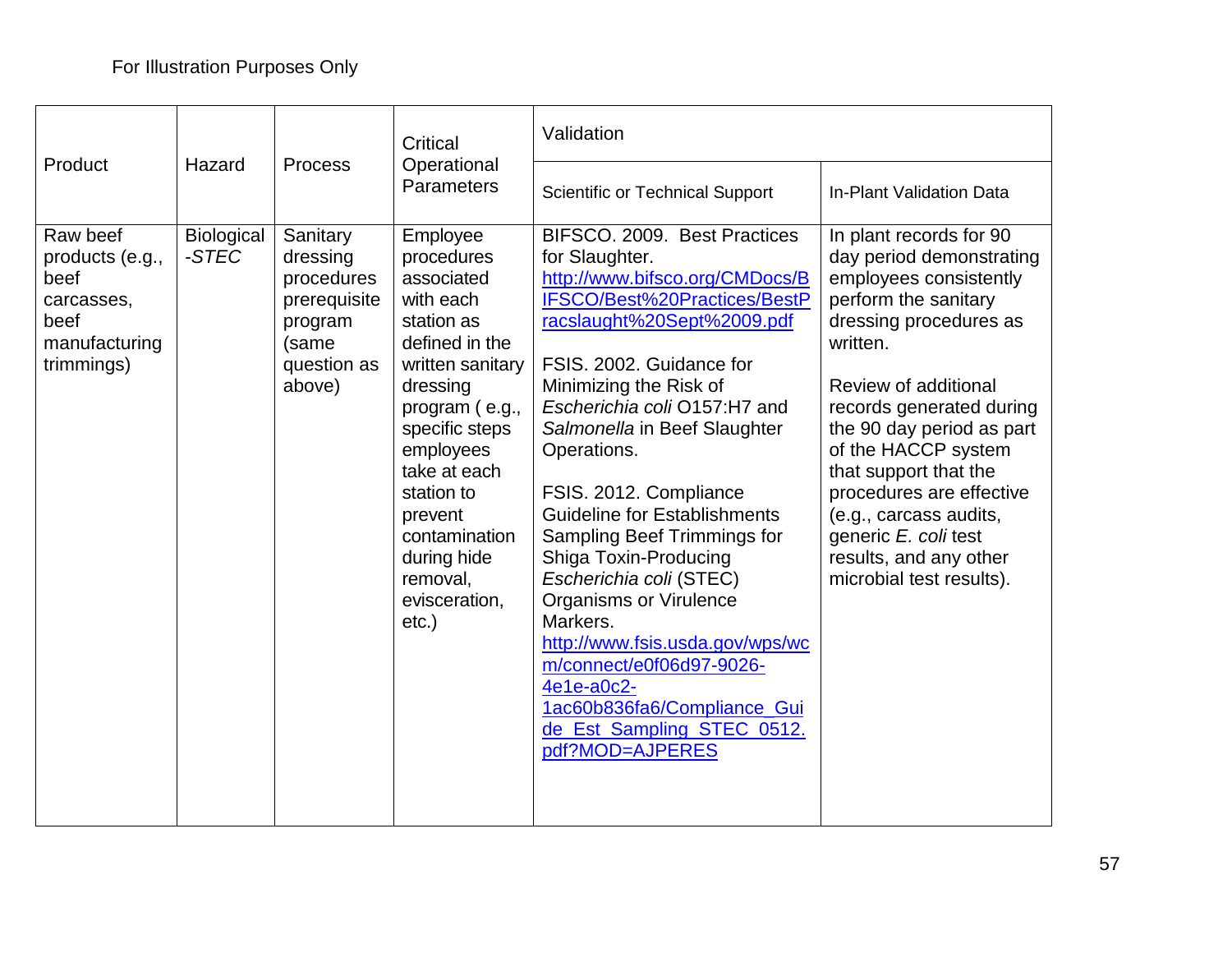|                                                                                                     |                                        |                             | Critical<br>Operational<br><b>Parameters</b>                                          | Validation                                                                                                                                                                                                                                         |                                                                                                                                                                                                                                                                                                                                  |  |
|-----------------------------------------------------------------------------------------------------|----------------------------------------|-----------------------------|---------------------------------------------------------------------------------------|----------------------------------------------------------------------------------------------------------------------------------------------------------------------------------------------------------------------------------------------------|----------------------------------------------------------------------------------------------------------------------------------------------------------------------------------------------------------------------------------------------------------------------------------------------------------------------------------|--|
| Product                                                                                             | Hazard                                 | <b>Process</b>              |                                                                                       | Scientific or Technical<br>Support                                                                                                                                                                                                                 | In-Plant Validation Data                                                                                                                                                                                                                                                                                                         |  |
| Post-<br>lethality<br>exposed<br>ready-to-<br>eat<br>smoked<br>turkey deli<br>meat with<br>skin on* | Biological - Listeria<br>monocytogenes | Hot water<br>Pasteurization | Hot water<br>temperature at<br>195°F; product<br>submersed for at<br>least 6 minutes. | Muriana, P.M.,<br>Quimby, W.,<br>Davidson, C.A.,<br>Grooms, J. 2002.<br>Postpackage<br>pasteurization of<br>ready-to-eat deli<br>meats by submersion<br>heating for reduction<br>of Listeria<br>monocytogenes. J.<br>Food Prot. 65(6):<br>963-969. | In plant monitoring records<br>for 90 day period<br>demonstrating time and<br>temperature can be<br>consistently achieved.<br>In plant monitoring records<br>for 90 day period in which<br>temperature of water is<br>mapped and measured at<br>increased frequencies to<br>support monitoring<br>procedures and<br>frequencies. |  |

\***NOTE:** Reduction of *Lm* was found to be less for smoked turkey deli meat with skin-on using these time/temperature parameters than smoked turkey deli meat without skin, although the log reduction was > 1 log. For products subject to 9 CFR 430, the post-lethality treatment should be designed to achieve at least a 1-log lethality of *Lm* before the product leaves the establishment.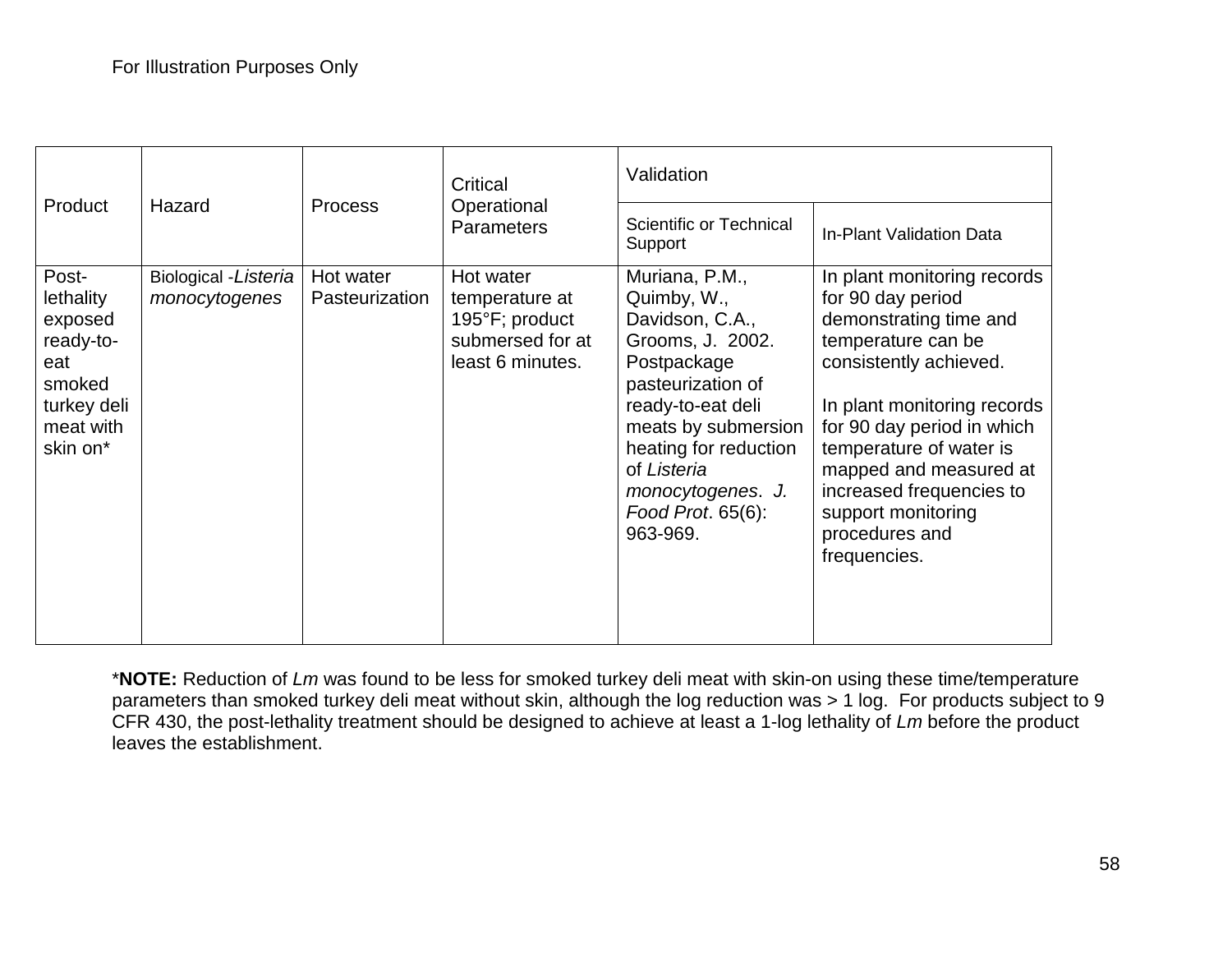|                     |                                          |                | Critical                                                                                                                                                                                                                                                                                                   | Validation                                                                                                                                                                                                                                                                                                                                                                                                                                                                                                                                                                                            |                                                                                                                                                                                                                                                                                                                                                                                                                                                                                                                                                                        |  |
|---------------------|------------------------------------------|----------------|------------------------------------------------------------------------------------------------------------------------------------------------------------------------------------------------------------------------------------------------------------------------------------------------------------|-------------------------------------------------------------------------------------------------------------------------------------------------------------------------------------------------------------------------------------------------------------------------------------------------------------------------------------------------------------------------------------------------------------------------------------------------------------------------------------------------------------------------------------------------------------------------------------------------------|------------------------------------------------------------------------------------------------------------------------------------------------------------------------------------------------------------------------------------------------------------------------------------------------------------------------------------------------------------------------------------------------------------------------------------------------------------------------------------------------------------------------------------------------------------------------|--|
| Product             | Hazard                                   | <b>Process</b> | Operational<br><b>Parameters</b>                                                                                                                                                                                                                                                                           | Scientific or Technical<br>Support                                                                                                                                                                                                                                                                                                                                                                                                                                                                                                                                                                    | In-Plant Validation Data                                                                                                                                                                                                                                                                                                                                                                                                                                                                                                                                               |  |
| Semi-dry<br>sausage | Biological -<br>Staphylococcus<br>aureus | Fermentation   | Ferment<br>product to a<br>pH<5.3 within<br>fewer than<br>1000 degree-<br>hours*.<br>Shrink to an<br>MPR of 3.1:1<br>or less (which<br>equates to<br><11% product<br>shrink) and<br>achieve a $pH$ of $ $<br>5.0 or less to<br>be considered<br>a shelf stable<br>dry or semi-dry<br>fermented<br>sausage. | American Meat Institute.<br>1995. Interim Good<br><b>Manufacturing Practices</b><br>for Fermented Dry and<br>Semi-Dry Products.<br>Degree Hour Calculation<br>- Degree-hours to reach a<br>pH of 5.3 or less for a<br>process when the highest<br>chamber temperature is<br>between 90 and $100^{\circ}F =$<br>1000 degree-hours or<br>less.<br><b>FSIS Food Standards</b><br>and Labeling Policy Book<br>and Ingham et al. 2005.<br>Fate of Staphylococcus<br>aureus on Vacuum-<br>Packaged Ready-to-Eat<br><b>Meat Products Stored at</b><br>21°C. Journal of Food<br>Protection. 68:1911-<br>1915. | In plant monitoring records<br>for 90 day period<br>demonstrating Degree<br>Hour Calculation per GMP<br>conducted and<br>demonstrating Degree-<br>hours are $<$ 1000. For<br>example on 10/24/99:<br>Establishment process =<br>(95°F-60°F) multiplied by<br>$12 = 420$ degree hours to a<br>pH of 4.9, well within the<br>guidelines for control of<br>Staphylococcus aureus.<br>In plant monitoring records<br>for 90 day period indicating<br>$pH$ is $\leq 5.3$ for the Degree<br>Hours Calculation and ≤5.0<br>and a MPR of 3.1:1 or less<br>for shelf stability. |  |

\***NOTE:** The limit for degree-hours will depend on the highest chamber temperature.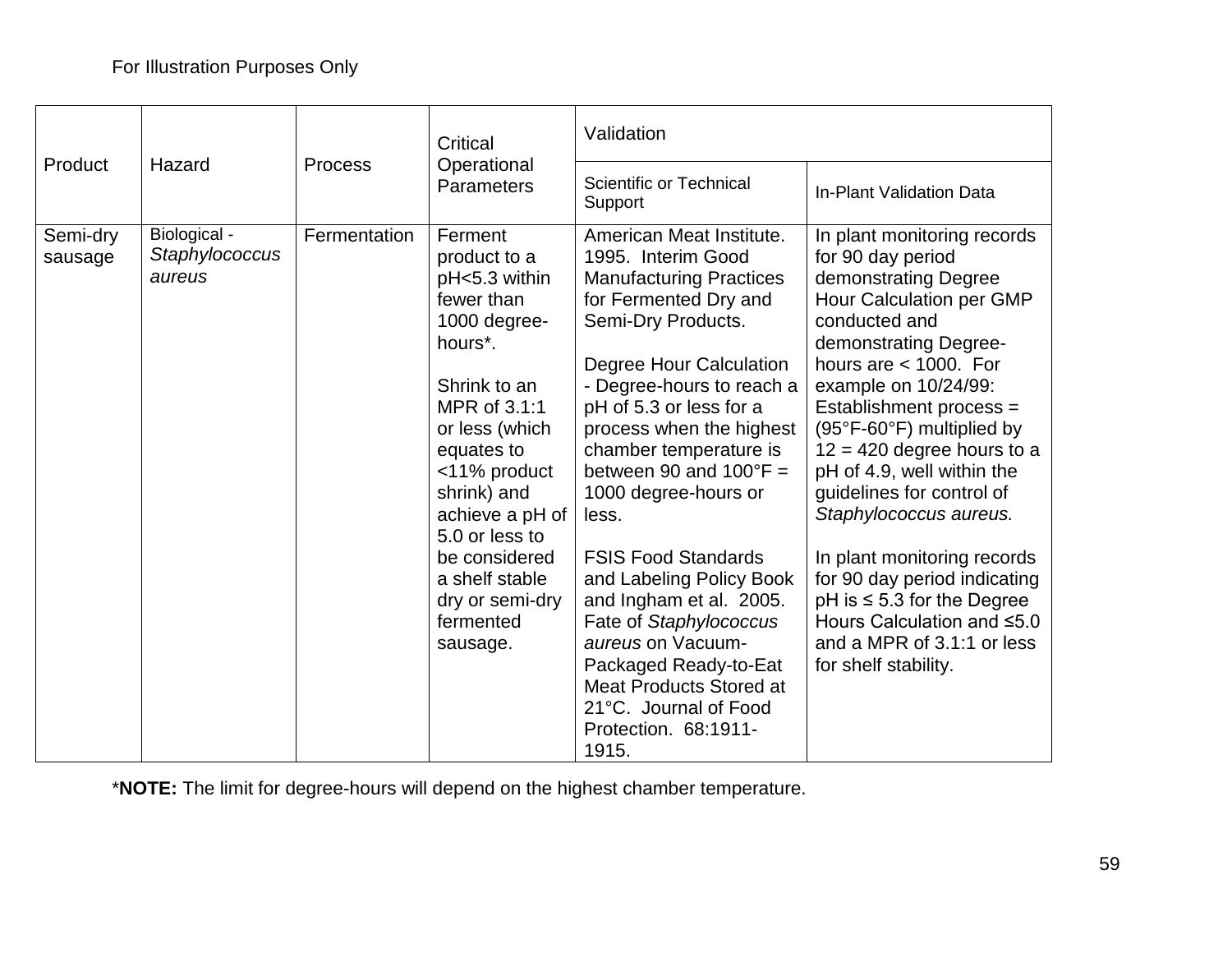|                                | <b>Critical Operational</b><br>Hazard<br>Process<br>Parameters |               |                                                                                                                                                                                                                                                                                                                                                                                 | Validation                                                                                                                                                                                                                                                                                                                                                                                                                                                                                                                                                                                                                                                                                                                                                                                                              |                                                                                                                                                                                                                                                                                                                                                                                                                                                                                                   |  |
|--------------------------------|----------------------------------------------------------------|---------------|---------------------------------------------------------------------------------------------------------------------------------------------------------------------------------------------------------------------------------------------------------------------------------------------------------------------------------------------------------------------------------|-------------------------------------------------------------------------------------------------------------------------------------------------------------------------------------------------------------------------------------------------------------------------------------------------------------------------------------------------------------------------------------------------------------------------------------------------------------------------------------------------------------------------------------------------------------------------------------------------------------------------------------------------------------------------------------------------------------------------------------------------------------------------------------------------------------------------|---------------------------------------------------------------------------------------------------------------------------------------------------------------------------------------------------------------------------------------------------------------------------------------------------------------------------------------------------------------------------------------------------------------------------------------------------------------------------------------------------|--|
| Product                        |                                                                |               |                                                                                                                                                                                                                                                                                                                                                                                 | <b>Scientific or Technical</b><br>Support                                                                                                                                                                                                                                                                                                                                                                                                                                                                                                                                                                                                                                                                                                                                                                               | In-Plant Validation<br>Data                                                                                                                                                                                                                                                                                                                                                                                                                                                                       |  |
| <b>Roast Beef</b><br>(uncured) | Biological - C.<br>perfringens<br>and C.<br>botulinum          | Stabilization | Chilling should begin within<br>90 minutes after the cooking<br>cycle is completed. All<br>product should be chilled<br>from 120°F to 55°F in no<br>more than 6 hours. Chilling<br>should then continue until<br>the product reaches 40°F.<br>Chilling between 120°F to<br>80°F should take no more<br>than 1 $\frac{1}{2}$ hours.<br>$pH = 6.2$ , salt concentration<br>$= 3%$ | Appendix B: Compliance<br><b>Guidelines for Cooling Heat-</b><br><b>Treated Meat and Poultry</b><br>Products (Stabilization)<br>available at:<br>http://www.fsis.usda.gov/wps/<br>wcm/connect/a3165415-09ef-<br>4b7f-8123-93bea41a7688/95-<br>033F_Appendix_B.pdf?MOD<br>$=$ AJPERES<br>Results (including screen<br>shots of the predicted growth)<br>from the ComBase<br>Perfringens Predictor model<br>demonstrating no more than<br>1 log growth C. perfringens is<br>achieved using the<br>establishment's custom<br>stabilization schedule and<br>intrinsic factors.<br>Perfringens Predictor User<br>Manual<br>(http://modelling.combase.cc/H<br>elpPerPredictor/Perfringens_P<br>redictor_Manual.pdf)<br>supporting that the model has<br>been validated for cured and<br>uncured meat and poultry<br>products. | In plant monitoring<br>records for 90 day<br>period showing<br>each batch of<br>product cooled<br>from 120°F to 55°F<br>in no more than 6<br>hours, and that all<br>batches reached<br>$40^{\circ}$ F.<br>In plant monitoring<br>records for 90 day<br>period<br>demonstrating<br>product chilling for<br>each batch<br>produced was<br>between 120°F to<br>80°F in less than 1<br>$\frac{1}{2}$ hours.<br><b>Product testing</b><br>results for pH at 6.2<br>and salt<br>concentration at 3<br>% |  |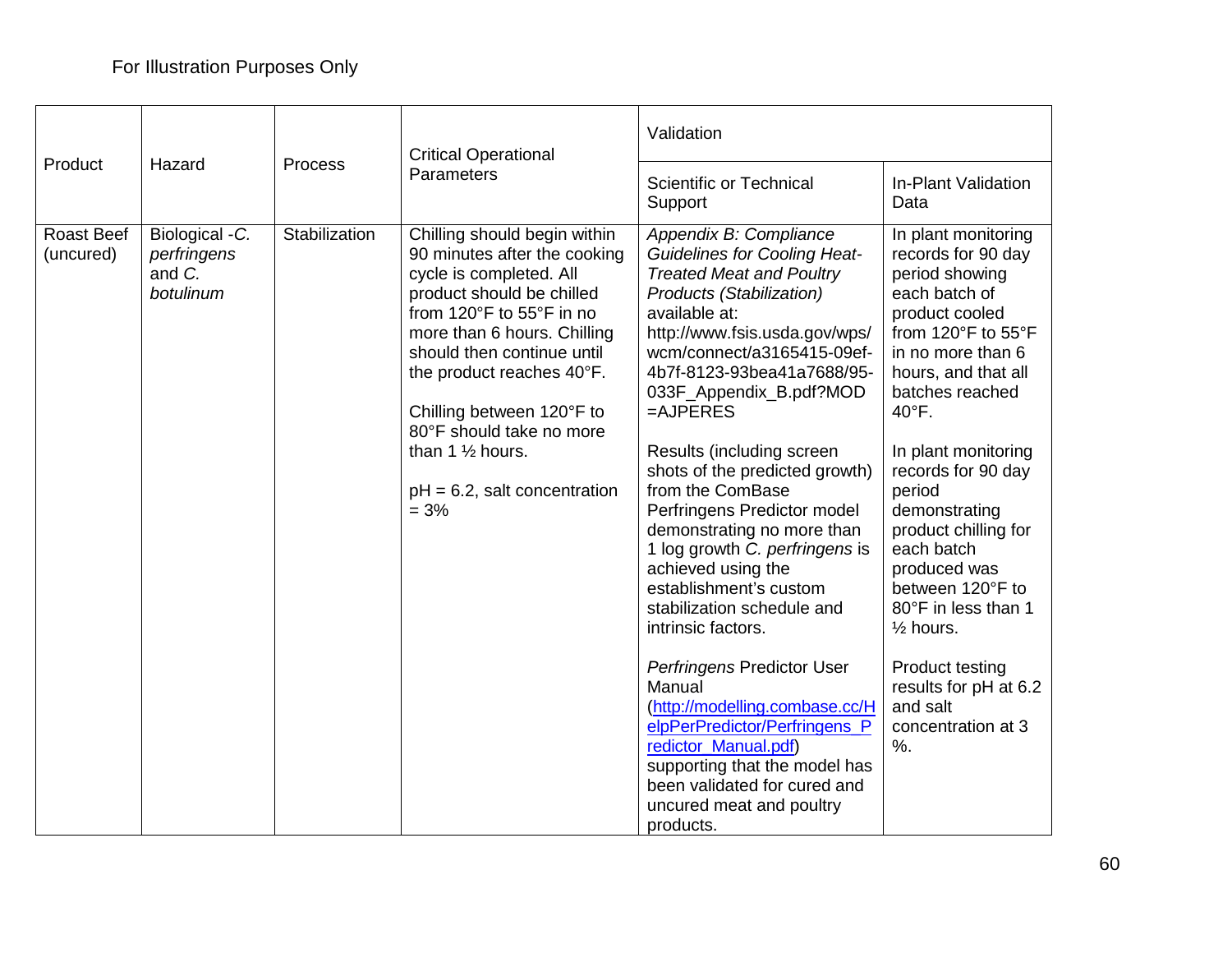|                                             |                                                   |                                                     | Critical                                                                                                                                                                                                                                                                                                                                                                                                                                                                                                                                                                                                                                                                                            | Validation                                                                                                                                                                                                                                                    |                                                                                                                                                                                                                                                                                                                                                                                                                                                                                                                                                                                                                                                                                                                                                              |  |  |
|---------------------------------------------|---------------------------------------------------|-----------------------------------------------------|-----------------------------------------------------------------------------------------------------------------------------------------------------------------------------------------------------------------------------------------------------------------------------------------------------------------------------------------------------------------------------------------------------------------------------------------------------------------------------------------------------------------------------------------------------------------------------------------------------------------------------------------------------------------------------------------------------|---------------------------------------------------------------------------------------------------------------------------------------------------------------------------------------------------------------------------------------------------------------|--------------------------------------------------------------------------------------------------------------------------------------------------------------------------------------------------------------------------------------------------------------------------------------------------------------------------------------------------------------------------------------------------------------------------------------------------------------------------------------------------------------------------------------------------------------------------------------------------------------------------------------------------------------------------------------------------------------------------------------------------------------|--|--|
| Product                                     | Hazard                                            | Process                                             | <b>Operational Parameters</b>                                                                                                                                                                                                                                                                                                                                                                                                                                                                                                                                                                                                                                                                       | Scientific or Technical<br>Support                                                                                                                                                                                                                            | In-Plant Validation Data                                                                                                                                                                                                                                                                                                                                                                                                                                                                                                                                                                                                                                                                                                                                     |  |  |
| Semi-dry<br>Sausage<br>(Lebanon<br>Bologna) | Biological -<br>Salmonella,<br>E. coli<br>O157:H7 | Fermentation<br>and<br>intermediate<br>heating step | Diameter: 115 mm $\pm$ 23 mm<br>Starter culture: Pediococcus,<br>Lactobacillus, and<br>Micrococcus spp.<br>Casing: Cellulose<br>Smokehouse Schedule:<br>Stage 1:<br>Come-up to $80^{\circ}F - 5$ hours<br>Hold at $80^{\circ}F - 8$ hours<br>Relative humidity $-88 \pm 2\%$<br>Stage 2:<br>Come-up to $100^{\circ}F - 4$ hours<br>Hold at $100^{\circ}F - 25$ hours<br>Relative humidity $-80 \pm 2\%$<br>Stage 3:<br>Come-up to $110^{\circ}F - 2$ hours<br>Hold at $110^{\circ}F - 24$ hours<br>Relative humidity $-80 \pm 2\%$<br>During the last 2 hours at<br>110°F hickory smoke applied<br><b>Product Composition:</b><br>$pH = 4.39$<br>$a_w = 0.94$<br>% salt = $4.77$<br>% fat = $10.43$ | Getty, K.J.K, Phebus,<br>R.K, Marsden, J.L.,<br>Schwenke, J.R., and<br>Kastner, C.L. 1999.<br>Control of Escherichia coli<br>O157:H7 in Large (115<br>mm) and Intermediate (90<br>mm) Diameter Lebanon-<br>style Bologna. J of Food<br>Sci. 64(6): 1100-1107. | In plant monitoring records for<br>90 day period recording time<br>and dry-bulb and wet bulb<br>temperature data.<br>Use of dry and wet bulb<br>thermometers to calculate the<br>relative humidity or use of a<br>humidity sensor to measure<br>relative humidity during wet-<br>bulb temperature spike and<br>compare test results with<br>relative humidity results in<br>article.<br>Cold-spot determination in<br>smokehouse to support<br>monitoring procedures and<br>frequencies.<br>Records assessing variability in<br>sausage diameter.<br>Records supporting product<br>composition data.<br>Decision-making document<br>showing that starter culture and<br>casing used in actual process<br>are the same as those used in<br>support documents. |  |  |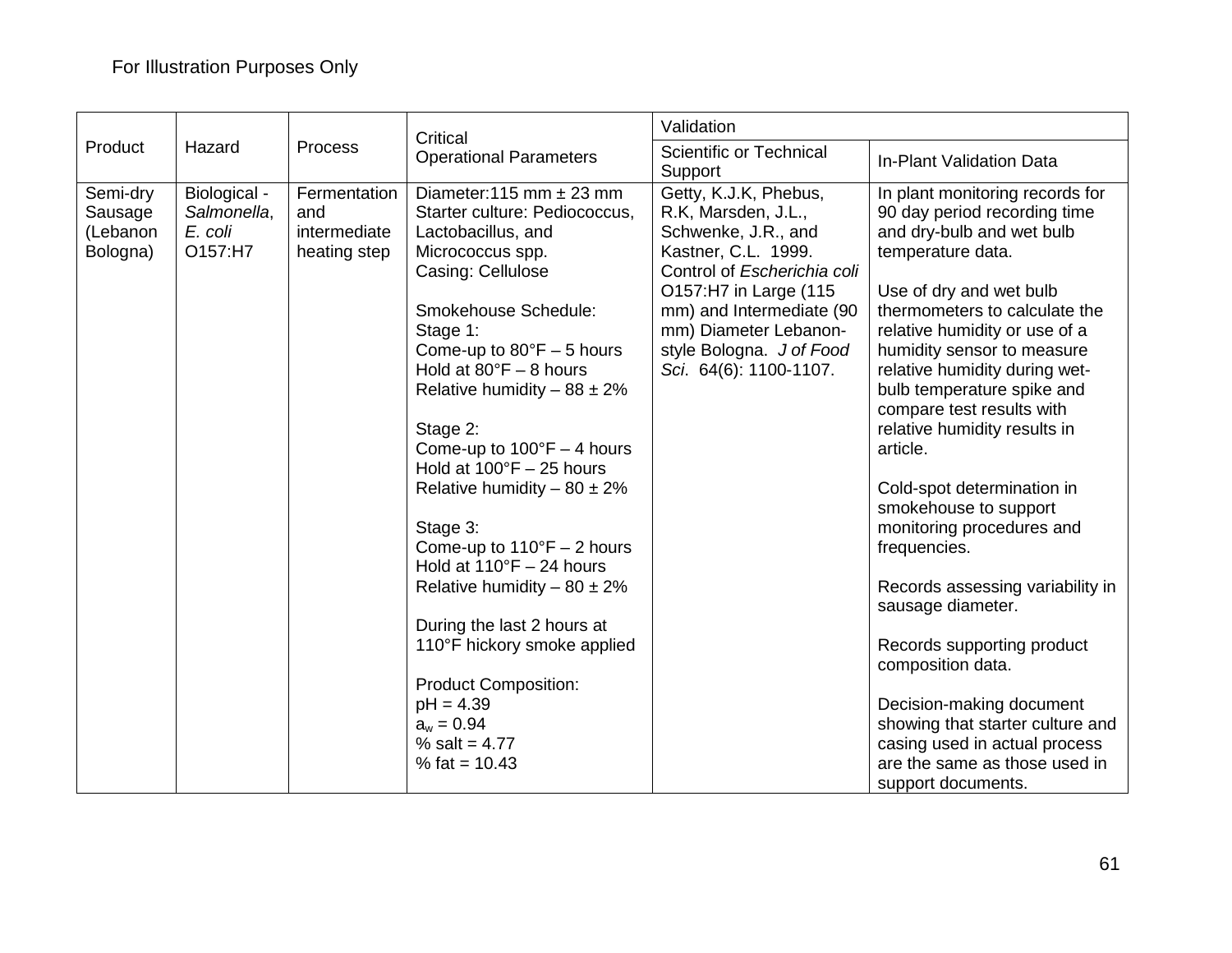|                                                                            |                            | Process                        | Critical                                                                                                                                                                                                                                                                                                                                                                                                                                                                                                                 | Validation                                                                                                                                                                                                                                                                                                                                                                                                                                                                                                                                                                                                                                                                                                         |                                                                                                                                                                                                                                                                                                                                                                                                                                                                                                                                                                                                                                  |  |
|----------------------------------------------------------------------------|----------------------------|--------------------------------|--------------------------------------------------------------------------------------------------------------------------------------------------------------------------------------------------------------------------------------------------------------------------------------------------------------------------------------------------------------------------------------------------------------------------------------------------------------------------------------------------------------------------|--------------------------------------------------------------------------------------------------------------------------------------------------------------------------------------------------------------------------------------------------------------------------------------------------------------------------------------------------------------------------------------------------------------------------------------------------------------------------------------------------------------------------------------------------------------------------------------------------------------------------------------------------------------------------------------------------------------------|----------------------------------------------------------------------------------------------------------------------------------------------------------------------------------------------------------------------------------------------------------------------------------------------------------------------------------------------------------------------------------------------------------------------------------------------------------------------------------------------------------------------------------------------------------------------------------------------------------------------------------|--|
| Product                                                                    | Hazard                     |                                | Operational<br>Parameters                                                                                                                                                                                                                                                                                                                                                                                                                                                                                                | Scientific or Technical<br>Support                                                                                                                                                                                                                                                                                                                                                                                                                                                                                                                                                                                                                                                                                 | In-Plant Validation Data                                                                                                                                                                                                                                                                                                                                                                                                                                                                                                                                                                                                         |  |
| Fully<br>Cooked<br>Not Shelf<br><b>Stable</b><br>Poultry<br><b>Fillets</b> | Biological -<br>Salmonella | Impingement<br>Oven<br>Cooking | $D_{62^{\circ}C}/_{145^{\circ}F}$ -values for<br>chicken with between 2<br>and 6.3% fat $(D_{62^{\circ}C}/_{145^{\circ}F})$<br>$= 1.14$ min). Cook to<br>internal temp of<br>≥145°F, hold for $\geq 8$<br>minutes.<br>Product formulation:<br>salt and phosphate<br>concentration (%) and<br>in-going sodium nitrite<br>level (ppm); pH of the<br>product.<br>Thickness of the fillets:<br>arrangement of fillets<br>on the belt; conveyor<br>belt speed; and air flow<br>rate.<br>Wet-bulb and dry-bulb<br>temperature. | American Meat Institute<br><b>Process Lethality</b><br>Spreadsheet. Available at<br>http://www.amif.org/proce<br>ss-lethality/.<br>Juneja, V.J., B.S. Eblen,<br>and H.M. Marks, 2001.<br>Modeling non-linear survival<br>curves to calculate thermal<br>inactivation of Salmonella in<br>poultry of different fat levels,<br>Int J Food Microbiol. 70:<br>$37 - 51$ .<br>Documentation supporting<br>that the D- and z-values of<br>the product are comparable<br>to the values used in the<br>AMI spreadsheet. Factors<br>that can impact D- and z-<br>values include the salt and<br>phosphate concentration<br>(%), the in-going sodium<br>nitrite level (ppm), the pH of<br>the product, and the fat<br>level. | In plant monitoring records<br>generated during 90 day period<br>demonstrating that process can<br>achieve time and temperature.<br>Records documenting that<br>variability in thickness of the<br>fillets; arrangement of fillets on<br>the conveyor belt; conveyor belt<br>speed; and the air flow rate used<br>in the process will consistently<br>meet time and temperature<br>parameters.<br>Records supporting that the %<br>fat of product is consistently<br>between 2 and 6.3%.<br>Records generated during 90<br>days demonstrating the dry-bulb<br>and wet-bulb temperatures meet<br>those in the scientific support. |  |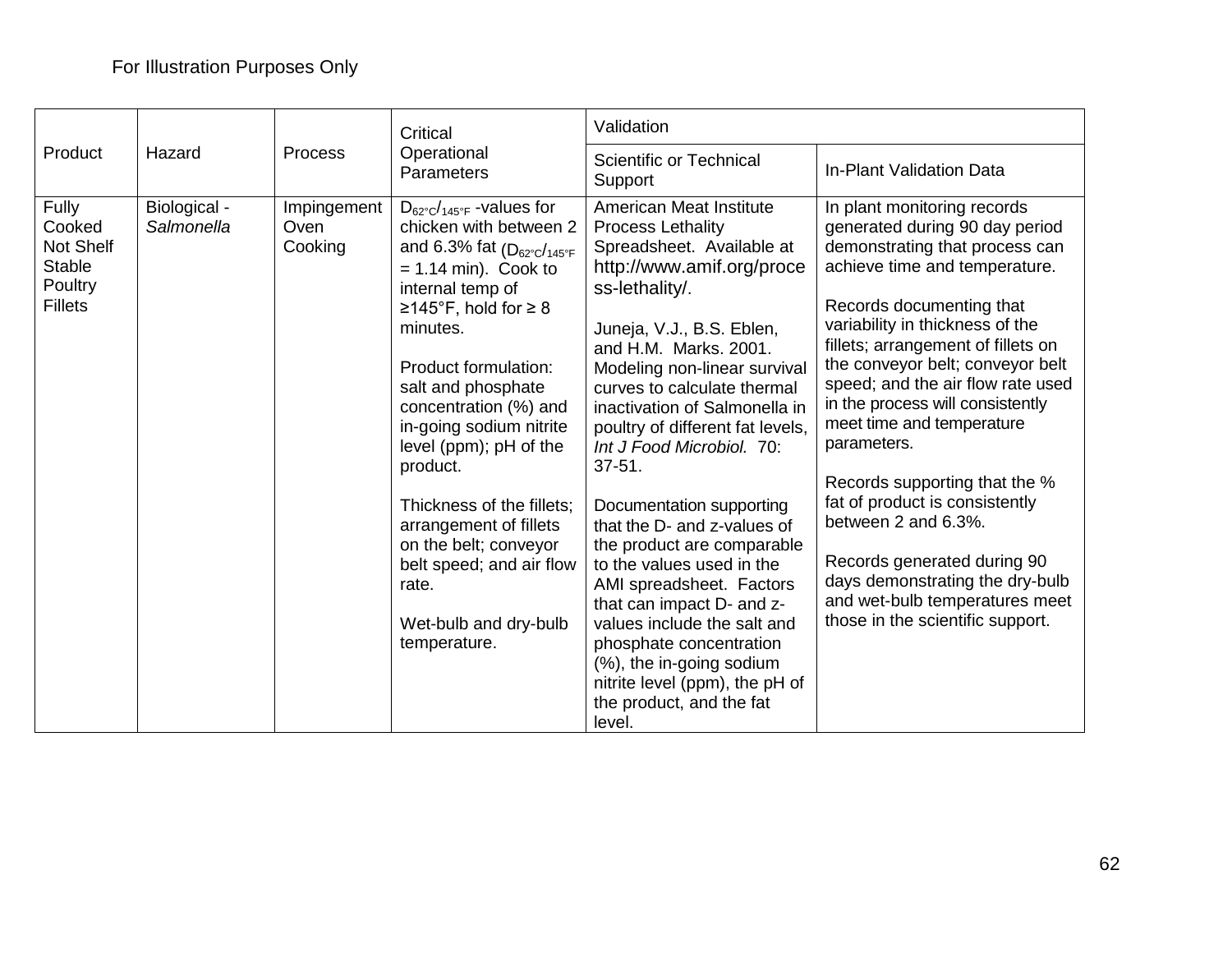|                                                |                                                   | <b>Process</b>     | Critical                                                                                                                                                                                  | Validation                                                                                                                                                                                                                                                                                                                                                                                                                                                                                                                                                    |                                                                                                                                                                                                                                                                                                                                                                                                                                                                                                                                                                              |  |
|------------------------------------------------|---------------------------------------------------|--------------------|-------------------------------------------------------------------------------------------------------------------------------------------------------------------------------------------|---------------------------------------------------------------------------------------------------------------------------------------------------------------------------------------------------------------------------------------------------------------------------------------------------------------------------------------------------------------------------------------------------------------------------------------------------------------------------------------------------------------------------------------------------------------|------------------------------------------------------------------------------------------------------------------------------------------------------------------------------------------------------------------------------------------------------------------------------------------------------------------------------------------------------------------------------------------------------------------------------------------------------------------------------------------------------------------------------------------------------------------------------|--|
| Product                                        | Hazard                                            |                    | Operational<br>Parameters                                                                                                                                                                 | <b>Scientific or Technical</b><br>Support                                                                                                                                                                                                                                                                                                                                                                                                                                                                                                                     | <b>In-Plant Validation Data</b>                                                                                                                                                                                                                                                                                                                                                                                                                                                                                                                                              |  |
| <b>Fully</b><br>Cooked<br>Roast<br><b>Beef</b> | Biological -<br>Salmonella,<br>E. coli<br>O157:H7 | Product<br>Cooking | Internal temperature<br>of 130°F for a<br>minimum of 112<br>minutes.<br><b>Relative humidity</b><br>>90% for at least<br>25% of the cooking<br>time and in no case<br>less than one hour. | <b>Food Safety Inspection</b><br>Service. 1999. Appendix<br>A of the Compliance<br><b>Guidelines for meeting</b><br><b>Lethality Performance</b><br><b>Standards for Certain</b><br>Meat and Poultry<br>Products. Available at:<br>http://www.fsis.usda.gov/<br>wps/wcm/connect/212e4<br>0b3-b59d-43aa-882e-<br>e5431ea7035f/95033F-<br>a.pdf?MOD=AJPERES.<br>Doyle, M.P., and J.L.<br>Schoeni. 1984. Survival<br>and growth<br>characteristics of<br>Escherichia coli<br>associated with<br>hemorrhagic colitis.<br>Appl. Environ. Microbiol.<br>48:855-856. | In plant monitoring records<br>for 90 day period indicating a<br>minimum internal<br>temperature of 130° F for<br>112 minutes is achieved.<br>In plant monitoring records<br>for 90 day period<br>demonstrating use of dry<br>and wet bulb thermometers<br>to calculate the relative<br>humidity or use of a humidity<br>sensor to measure relative<br>humidity during cooking.<br>Records should indicate that<br>humidity can be maintained<br>>90% for at least 25% of the<br>cooking time and in no case<br>less than one hour by use of<br>steam injection for 90 days. |  |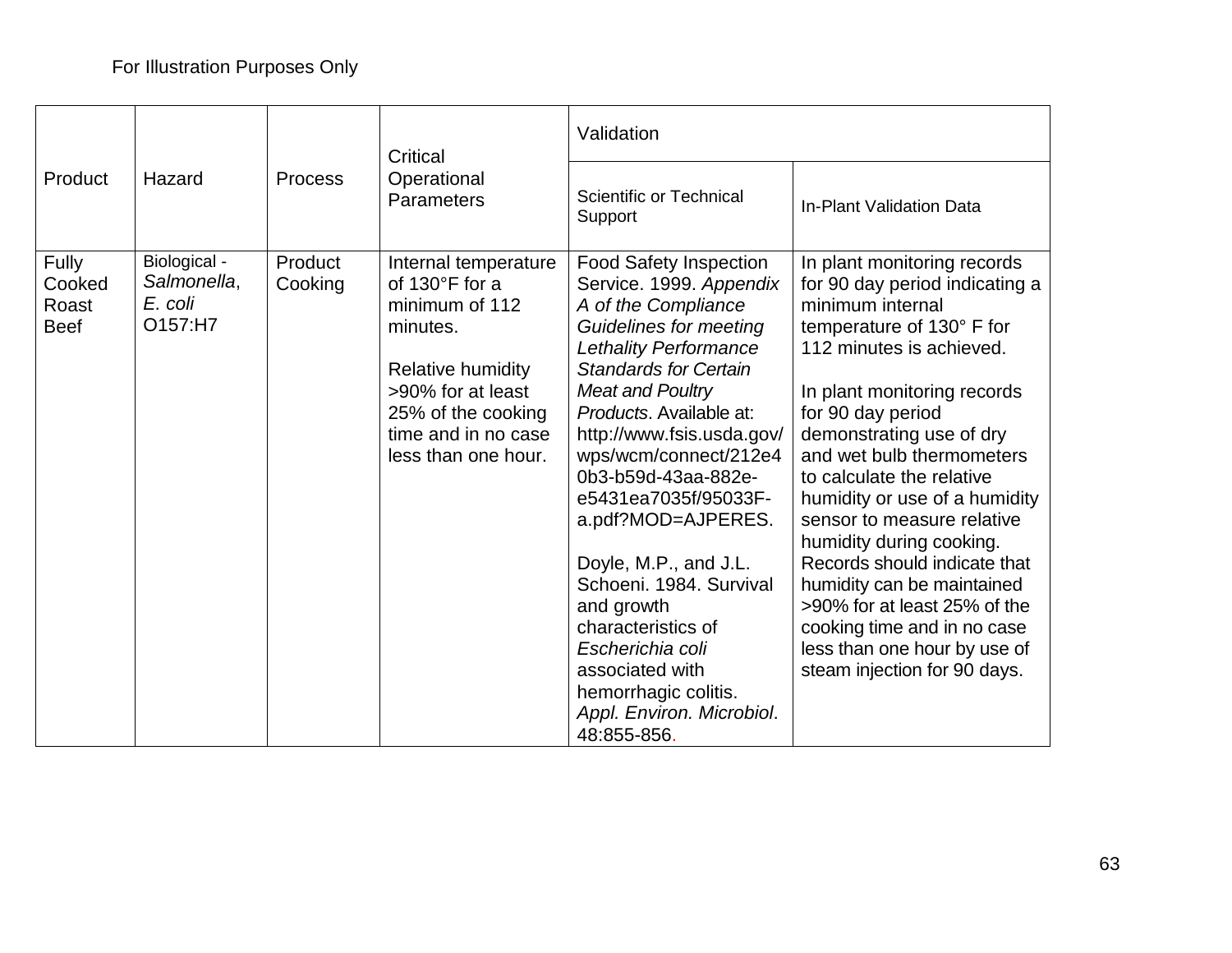## <span id="page-66-0"></span>**Appendix 5: Guidance for Establishments that No Longer Have the In-Plant Validation Data**

FSIS realizes that some establishments may not have kept their initial in-plant validation data from when HACCP was originally implemented. These documents for example would generally include 90 days of production records and any additional data gathered to demonstrate the establishment is able to effectively execute the critical operating parameters of their system as described below. Those establishments that have not kept the records will be allowed the time to assemble their in-plant validation data.

For large establishments, FSIS will wait until January 4, 2016 before including verification that establishments have complied with the second element of validation (inplant validation data) as part of its inspection activities. Thus, large establishments will have six months to gather all necessary in-plant validation documents.

Small and very small establishments will have until April 4, 2016 gather all necessary inplant validation data before FSIS will verify and enforce the second element of validation (in-plant validation data).

Such documents may include HACCP records that are already generated as part of the monitoring of critical limits or parameters of prerequisite programs. Examples of documents that can be used by existing establishments that no longer have in-plant validation data include:

- HACCP records collected during 90 days when the current HACCP system is in operation.
- Decision-making documents related to CCPs and critical operational parameters data gathering methods.
- Records associated with initial equipment set up or calibration that contain data on additional critical operational parameters that did not become CCPs to support that the parameters were met during the initial set-up.
- Any establishment sampling results for the product and process of interest.

Establishments should review such in-plant validation data already being collected to ensure that they continue to support that the critical operational parameters identified in the scientific documentation are being met. If these documents do not address all of the critical operational parameters identified in the scientific or technical support, then additional data may need to be generated to demonstrate that those parameters can be properly implemented. Establishments may also wish to use the HACCP Initial Validation Self-assessment provided on Page 34 as a check to ensure that the HACCP system was designed correctly the first time.